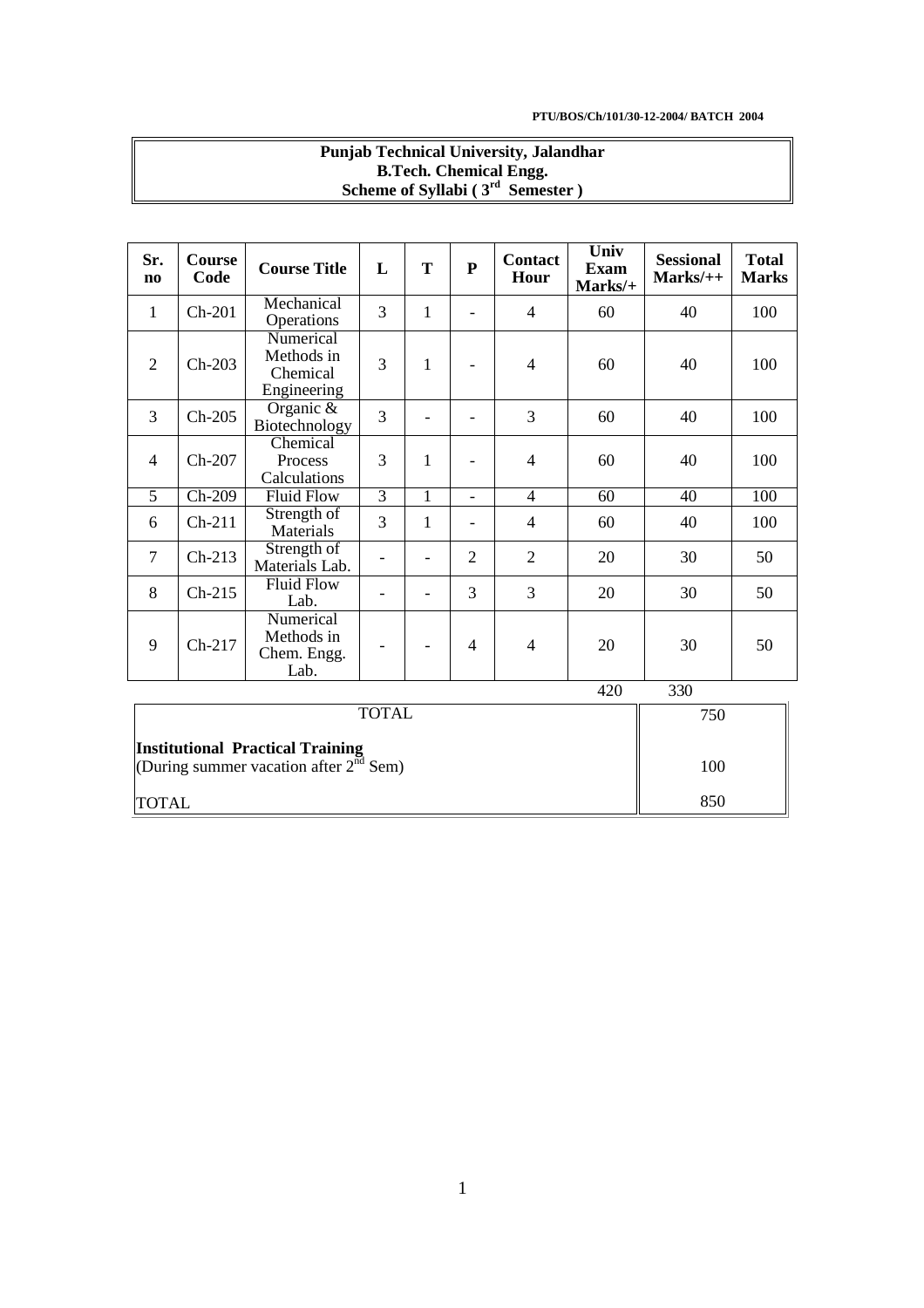#### **PTU/BOS/Ch/101/30-12-2004/ BATCH 2004**

| Sr.no          | Course<br>Code | Course Title                           | L              | T            | P                        | Contact<br>Hour | Univ<br>Exam<br>Marks/+ | Sessional<br>$Marks/++$ | Total<br><b>Marks</b> |
|----------------|----------------|----------------------------------------|----------------|--------------|--------------------------|-----------------|-------------------------|-------------------------|-----------------------|
| 1              | $Ch-$<br>202   | Chemical<br>Process Tech.-I            | $\overline{3}$ |              |                          | 3               | 60                      | 40                      | 100                   |
| $\overline{2}$ | $Ch-$<br>204   | Mass Transfer-<br>$\bf{I}$             | 3              | 1            | -                        | $\overline{4}$  | 60                      | 40                      | 100                   |
| 3              | $Ch-$<br>206   | <b>Heat Transfer</b>                   | 3              | 1            | -                        | $\overline{4}$  | 60                      | 40                      | 100                   |
| $\overline{4}$ | $Ch-$<br>208   | Chemical<br>Process<br>Instrumentation | 3              |              |                          | 3               | 60                      | 40                      | 100                   |
| 5              | $Ch-$<br>210   | Chemical<br>Reaction<br>Engg.-I        | 3              | $\mathbf{1}$ |                          | 4               | 60                      | 40                      | 100                   |
| 6              | $Ch-$<br>212   | Engineering<br>Materials               | 3              |              |                          | 3               | 60                      | 40                      | 100                   |
| $\overline{7}$ | $Ch-$<br>214   | <b>Heat Transfer</b><br>Lab.           |                |              | $\overline{\mathcal{A}}$ | $\overline{4}$  | 20                      | 30                      | 50                    |
| 8              | $Ch-$<br>216   | Chemical Tech.<br>Lab.                 |                |              | 3                        | 3               | 20                      | 30                      | 50                    |
| 9              | $Ch-$<br>218   | Mechanical<br>Operation Lab.           |                |              | $\overline{4}$           | 4               | 20                      | 30                      | 50                    |
|                |                | <b>General Fitness</b>                 |                |              |                          |                 |                         | 100                     | 100                   |
| <b>TOTAL</b>   |                |                                        |                |              |                          |                 | 420                     | 430                     | 850                   |

## **Punjab Technical University, Jalandhar B.Tech. Chemical Engg. Scheme of Syllabi 4th Semester**

\*\* **There should be industrial/institutional training of 6 weeks duration in the summer vacation after 4th semester**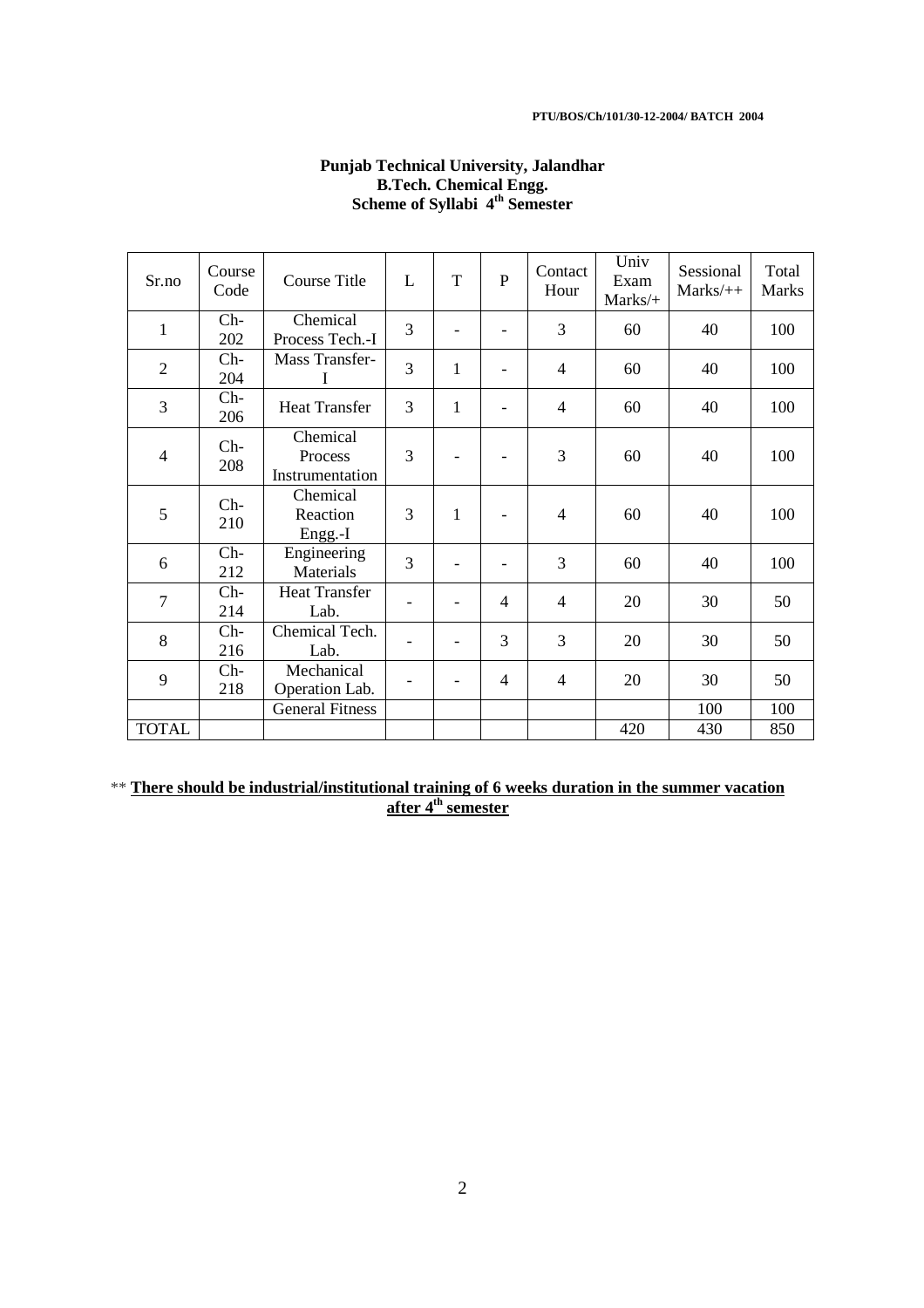| Sr.no          | Course<br>Code | Course Title                           | L              | T            | P                        | Contact<br>Hour | Univ<br>Exam<br>Marks/+ | Sessional<br>$Marks/++$ | Total<br><b>Marks</b> |
|----------------|----------------|----------------------------------------|----------------|--------------|--------------------------|-----------------|-------------------------|-------------------------|-----------------------|
| $\mathbf{1}$   | $Ch-$<br>301   | Chemical Engg.<br>Thermodynamics       | $\overline{3}$ | 1            |                          | $\overline{4}$  | 60                      | 40                      | 100                   |
| $\overline{2}$ | $Ch-$<br>303   | Mass Transfer-II                       | 3              | $\mathbf{1}$ |                          | $\overline{4}$  | 60                      | 40                      | 100                   |
| 3              | $Ch-$<br>305   | Chemical<br>Process Control            | 3              | 1            |                          | $\overline{4}$  | 60                      | 40                      | 100                   |
| $\overline{4}$ | $Ch-$<br>307   | Industrial<br><b>Pollution Control</b> | 3              | $\mathbf{1}$ |                          | $\overline{4}$  | 60                      | 40                      | 100                   |
| 5              | $Ch-$<br>309   | Chemical<br>Process Tech.II            | 3              |              |                          | 3               | 60                      | 40                      | 100                   |
| 6              | $Ch *$         | Elective-I                             | $\overline{3}$ |              |                          | 3               | 60                      | 40                      | 100                   |
| 7              | $Ch-$<br>311   | Mass Transfer<br>Lab.                  |                |              | $\overline{\mathcal{A}}$ | $\overline{4}$  | 20                      | 30                      | 50                    |
| 8              | $Ch-$<br>313   | Chem. Reaction<br>Engg. Lab.           |                |              | $\overline{\mathcal{A}}$ | $\overline{4}$  | 20                      | 30                      | 50                    |
| 9              | $Ch-$<br>315   | CAD in<br>Chemical Engg.               |                |              | $\overline{2}$           | $\mathfrak{2}$  | 20                      | 30                      | 50                    |
|                |                | Industrial<br>Practical<br>Training    |                |              |                          |                 | 40                      | 60                      | 100                   |
|                |                | <b>TOTAL</b>                           |                |              |                          |                 | 460                     | 390                     | 850                   |

## **Punjab Technical University, Jalandhar B.Tech. Chemical Engg. Scheme of Syllabi 5th Semester**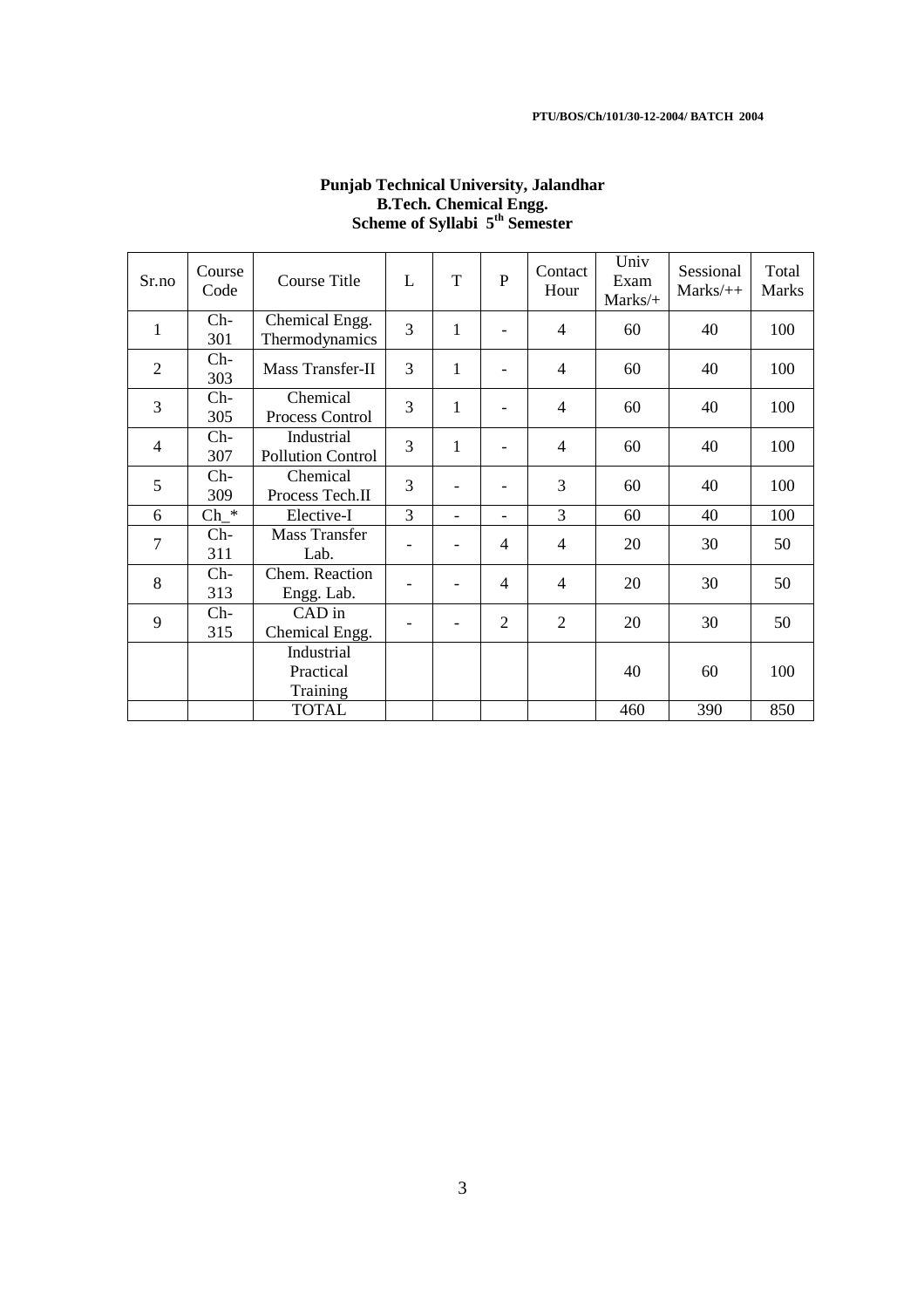#### **PTU/BOS/Ch/101/30-12-2004/ BATCH 2004**

| Sr.no          | Course<br>Code    | <b>Course Title</b>                                  | L            | T              | P                        | Contact<br>Hour | Univ<br>Exam<br>Marks/+ | Sessional<br>$Marks/++$ | Total<br><b>Marks</b> |
|----------------|-------------------|------------------------------------------------------|--------------|----------------|--------------------------|-----------------|-------------------------|-------------------------|-----------------------|
| $\mathbf{1}$   | $Ch-$<br>302      | Chemical<br>Reaction<br>Engg.II                      | 3            | $\mathbf{1}$   |                          | $\overline{4}$  | 60                      | 40                      | 100                   |
| $\overline{2}$ | $Ch-$<br>304      | Optimization<br>Techniques                           | 3            | $\mathbf{1}$   |                          | $\overline{4}$  | 60                      | 40                      | 100                   |
| 3              | $Ch-$<br>306      | <b>Energy Engg</b>                                   | 3            | 1              | $\Omega$                 | $\overline{4}$  | 60                      | 40                      | 100                   |
| 4.             | $Ch-$<br>308      | Project<br>Management                                | 3            | 1              | $\Omega$                 | $\overline{4}$  | 60                      | 40                      | 100                   |
| 5              | $\text{Ch}_{-}^*$ | Elective -II                                         | 3            | $\overline{a}$ | $\overline{\phantom{0}}$ | 3               | 60                      | 40                      | 100                   |
| 6              | $Ch-$<br>310      | Process<br>Equipment<br>Design(P)                    | $\mathbf{1}$ |                | 3                        | $\overline{4}$  | 20                      | 30                      | 50                    |
| 7              | $Ch-$<br>312      | Process<br>Optimization<br>Lab                       | $\theta$     | $\overline{0}$ | 3                        | 3               | 20                      | 30                      | 50                    |
| 8              | $Ch-$<br>314      | Process<br>Instrumentation<br>Dynamic<br>Control Lab |              |                | 6                        | 6               | 20                      | 30                      | 50                    |
|                |                   | <b>General Fitness</b>                               |              |                |                          |                 |                         | 100                     | 100                   |
|                |                   | <b>TOTAL</b>                                         |              |                |                          |                 | 360                     | 390                     | 750                   |

## **Punjab Technical University, Jalandhar B.Tech. Chemical Engg. Scheme of Syllabi 6th Semester**

 $7<sup>th</sup>$  /8<sup>th</sup> SEMESTER

| Sr.no | Course<br>Code | Course Title           | m                        |                          | Contact<br>Hour | Univ<br>Exam<br>$Marks/+$ | Sessional<br>$Marks/++$ | Total<br><b>Marks</b> |
|-------|----------------|------------------------|--------------------------|--------------------------|-----------------|---------------------------|-------------------------|-----------------------|
|       | Ch-<br>401     | Industrial<br>Training | $\overline{\phantom{0}}$ | $\overline{\phantom{0}}$ | 30              | 500                       | 500                     | 1000                  |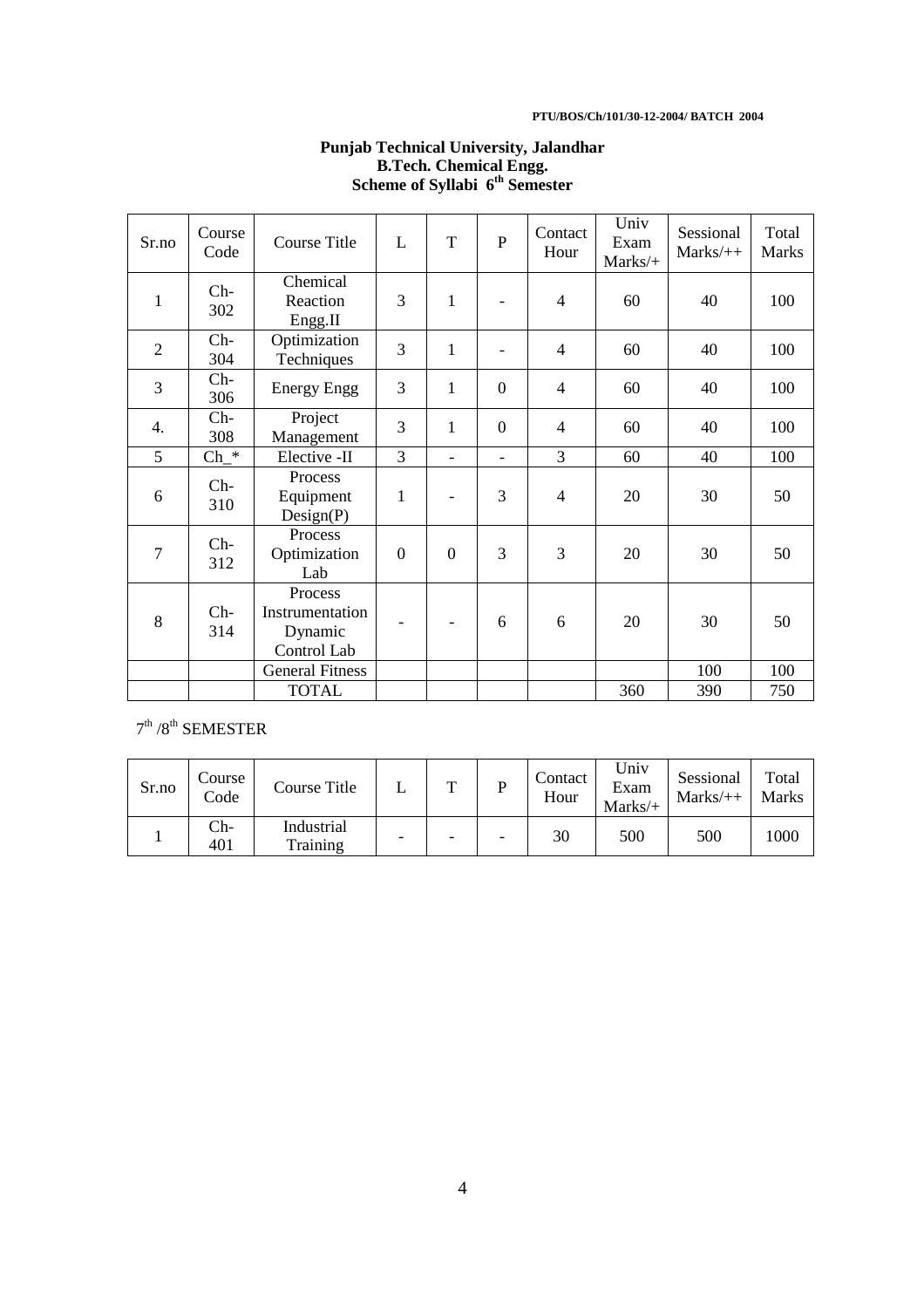#### **PTU/BOS/Ch/101/30-12-2004/ BATCH 2004**

## **Punjab Technical University, Jalandhar B.Tech. Chemical Engg. Scheme of Syllabi 7th / 8th Semester**

| Sr.no          | Course<br>Code     | <b>Course Title</b>                    | L            | T            | P              | Contact<br>Hour | Univ<br>Exam<br>Marks/+ | Sessional<br>$Marks/++$ | Total<br><b>Marks</b> |
|----------------|--------------------|----------------------------------------|--------------|--------------|----------------|-----------------|-------------------------|-------------------------|-----------------------|
| $\mathbf{1}$   | $Ch-$<br>402       | Chemical<br>Process<br>Simulation      | 3            | $\mathbf{1}$ |                | 4               | 60                      | 40                      | 100                   |
| $\overline{2}$ | $Ch-$<br>404       | Process Engg.<br>& Economics           | 3            | 1            |                | 4               | 60                      | 40                      | 100                   |
| 3              | $Ch-$<br>406       | Safety in<br>Chemical<br>Plants        | 3            |              |                | 3               | 60                      | 40                      | 100                   |
| $\overline{4}$ | $\text{Ch}_{-}^*$  | Elective-III                           | 3            | 1            | $\overline{a}$ | $\overline{4}$  | 60                      | 40                      | 100                   |
| 5              | $\mathrm{Ch}\_{*}$ | Open Elective                          | 3            | $\mathbf{1}$ | -              | 4               | 60                      | 40                      | 100                   |
| 6              | $Ch-$<br>408       | Chemical<br>Process Plant<br>Design(P) | $\mathbf{1}$ |              | $\overline{2}$ | 3               | 20                      | 30                      | 50                    |
| $\overline{7}$ | $Ch-$<br>410       | Process<br>Simulation Lab              |              |              | $\mathfrak{D}$ | $\overline{2}$  | 20                      | 30                      | 50                    |
| 8              | $Ch-$<br>412       | **Seminar                              |              |              | $\overline{2}$ | $\overline{2}$  |                         |                         |                       |
| 9              | $Ch-$<br>414       | Project                                |              |              | 8              | 8               | 40                      | 60                      | 100                   |
|                |                    | <b>General Fitness</b>                 |              |              |                |                 |                         | 100                     | 100                   |
|                |                    | <b>TOTAL</b>                           |              |              |                |                 | 380                     | 420                     | 800                   |

\*\*Satisfactory/Unsatisfactory Grade

+ External Practical Exam.

++Internal Practical Exam.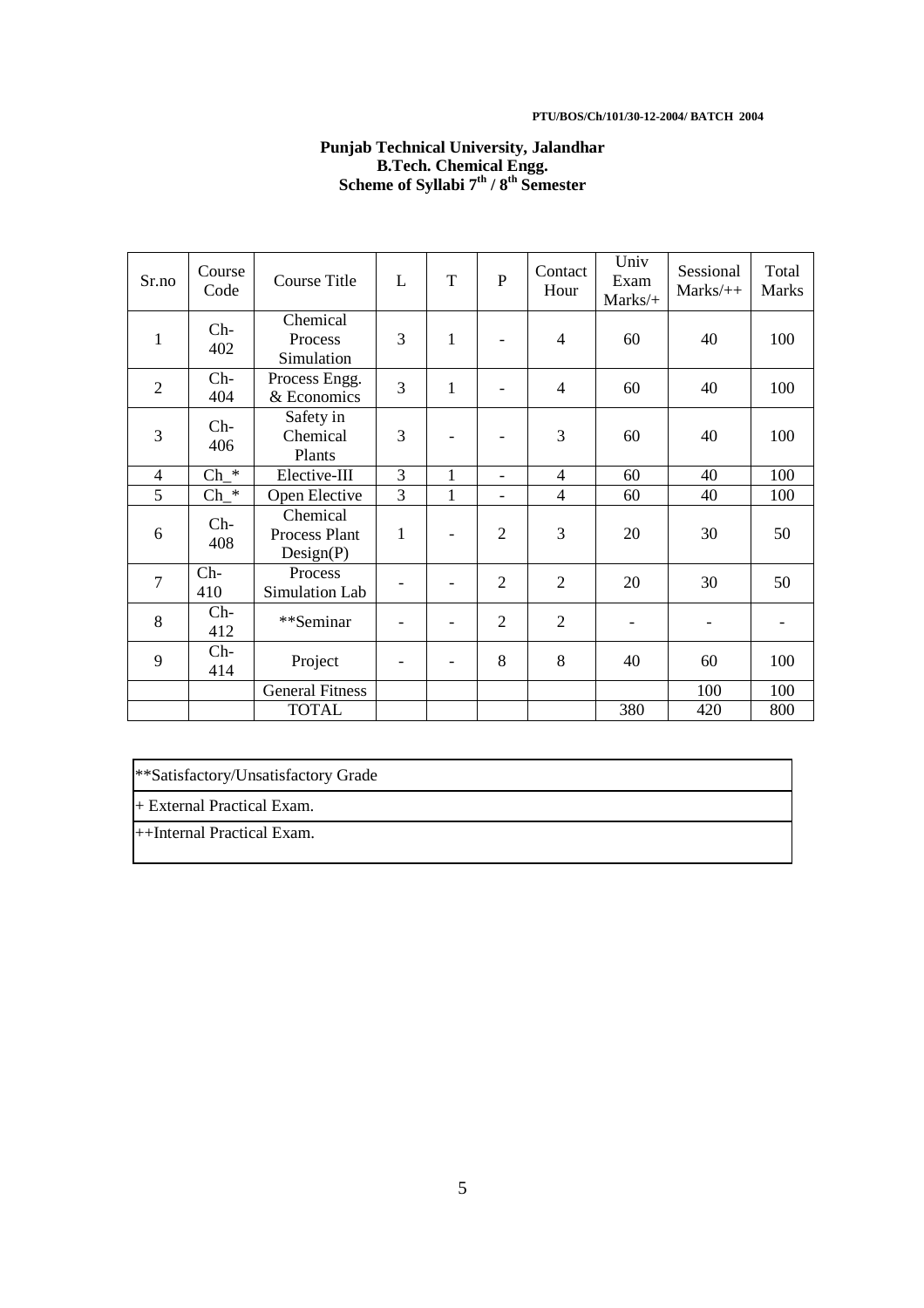|                                      | <b>LIST OF ELECTIVES</b><br>"BIO-CHEMICAL ENGINEERING" SPECIALIZATION |          |        |                               |  |                                               |  |  |
|--------------------------------------|-----------------------------------------------------------------------|----------|--------|-------------------------------|--|-----------------------------------------------|--|--|
| $\mathbf{1}$                         | Elective -I                                                           |          |        | Ch-317                        |  | <b>Bio-Science</b>                            |  |  |
| $\overline{c}$                       | Elective-II                                                           |          |        | Ch-316                        |  | <b>Biochemical Engineering</b>                |  |  |
| 3                                    | Elective-III                                                          |          |        | $Ch-416$                      |  | <b>Bioprocess Technology</b>                  |  |  |
|                                      | "POLYMER SCIENCE & ENGINEERING" SPECIALIZATION                        |          |        |                               |  |                                               |  |  |
|                                      | Elective -I                                                           | Ch-319   |        |                               |  | Introduction to Polymer Science & Engineering |  |  |
| $\overline{2}$                       | Elective-II                                                           | $Ch-318$ |        | Rubber & Plastic Technology   |  |                                               |  |  |
| 3 <sup>1</sup>                       | Elective-III                                                          | $Ch-418$ |        | <b>Polymer Reactor Design</b> |  |                                               |  |  |
| "PETROLEUM TECHNOLOGY"SPECIALIZATION |                                                                       |          |        |                               |  |                                               |  |  |
|                                      | Elective -I                                                           |          |        | Ch-321                        |  | Petroleum Recovery Technology                 |  |  |
| 2                                    | Elective-II                                                           |          |        | $Ch-320$                      |  | Petroleum Refining Engg.                      |  |  |
| 3                                    | Elective-III                                                          |          |        | $Ch-420$                      |  | Petrochemical Technology                      |  |  |
|                                      |                                                                       |          |        |                               |  | "FOOD TECHNOLOGY" SPECIALIZATION              |  |  |
| $\mathbf{1}$                         | Elective -I                                                           |          | Ch-323 |                               |  | Food Chemistry                                |  |  |
| $\overline{2}$                       | Elective-II                                                           |          | Ch-322 |                               |  | Food Bio-chemistry & Microbiology             |  |  |
| $\overline{3}$                       | Elective-III                                                          |          | Ch-422 |                               |  | Food Processing & Engg.                       |  |  |
|                                      | "DAIRY TECHNOLOGY" SPECIALIZATION                                     |          |        |                               |  |                                               |  |  |
| 1 <sup>1</sup>                       | Elective -I                                                           |          | Ch-325 |                               |  | Dairy Chemistry & Microbiology                |  |  |
| $\overline{2}$                       | Elective-II                                                           |          | Ch-324 |                               |  | Unit Operation in Dairy Industry              |  |  |
| 3                                    | Elective-III                                                          |          | Ch-424 |                               |  | Technology of Milk & Milk Products            |  |  |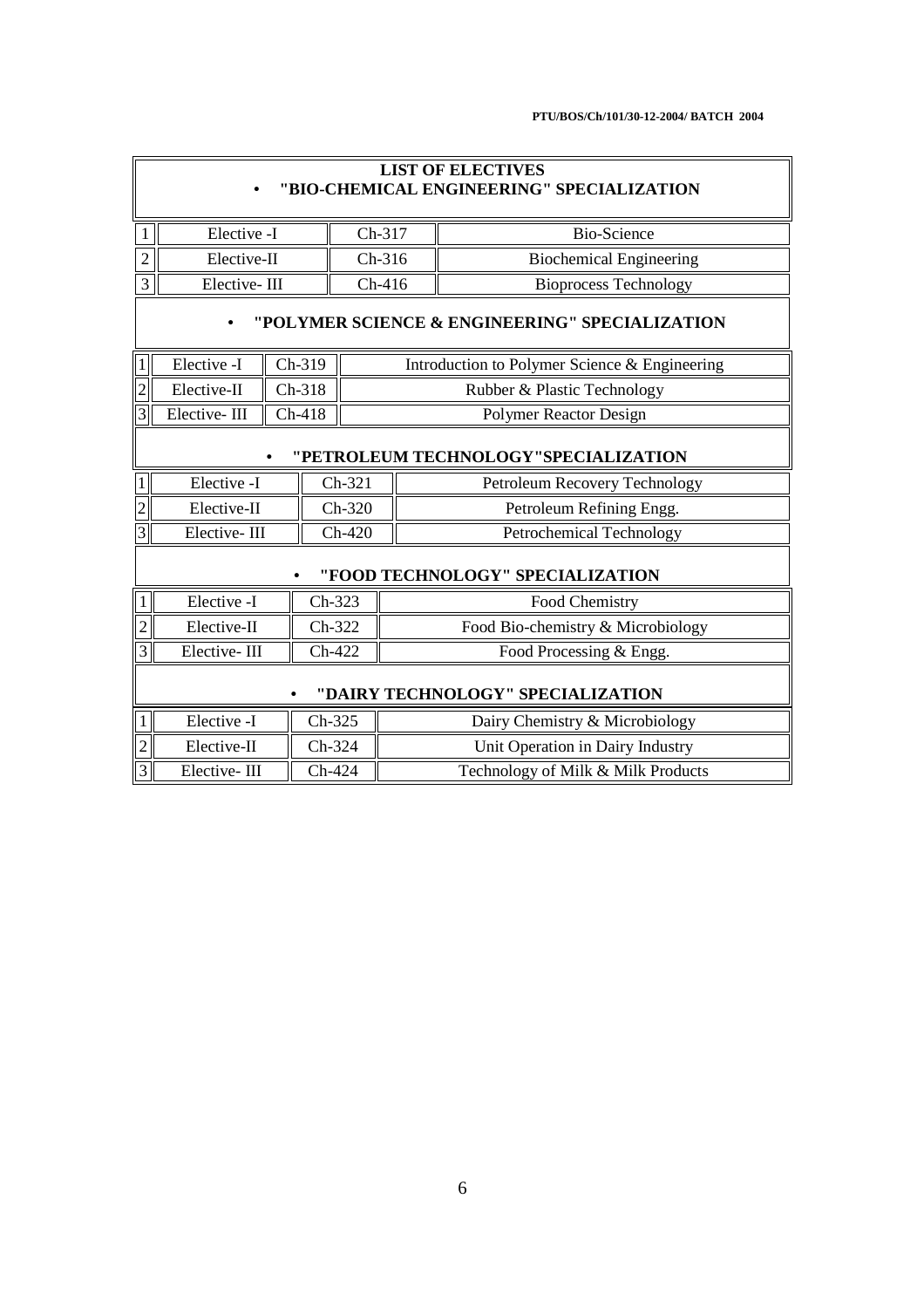## **Ch - 201 MECHANCIAL OPERATIONS**

| <b>External Marks: 60</b> | L T P |
|---------------------------|-------|
| <b>Internal Marks: 40</b> | 3 1 0 |
| <b>Total Marks: 100</b>   |       |

Handling of Solids:

Properties of particulate masses: Major distinctive properties, pressures in masses of particles, angle of internal friction, angle of repose. Conveying of bulk solids: Basic idea of conveyor, conveyor selection, screw, belt, vibrating, continuous flow and pneumatic conveyors.

Storage and weighing: bulk storage, bin storage, feeders ( vibrating hopper, screw feeder, belt feeder), batch and continuous weighing.

Packaging: Bags, boxes, drums, packaging operations (weighing, filling and weighing equipment, loading, wrapping, sealing, and labeling)

Mixing and Agitation: Agitation of low viscosity particle suspensions: axial flow impellers, radial flow impellers, close-clearance stirrer, unbaffled tanks, baffled tanks, basic idea for designing agitators.

Mixing of Solids: Types of mixers, various mixers for cohesive solids, power equirements, mixing index, axial mixing.

Mixers for free flowing solids: ribbon blenders, screw mixers, tumbling mixers import wheels, mixing index in blending granular solids, mixing index at zero time, rate of mixing. Size Reduction:

Principles of Commination: Criteria for commination, characteristics of products, Energy and Power requirements Rittinger's and Kick's Law and work index. Size Reduction Equipment: Crushers, Grinders, and ultrafine grinders cutting machines, equipment operation.

Screening:

Characterization of solid particles: Shape, size, specific sinface, calculation of number of particles in mixture screen analysis.

Filtration:

Classification of filters, various types of cake fitters, principles of cake filtration, clarifying fitters: liquid clarification, Gas cleaning, principles of clarification.

Cross flow Filtration: Types of membranes, permeate flux for ultrafiltration concentration polarization, partial rejection of solutes, Microfiltration, selection of filtration Equipment and centrifuges.

Settling:

Motion of particles through fluids: Terminal velocity, hindered setting, stock's law gravity setting processes: Classifiers, clarifies, thickeners, flocculation, rate of sedimentation Design-principles for clarifies and thickener.

Centrifugal Settling processes: Cyclones, hydroclones, decanters, tubular, disk and nozzle discharge centrifugal sludge separators, Centrifugal class fitters, principles of centrifugal sedimentation. Fluidization: Fluidization and fluidized bed, conditions for fluidization, minimum velocity, types of fluidization, expansion of fluidized beds and particulate fluidization continuous fluidization; industrial applications.

#### **Books Recommended:**

1. McCaba, W.L. & Smith, J.C. Unit operations of Chemical Engg. McGrawSmith J.C. Hill

2. Foust, A.S Principles of Unit operations, John Willey & Sons.

3. Coulson J.M Chemical Engg. Vol, 2, McGraw Hill

4. Badger W.L Introduction to Chemical Engg. McGraw Hill

5. Perry and Chilton Chemical Engg. Hand Book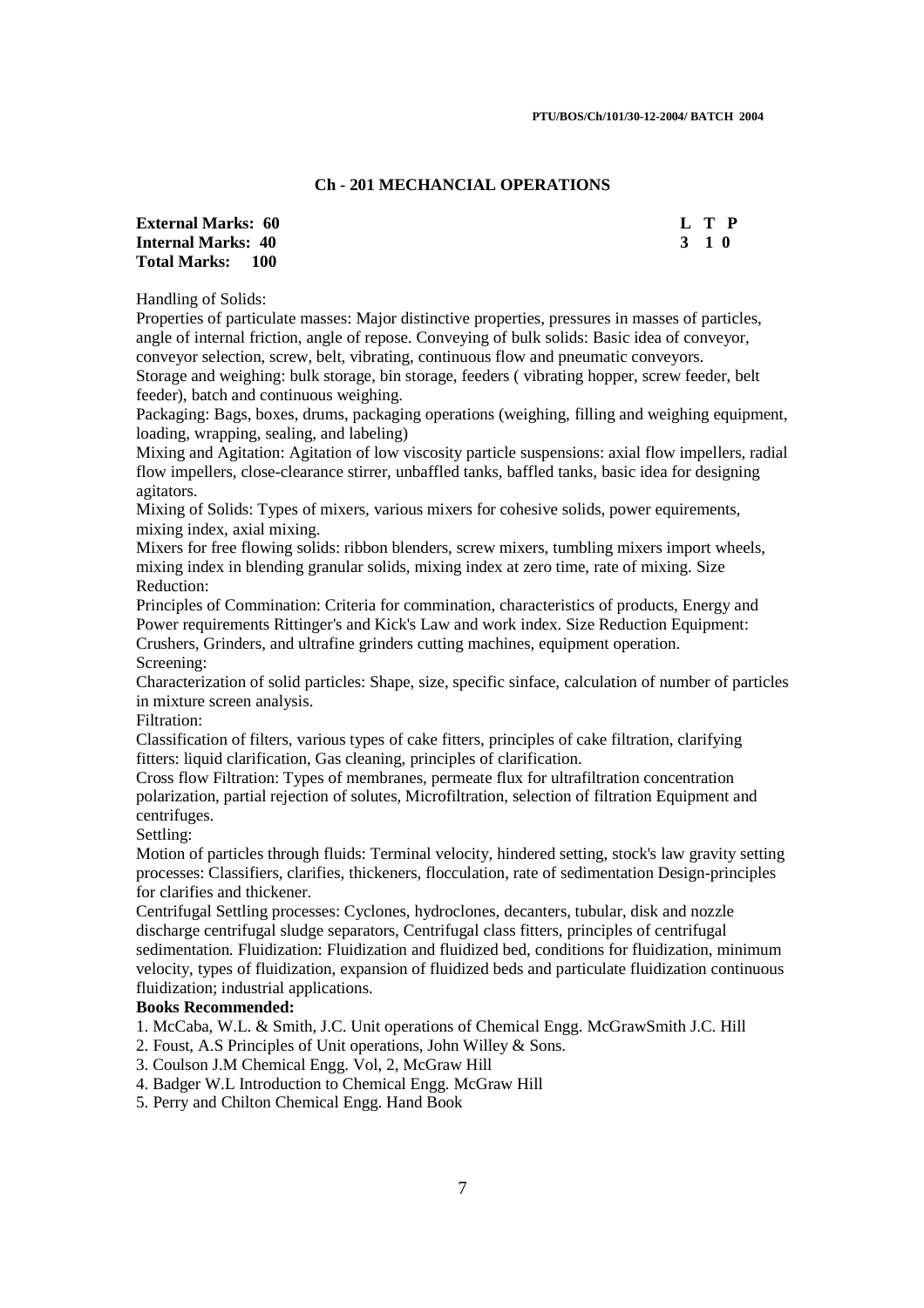## **Ch-203 NUMERICAL METHODS IN CHEMICAL ENGINEERING**

**External Marks: 60 L T P Internal Marks: 40 3 1 0 3 2 3 4 4 5 6 7 7 8 7 7 8 7 7 8 7 7 8 7 8 7 8 7 7 8 7 8 7 8 7 8 7 8 7 8 7 8 7 8 7 8 7 8 7 8 7 8 7 8 7 8 7 8 7 8 7 8 7 8 7 8 7 8 7 8 7 8 7 8 7 8 7 8 7 8 7 8 7 8 7 8 7 8 7 8 7 8 7 8 7 8 7 8 7 8 7 8 Total Marks: 100** 

ERRORS: Classification, significant digits and numerical stability.

LINERA ALGEBRAIC EQUATIONS : Cramer's rule, Gauss Elimination and LU Decomposition Gauss-Jordan elimination, Gauss-Seidel and Relaxation Methods. EIGENVALUES AND EIGENVECTORS OF MATRICES: Faddeev Leverrier's Method, Power Method

NON LINEAR ALGEBRAIC EQUATIONS :Single variable successive substitutions (Fixed Point Method), Multivariable successive substitutions, single variable Newton-Raphson Technique, Multivariable Newton-Raphson Technique.

FUCTION EVALUTION: Least squares curve-fit (Linear Regression), Newton's interpolation formulae (equal intervals), Newton's Divided Difference Interpolation Polynomial, Lagrangian Interpolation Unequal intervals), differentiation formulae, Integration formulae or Quadratures (Trapezoidal, Simpson's 1/3 and 3/8 rules), Extrapolation Technique of Richardson and Gaunt ORDINARY DIFFERNTIAL EQUATIONS (INTITIAL VALUE PROBLEMS; ODE-IVPs):The Finite difference Technique

#### **BOOKS RECOMMENDED**

TEXT BOOKS 1. Numerical methods for engineers by S.K. gupta

2. Numerical Methods for Scientific and Engineering Computation by M.K. Jain , SRK Iyengar and R.K. Jain (\New Age International)

3. Computer Oriented Numerical Methods by V. Rajaraman (PHI)

#### **REFERENCE BOOKS:**

1. Finlayson, B.A. Nonlinear Analysis in chemical engineering, MCGraw Hill, New York, 1980

2. Carberry, J.J. Chemical and Catalytic Reaction Engineering, McGraw Hill, New York, 1976 3. Villadsen J, and Michelsen, M.L. Solution of Differential Equation Models by Polynomial

approximation, Prentice Hall, N.J., 1978

4. Richard G. Rice & Duong D.Do, Applied Mathematics and Modelling for Chemical Engineers, Johhn Wiley & Sons, Inc.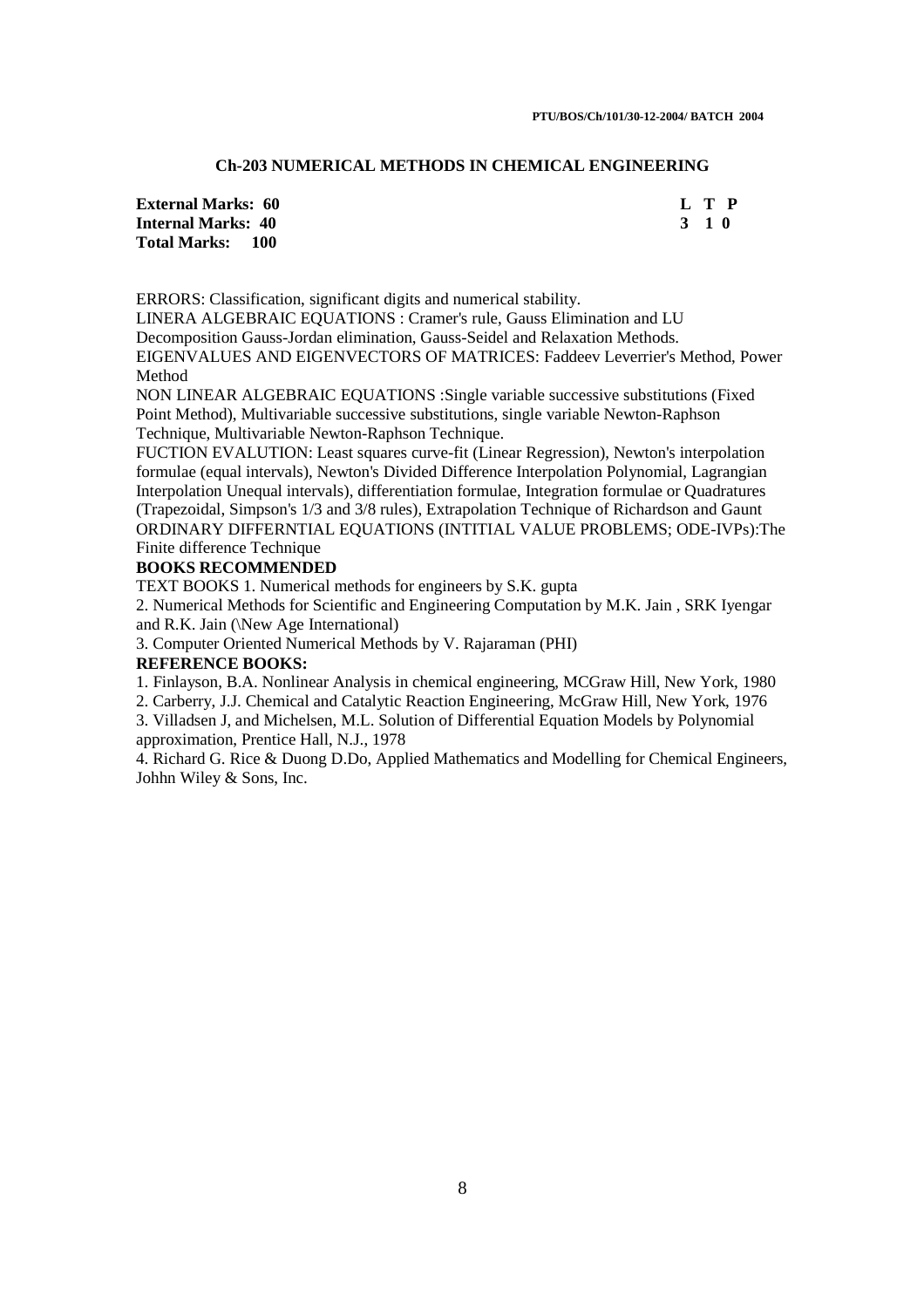#### **Ch-205 ORGANIC & BIOTECHNOLOGY**

**Internal Marks: 40 Total Marks: 100** 

**External Marks: 60** L T P<br> **Internal Marks: 40** 3 0 0

Studies of the principles (in details) of unit process viz, Nitration, Sulphonation, Halogenation, Hydrogenation and the application of these processes for the manufacture of principal organic chemicals. An introduction Biotechnology: definition and importance of biotechnology. MICROORGANISM:

Definition, classification, characterization.

Isolation, maintenance and preservation of pure culture.

Substrates for biotechnology: natural raw materials, chemical and petrochemical feed stocks. Genetics and biotechnology: Industrial genetics, protoplast and cell fusion technologies.

Genetic Engg. (definition and importance), polymerase chain reaction.

Bioprocess/fermentation technology:

Principles of microbial growth, bioreactors/fermentors (activated sludge method, anaerobic digester, trickle filter), media design for fermentation processes, solid substrate fermentation, downstream processing.

Enzyme technology: mode of action, classification and industrial application of enzyme. Biological fuel generation: The ultimate energy resource (Photosynthesis|), sources of biomass,

ethanol, methanol and hydrogen production from biomass.

Biotechnology and agricultural industry: Plant and animal biotechnology, biological control. Food and Beverage technology: food and beverage fermentation, enzymes and food processing, microbial derived food products, bioprocess technology.

Environmental Biotechnology: microbial ecology, wastewater and sewage treatment, landfill composting, bioremediation.

## **BOOKS RECOMMENDED**

1. Biotechnology by John E. Smith (3rd Edn, Cambridge University Press)

2. Unit process organic Synthesis by Groggins

3. Introduction to Microbiology by A.S. Rao (PHI)

4. Microbiology by Pelezor, Chau and Krieg

5. Niochemical Engg. fundamentals by James E. Bailey & David F. Ollis (McGraw - Hill )

6. Outlines of Chemical technology by Dryden.

- 7. Organix Chemistry by Morrison & Boyd
- 8. Organic chemistry by Stanley H. Pine (McGraw Hill)
- 9. Organic chemistry by Bhal & Bhal.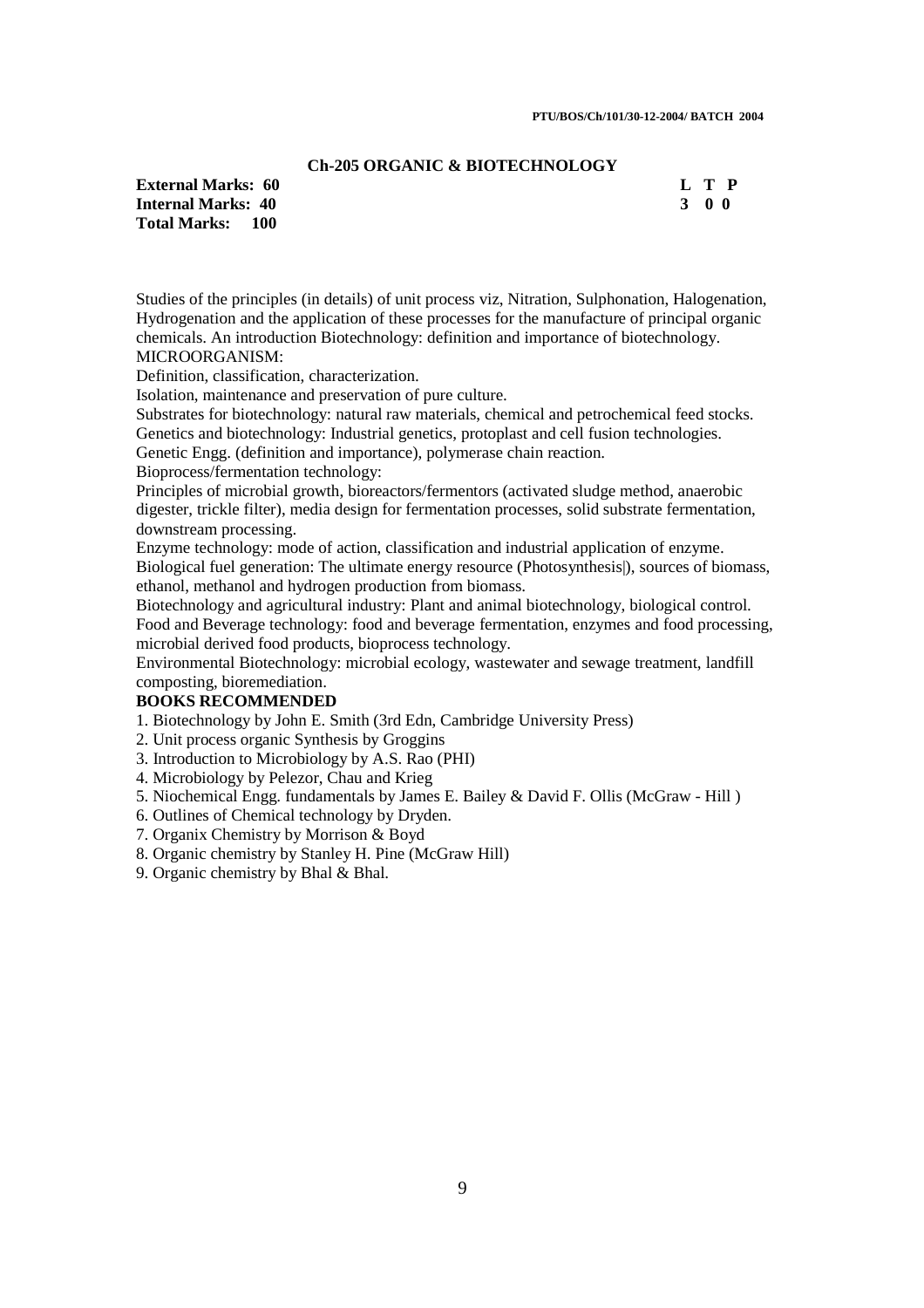## **Ch -207 CHEMICAL PROCESS CALCULATION**

| <b>External Marks: 60</b> | L T P |
|---------------------------|-------|
| <b>Internal Marks: 40</b> | 3 1 0 |
| <b>Total Marks: 100</b>   |       |

1. Introduction to Chemical Engineering Calculations; Unit & Dimensions, Conversion of units, Mole concept, Basic Concept, Stoichiometric and composition relationship, limiting-excessreactant, conversion yield.

## 2. Material Balance

a. (Without Chemical reaction) Ideal gas-law calculations, real-gas relationships, vapour pressure of immisible liquids, solutions and problems based on raoults, Henry & Dalton's Law. Humidity, Saturation & use of phychrometric Chart. b. (With Chemical Reaction) Combustion, gas-synthesis, acid-alkali production and the like.

C. recycle, purge, bypass in batch, stagewise and continuous operations in systems with or without chemical reaction.

#### 3. Energy Balance

a. review: Thermophysics, Thermochemistry-law of constant heat, summation, Hess's Law, standard heat of reaction, combustion and formation problems using Hess Law.

b. Heat balances for non reacting processes and reaction processes. Theoretical flametemperature, Adiabatic reaction temperature, flame temperature, combustion calculation.

4. Material and energy balances: Applied to industrial processes such as combustion and gasification of fuels, synthesis of ammonia, production of acids and the like. **Books Recommended**

1. Haugen, P.A. Watson, K.M., Ragatz R.A Chemical Process Principles Part - I

2. Himmelblau, D.M Basic Principles and Calculation in chemical engineering , Prentice Hall

3. Bhatt B.L.Vora, S.M Storochiometry, Tata McGraw Hill Publishing Co. Ltd., New Delhi

4. Process Calculations for chemical engineers Chemical Engineering development Centre, Madras

5. Felder, R.M. Rousseau, R.W. Elementrary principles of chemical Processes, Second Ed., John Wiley & Sons.

6. Reklaitis, G.V. Introduction to Material and energbalancess John Wiley & sons

7. Lewis, W.K. Radasch, A.H. Lewis, HC Industrial Stoichimetry, McGraw Hil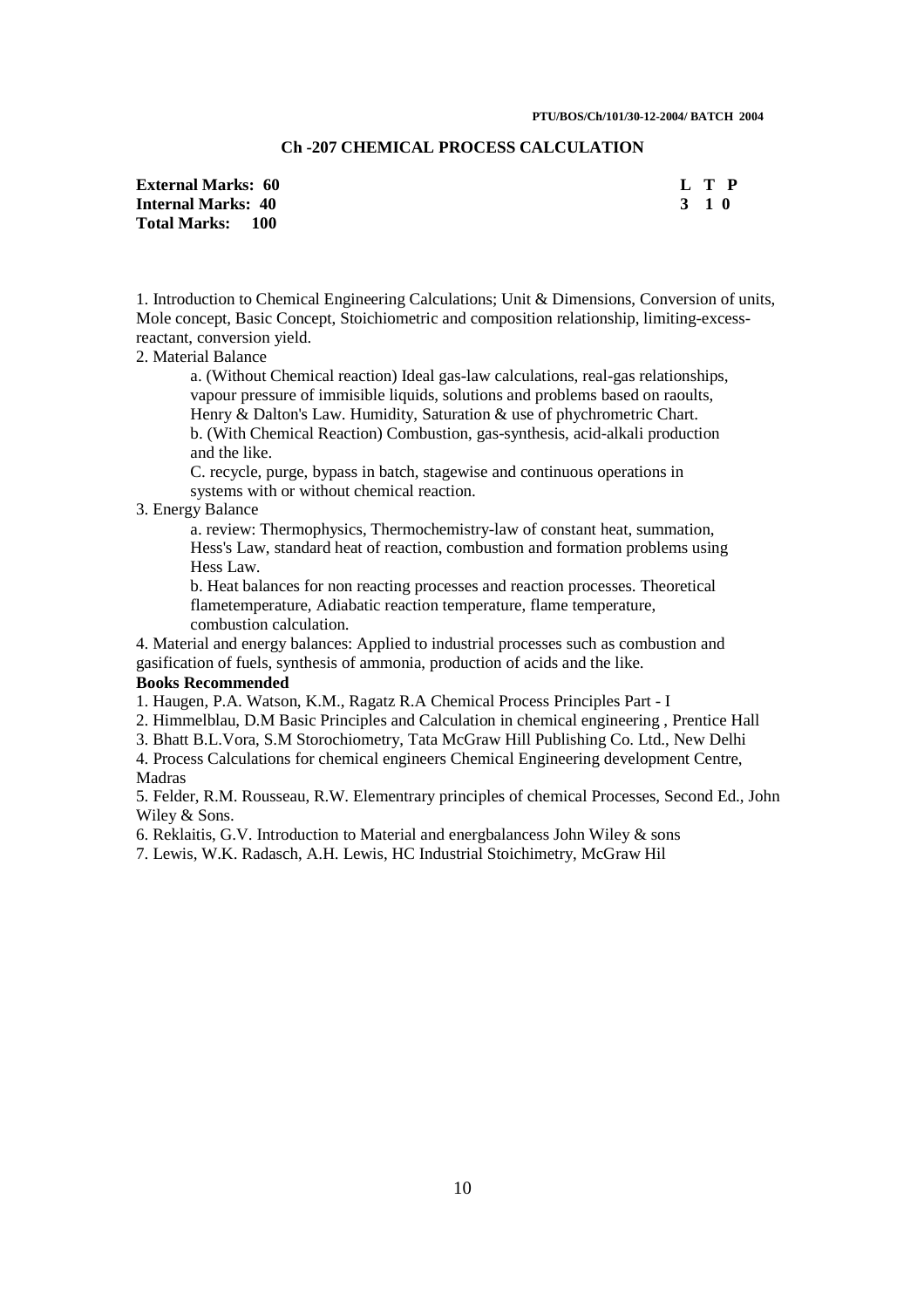## **Ch -209 Fluid Flow**

**External Marks: 60** L T P<br> **Internal Marks: 40** 3 1 0 **Internal Marks: 40 Total Marks: 100** 

**Fluid Static's:-** Normal forces in fluids, Forces on submerged bodies, Buoyancy and stability. **Fluid Properties**:- Newtonian and Newtonian Fluids, Nature of turbulence, eddy Viscosity, Flow in Boundary Layers. Basic Equation of Fluid Flow, Bernoulli's Equations.

**Navier Stokes Equations:-** Denvation of Navier stokes Equation, Application of Dimensional Analysis of Fluid Flow Problems.

**Flow of Incompressible Fluids** :- Laminar and Turbulent flow in pipes, Velocity distribution in pipes, Frictional Losses in pipes and fittings, Fanning Equation, Estimation of Economics Pipe Diameter, Denvation of HAGEN POSESULLE and f=16/Request ions.

**Flow Measurement**:- Pitot tube, Office meter, venturimetr, Rot meter, Notches, Wet gas meter etc.

**Fluid Machinery:-** Classification and performance of Pumps, Turbines, Compressors, Blowers, Selection and specification, Net positive Suction Head.

| Mc. Cabe, W.L. Smith, J.C. Hariott | Unit Operation of Chemical Engg.             |
|------------------------------------|----------------------------------------------|
|                                    | McGraw Hill                                  |
| Coulson, J.M.Richardson, J.F.      | Chemical Engg., Vol. 1 Pergamon              |
| Foust, A.S Wensei, L.A, Clump      | Principels of Unit Operation, John Wiely     |
| Baoger, W.L. and Banchero, J.T.    | Introduction to Chemical Engg.               |
|                                    | McGraw Hill                                  |
| 1Fox, R.W and Mc Donald A.T        | Introduction to Fluid Mechanics              |
|                                    | 4 <sup>th</sup> ed Jhon Wiley and sons 1996. |
| Chattopadhya, P.                   | Unit Operations of Chemical Engg. Vol.       |
|                                    |                                              |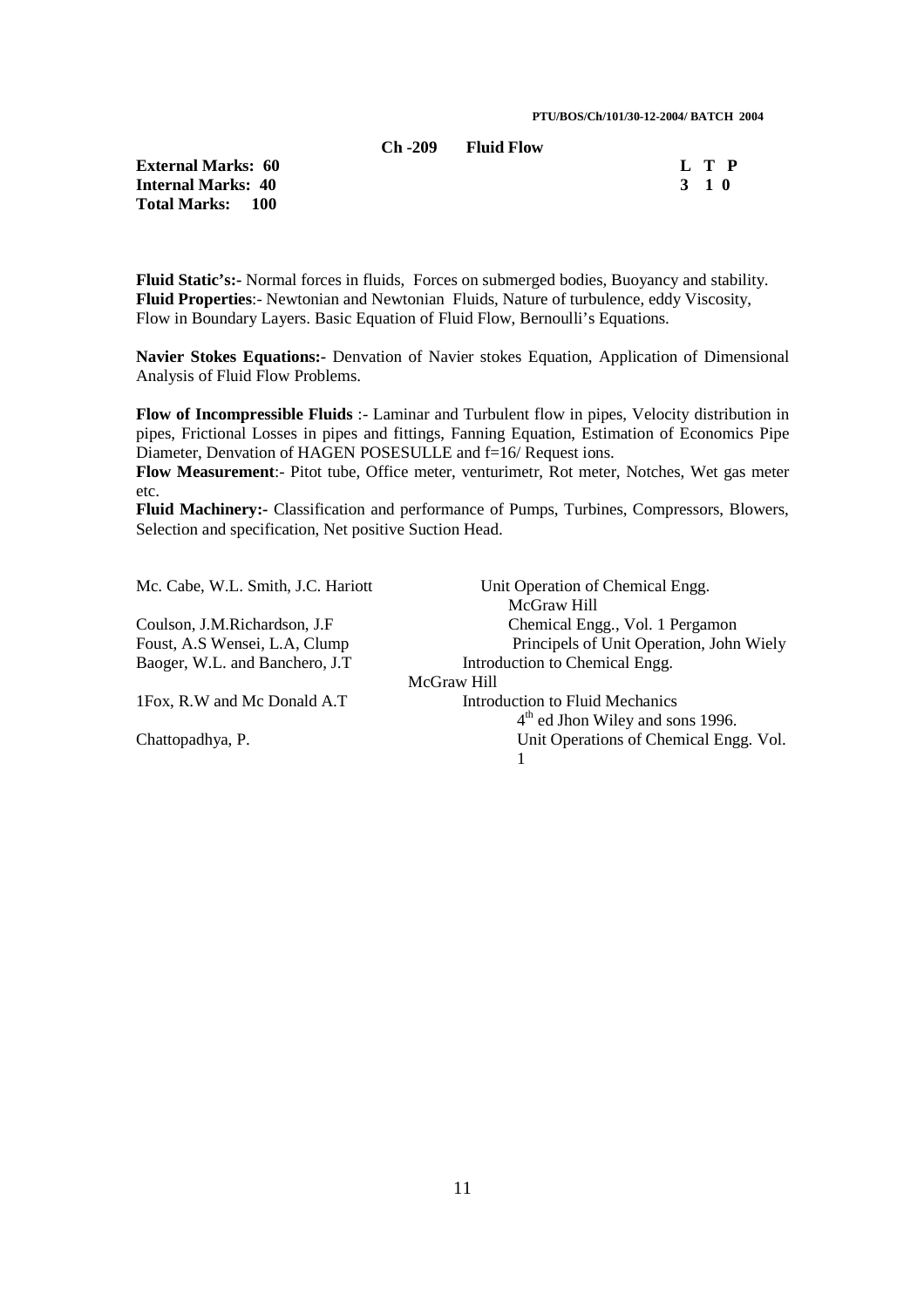## **Ch -211 STRENGTH OF MATERIALS**

**External Marks: 60 L T P Internal Marks:** 40 **3 1 0 Total Marks: 100** 

Mechanical Properties and Testing:

Concept of strength, yield strength, ultimate strength hardness, impact strength, dactility, britleness, tensile, compressive, bending, trosional, hardness and impact tests.

Theory of Bending: Review of bending moment, shear force, bending and sher stresses. Bending & shear stresses in composite bearns.

Unsymmetrical Bending: Principal axes, analytical and graphical methods, stresses due to unsymmetrical bending 7-polygen deflections of bearns under unsymmetrical bending.

Slopes and Deflections of Beams: Slopes and deflections in beams and cantilevers calculation of slopes and deflections using double integration moment area theorems and Macullay's method. Theories of failure: Strain energy, various theories of failure, their necessity and significance, graphical representation of theories of failure.

Torsion of shafts and aprings; Torque, angle of twist and shear stresses in hollow and solid shafts with in elastic limit, assumptions intrusion, power transmitted by a shafts, analysis of close coil spring subjected to axial load couple. Shafts subjected to torsion.

Thin Cylinders: Thin cylinders subjected to internal pressure, circumferential and longitudinal stress and strains, maximum shear stress, increase in diameter and volume, thin spheres subjected to internal pressure.

Columns: Columns under uniaxial loads, buckling of columns slenderness ration, and conditions. Derivations of Euler's formula for elastic-buckling load, equivalent lenth, Rankine-Garden empirical formula.

#### **Books Recommended:**

1. Timoshenko & Young Strength of Materials

2. V.N. Vazirani & Ratwani Analysis of Structures, Vol. I Khanna Publishers.

3. R.L. Bansal Strength of Materials, Luxmi Publishers.

4. Popov Strength of Materials, Prentice Hall of India.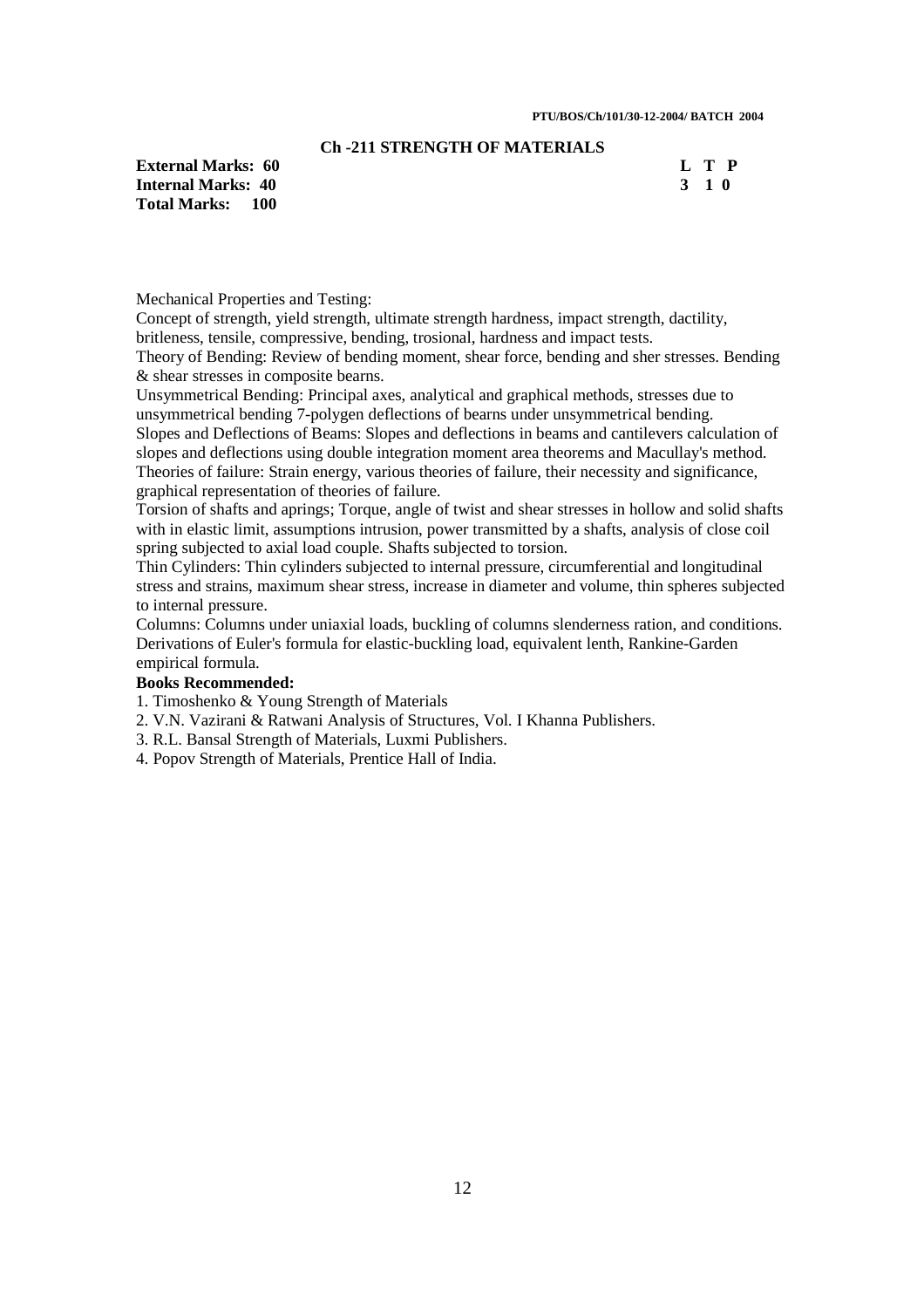#### **Ch-213 Strength of Materials Lab**

**External Marks: 20 Internal Marks: 30 Total Marks: 50** 

|  | L T P               |
|--|---------------------|
|  | $0 \quad 0 \quad 2$ |

- 1. Determination of yield points, tensile strength and ultimate strength of mild steel specimen.
- 2. Determination of compressive strength of mild steel specimen.
- 3. Bending test of mild stell specimen.
- 4. Tensile test of a specimen of brittle material.
- 5. Torsion test of a mild steel specimen.
- 6. Determination of Brinell Hardness of ductile and brittle materials.
- 7. Determination of rockwell Hardness of a hard material.
- 8. Performance of vicker's Hardness test.
- 9. Determination of Impact strength of a specimen.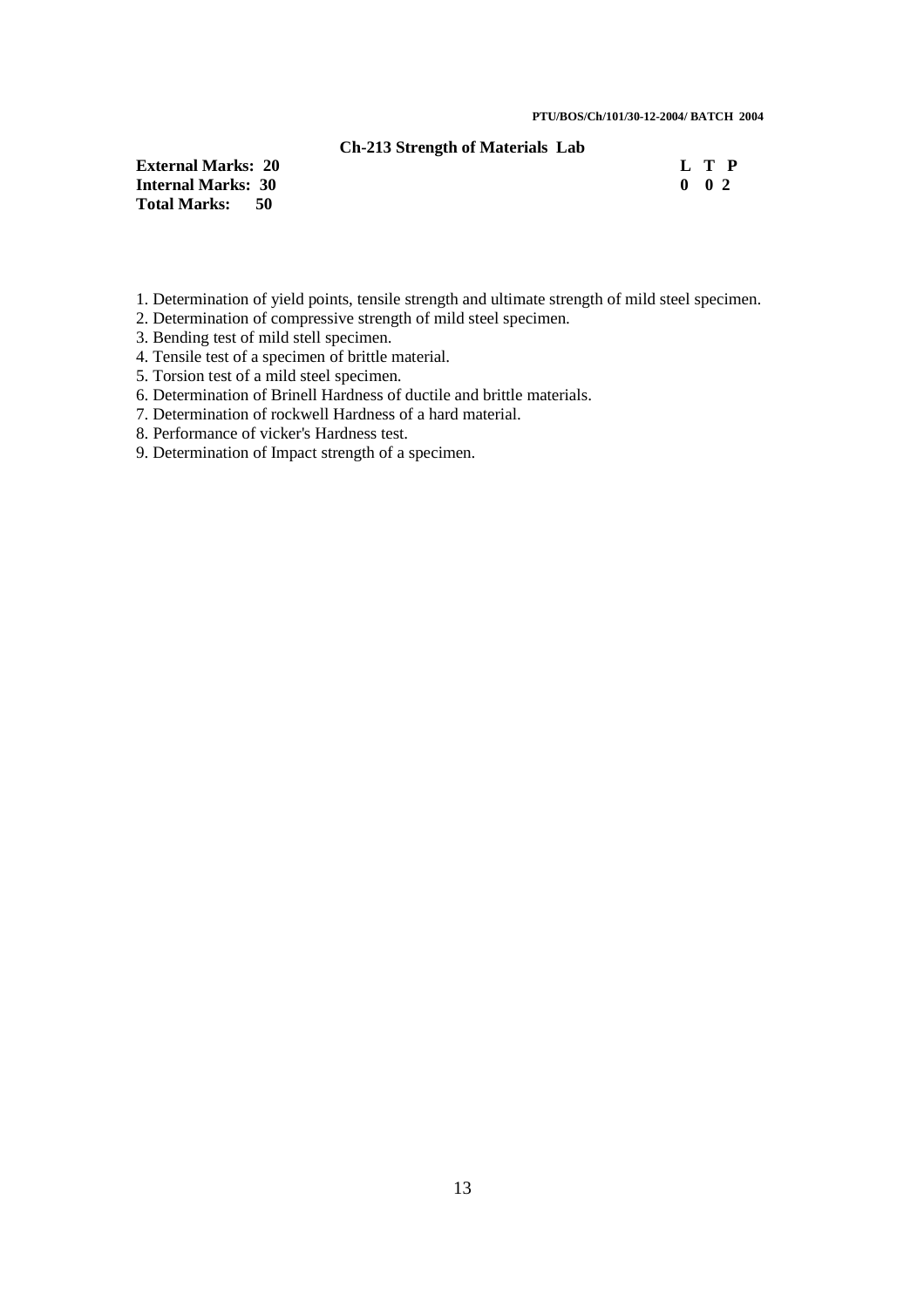## **Ch-215 Fluid Flow Lab**

**External Marks: 20 L T P Internal Marks: 30 Total Marks: 50** 

1. characteristic curves of a centrifugal pumps.

2. Determination of stability of a floating body.

3. Verification of Bernoulli's equation for flow process.

4. Measurement of flow by ventimeter, Orificom etc.

5. Measurement of flow by rotometer, V-noter.

6. Measurement of losses in various fitting and valves.

7. Measurement of losses due to contraction and expansion.

8. Verification of laminar/ turbulent flow regime in a flow process .

#### **Ch -217 Numerical Methods in Chemical Engg.**

| <b>External Marks: 20</b>   | L T P         |
|-----------------------------|---------------|
| <b>Internal Marks: 30</b>   | $0 \t 0 \t 4$ |
| <b>Total Marks:</b><br>- 50 |               |

1. Solution of a system of linear equations in unknowns by Gaussian elimination.

2. Gauss-Seidel iterative method to solve a linear system of equations.

3. To find the inverse of matrix by Gauss-Jordan method.

4. Application of Faddeev-Leverrier's method.

5. Method for finding dominant eigenvalue and corresponding eigen vectors by power method.

6. Solution of nonlinear equation by Newton Raphson method.

7. Application of Newton's formulae for interpolation.

8. Application of LaGrange polynomial interpolation formula.

9. Application of Newton's formula for numerical differentiation.

10. Numerical integration by Trapezoidal rule.

11. Numerical integration by Simpson's rules.

12. Solution of an O.D.E. by Runge Kutta Methods.

13. Application of finite difference technique.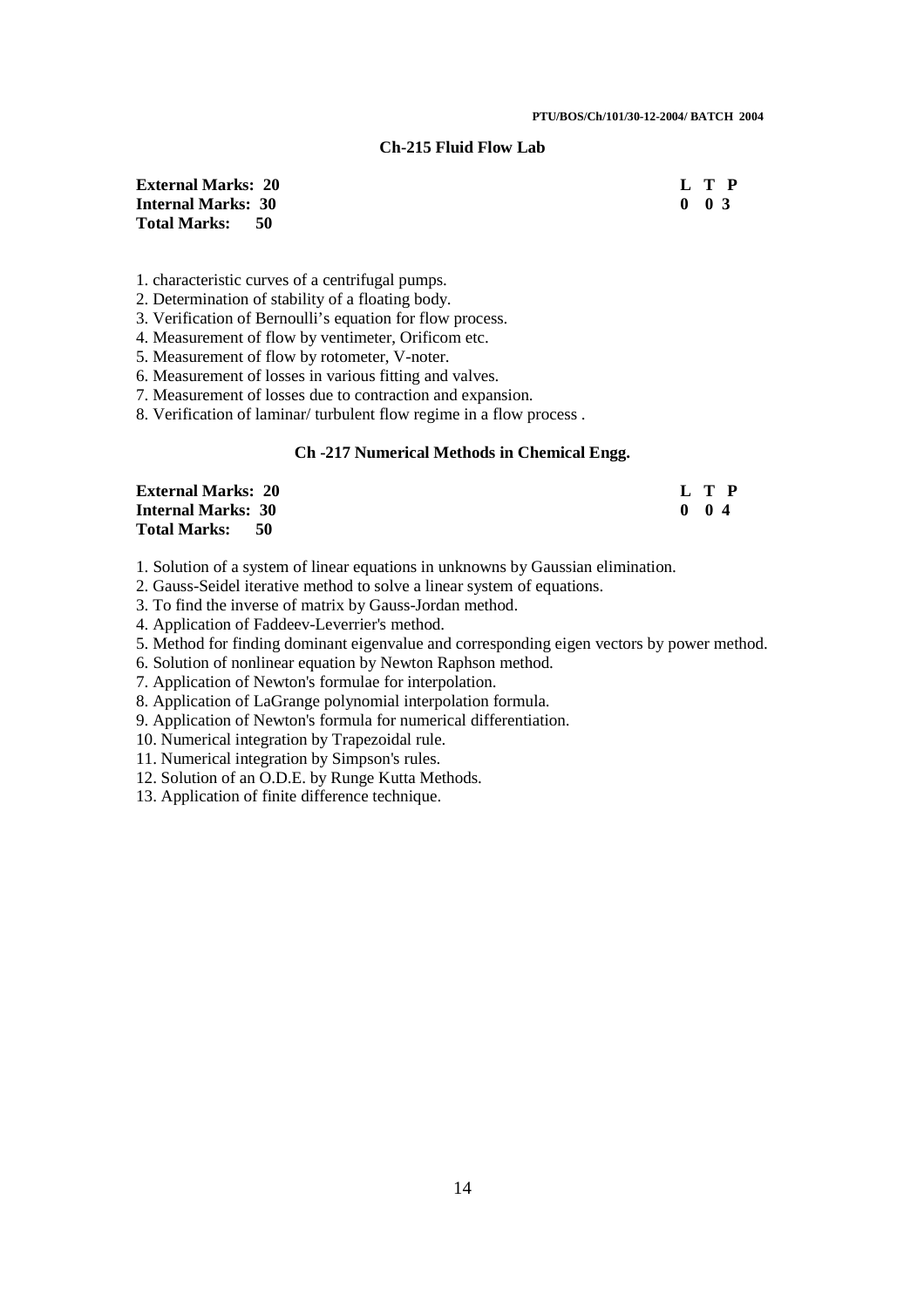#### **Ch-202 CHEMICAL PROCESS TECHNOLOGY-1**

**External Marks: 60 L T P Internal Marks: 40 3 0 0 Total Marks: 100** 

OILS AND FATS: Status and scope, major oil seeds production in India; solvent extraction, energy and solvent requirements, minor oil seeds and other oil bearing materials, Hydrogenation of oils, Corrosion problems and materials of construction.

SOAPS AND DETERGENTS: History and growth, raw material, manufacturing of detergents, biodegradability. Fat-splitting, purification of fatty acids, soap manufacture, glycerin manufacture, materials of construction

CANE SUGAR: Cane production and varieties, manufacturing equipment and technology, cane sugar refining, baggasse utilization, energy requirements and conservation, environmental considerations, khandsari – technology, molasses based industries, materials of constructions.

REGENERATED CELLULOSE: Growth of industry, raw materials, pre-treatment, pulping, manufacture of paper, recovery of chemicals, environmental considerations, viscose rayon.

PETROLEUM REFINING: General composition of crude oil, typical refinery operations for obtaining different useful products and their utilization for manufacture of other commercial products.

POLYMERS: Status and scope, applications, classification of polymers, molecular weights and molecular weight distribution, degree of polymerization, modes of polymerization, selective industrial polymerization, including plastics, synthetic fibres, synthetic and natural rubbers and polymeric foams.

AGRICULTURAL RESIDUE UTILISATION: Availability and characteristics, use as energy producers and energy contents, modes of energy recovery, gasification, pyrolysis, deoxygenation, chemicals from agricultural residues.

## BOOKS RECOMMENDED

| 1. Shreva, R.N. and Brink, J.A. | :Chemical Process Industries, McGraw Hill         |
|---------------------------------|---------------------------------------------------|
| 2. Chemtech I, II, III, IV      | : Indian Institute of Technology, Madras          |
| 3. Dryden, Co, Rao, M.G., and,  | :Outlines of Chemical Technology, Affiliated East |
| Sittig M                        | West Press Pvt. Ltd., New Delhi                   |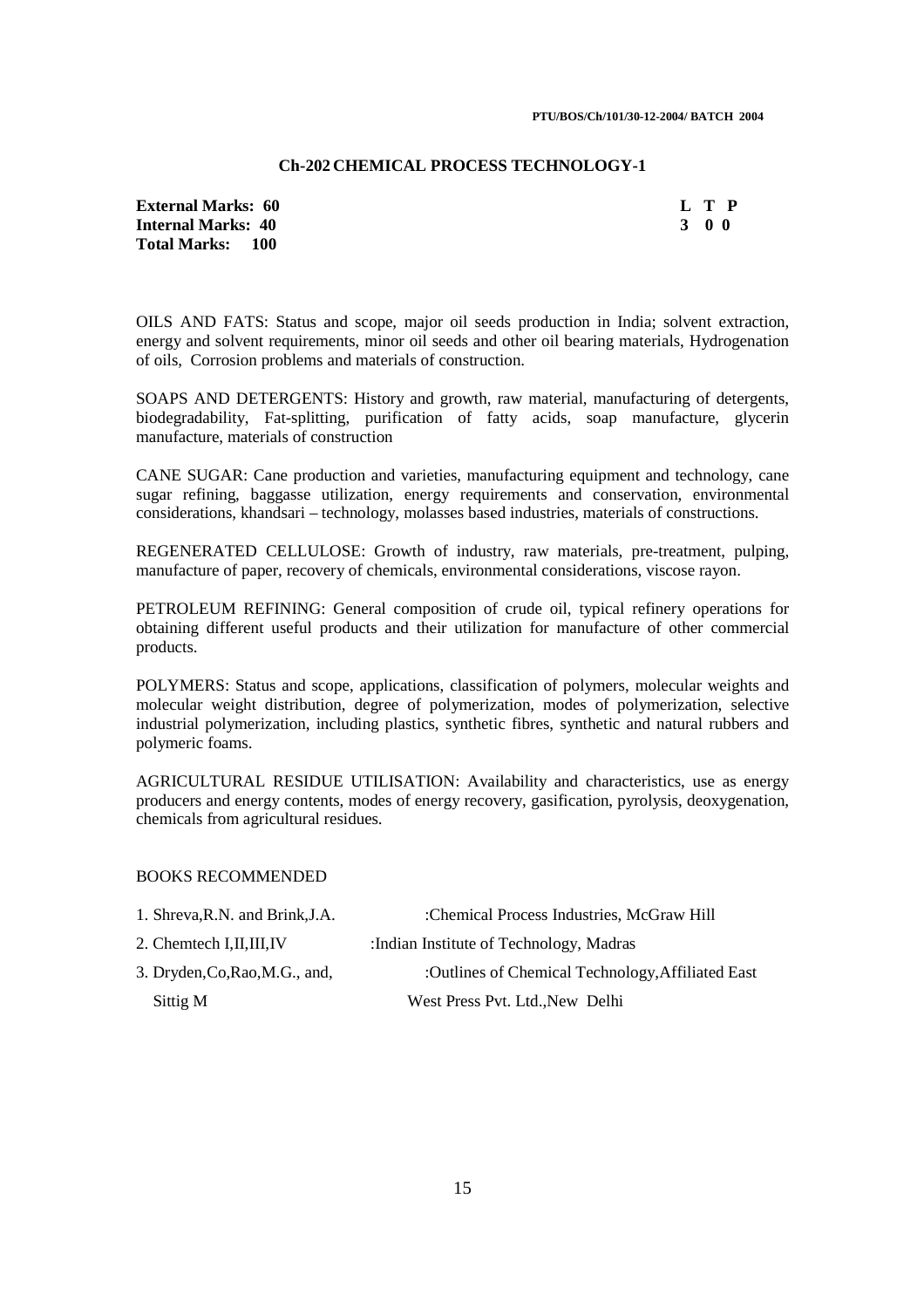## **Ch-204 MASS TRANSFER-1**

**External Marks: 60 Internal Marks: 40 Total Marks: 100** 

| $\mathbf{I}$ | ı | Р            |
|--------------|---|--------------|
| 2            | 1 | $\mathbf{u}$ |

Diffusion in gases and liquids, Mass balance in simple situations with and without chemical reaction.

Theories of Mass transfer, Individual and overall mass transfer coefficients, Mass, heat and momentum transfer analogies, Convective mass transfer.

Mass balance in concurrent and countercurrent continuous contact equipment, Concept of operating line, Multi-stage counter current operations, Concept of ideal stage, Stage efficiencies, Design of continuous contact equipments, HTU and NTU concepts.

Gas absorption: Design of plate and packed absorption columns, Non-isothermal absorption, Simultaneous heat and mass transfer.

Drying of solids: Rate of drying curves, Through circulation drying, Continuous drying, Types of dryers.

Humidification operations: VLE & Enthalpy, Reference substance plots, vapour gas mixtures, concept of humidity and definitions, dry bulb temperature, wet bulb temperature, adiabatic saturation temperature, adiabatic saturation, psychometric charts, adiabatic operationshumidification operations and water cooling operations.

Equipments: water cooling towers & spray chambers

## BOOKS RECOMMENDED:

| 1. Treybal, Robert E                | : Mass Transfer Operations, Mc Graw Hill        |     |
|-------------------------------------|-------------------------------------------------|-----|
| 2. Sherwood, Thomas K. Pigford,     | :Mass Transfer, Mc Graw Hill                    |     |
| Robert L and Wilke, Charles R,      |                                                 |     |
| 3. Skelland, A.H.P                  | :Diffusional Mass Transfer, John Wiley & Sons,  | New |
|                                     | York                                            |     |
| 4. McCabe, Warren L., Smith, Julian | : Unit Operations of Chemical Engg. McGraw Hill |     |
| C. and Harriot, Petter.             |                                                 |     |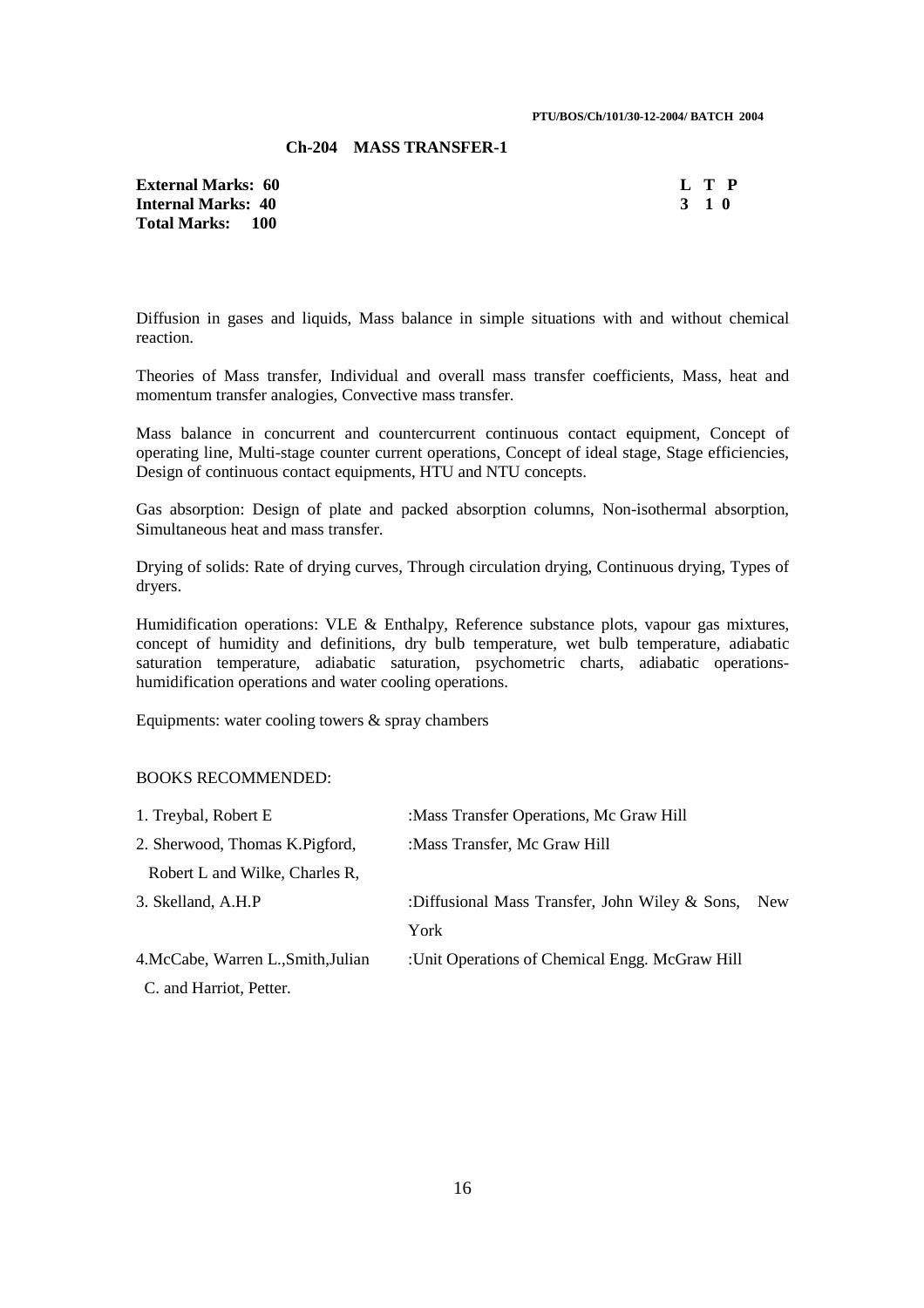## **Ch-206 HEAT TRANSFER**

**External Marks: 60** L T P<br> **Internal Marks: 40** 3 1 0 **Internal Marks: 40 Total Marks: 100** 

## **Modes of Heat Transfer:**

## **Conduction:**

Review of Fourier's law, one dimensional heat conduction through composites having plane wall, spherical & cylindrical geometry. Steady state heat flow with heat source through plane wall and Cylindrical surface. Thermal conductivity of materials. Insulating materials and critical thickness of insulation. Unsteady-state conduction; Lumped heat capacity system, semi-infinite solid and Heisler chart.

#### **Convection:**

Free and forced convection, Concept of thermal boundary layer, concept of overall heat transfer coefficient for laminar and turbulent flow, Heat transfer inside & outside tubes with significance of Nusselt, Prandlt, Reynold, Biot, Fourier and Peclet number. Modeling of convective heat transfer coefficient by using dimensional analysis.

#### **Radiation:**

Distribution of radiant energy, Definition of emissivity, absorpitivity, Reflectivity and Transmissivity, concept of Black and Grey bodies, Planck's law of monochromatic radiation, Kirchhoff's law, Wein's displacement law, Stefan-Boltzmann law, definition of intensity of radiation. Radiation formula for radiation exchange between simple bodies, two parallel surfaces and between any source and receiver.

#### **Theory and correlations in Boiling Heat Transfer**

Dropwise and Filmwise condensation of pure and mixed vapors, Nucleate & Film boiling, Theory and design of double pipe heat exchanger, 1-2, 2-4 Shell-and-Tube heat exchangers, Temp. correction factor for shell & tube exchangers, Theory of plate type heat exchanger. Fins and their applications, Reboiler and Condensers counter current dry contact Condenser, parallel currentwet contact Condenser.

#### **Evaporators:**

Theory and design of single effect evaporators. Various types of evaporators: Standard vertical tube evaporator, basket type vertical evaporator, forced circulation evaporator and horizontal tube evaporators. Evaporation under vacuum.

## **Recommended books:**

| <b>AUTHOR</b>    | <b>TITLE</b>                              | <b>PUBLISHERS</b> |
|------------------|-------------------------------------------|-------------------|
| Holman           | <b>Heat Transfer</b>                      | McGraw Hill       |
| McAdams          | <b>Heat Transmission</b>                  | McGraw Hill       |
| McCabe & Smith   | Unit Operation of Chem. Engg. McGraw Hill |                   |
| Kern             | <b>Process Heat Transfer</b>              | McGraw Hill       |
| Kreith           | Principles of Heat Transfer               | Harper & Row      |
| Incopera & Dewit | Heat and MassTransfer                     | John Wiley        |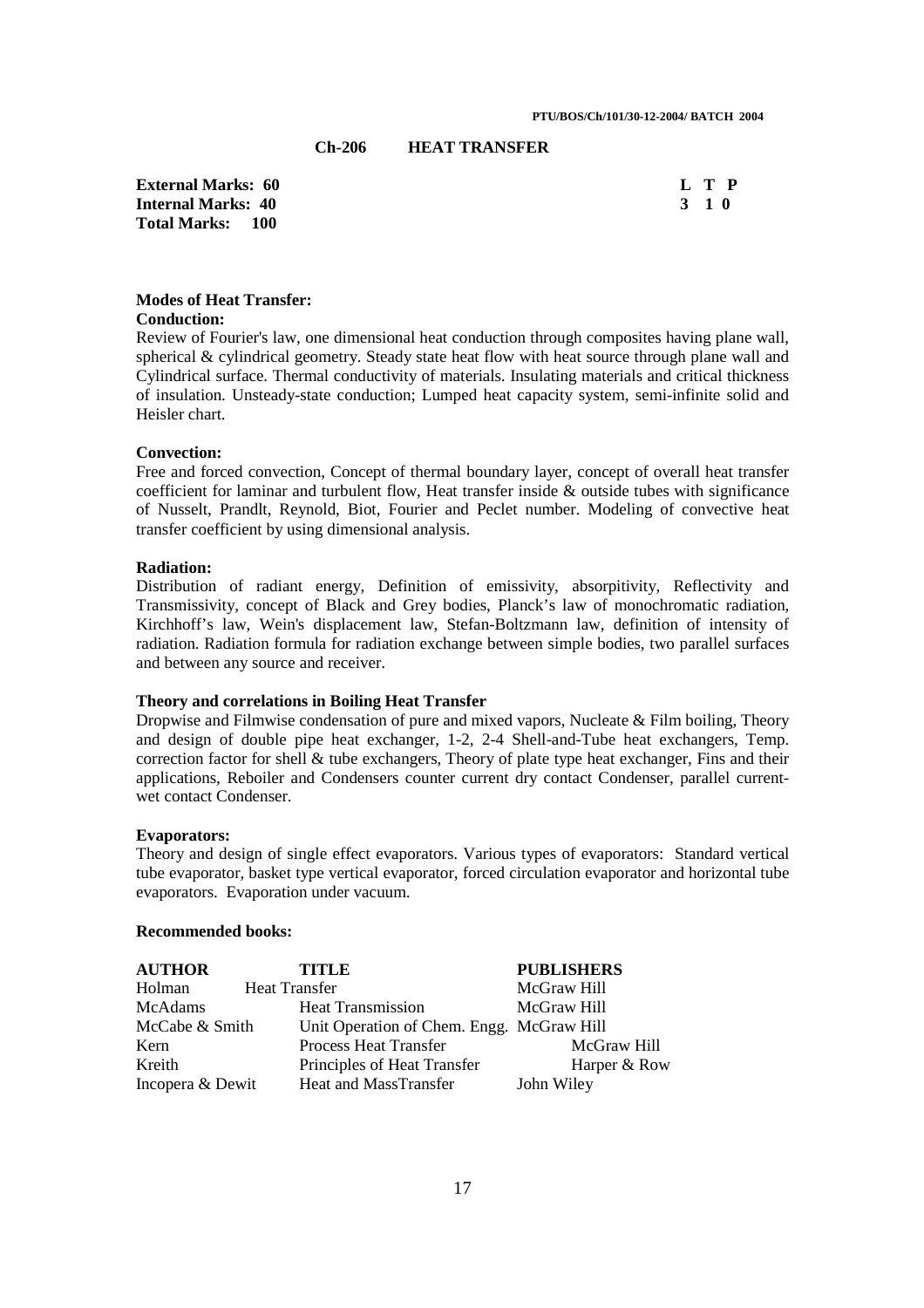#### **Ch-208 CHEMICAL PROCESS INSTRUMENTATION**

| <b>External Marks: 60</b> |       | L T P |
|---------------------------|-------|-------|
| <b>Internal Marks: 40</b> | 3 O O |       |
| <b>Total Marks: 100</b>   |       |       |

**Introduction:** Importance of instruments in Chemical Process industries, Classification of instruments, Static and Dynamic characteristics of instrument.

**Instruments for Pressure Measurement :** Use of manometers, Bourdon gauge, bellow type gauge, Measurement of vacuum and pressure Transducers

**Temperature Measurement:** Thermocouples, resistance thermometers, thermistors, optical and radiation pyrometers.

Flow & level measurements : Liquid level measurement-Direct and differential method and Flow measuring devices, Use of obstruction type meters, Variable area meters. Pressure probes, positive displacement type meters

**Instruments for Miscellaneous Measurements :** Measurement of Nuclear Radiation, Viscosity, Conductivity, Humidity and pH value, Industrial weighing and feeding systems, Instrument for gas analysis, gas chromatography, mass spectroscopy, Industrial weighing and feeding systems. Process instrumentation, Recording instruments, indicating and signaling instruments, Transmission of instrument reading, control centre, Instrumentation diagram, Instrumentation in modern plant.

**Controls :** Concept of Automatic process control and it's classifications, Types of controllers, instrumentation and control of typical units like Reactors and Evaporators.

#### **Recommended books:**

| <b>AUTHOR</b>    | TITLE                        | <b>PUBLISHER</b>                        |                      |
|------------------|------------------------------|-----------------------------------------|----------------------|
| Harriott & Peter | Process Control              | Tata McGraw Hill                        |                      |
| Eckman           | Industrial Instrumentation   |                                         | <b>Wiley Eastern</b> |
| Coughanour       | Process System Analysis &    |                                         | McGraw Hill          |
|                  | Control                      |                                         |                      |
| Pollard          | Process Control for Chemical |                                         | Heinnemann           |
|                  | and Allied Industries.       |                                         |                      |
| Weber            |                              | <b>Introduction to Process Dynamics</b> | John Wiley           |
|                  | & Control.                   |                                         |                      |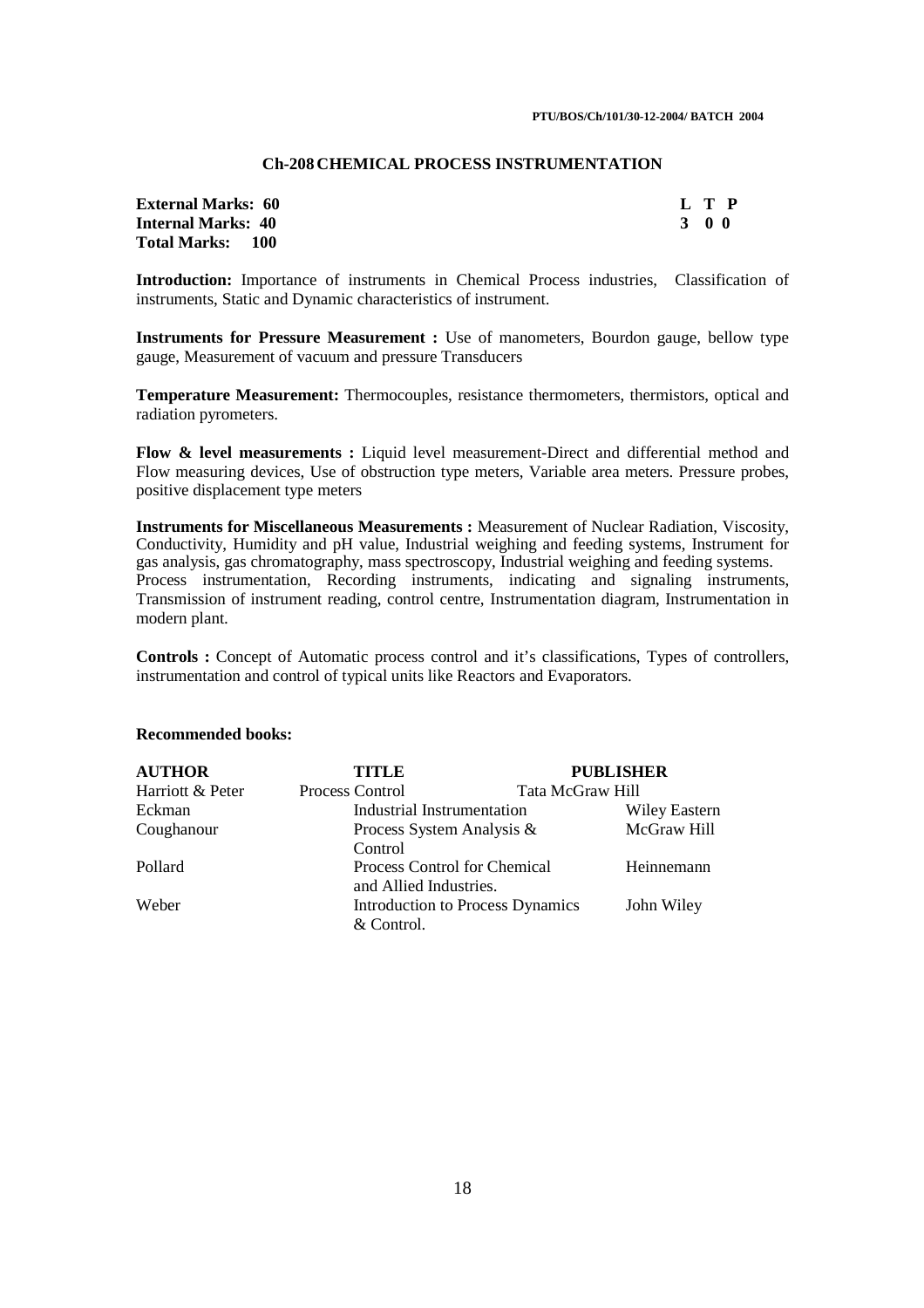#### **PTU/BOS/Ch/101/30-12-2004/ BATCH 2004**

#### **Ch-210 CHEMICAL REACTION ENGG-1**

**External Marks: 60 L T P Internal Marks: 40 3 1 0 Total Marks: 100** 

Introduction to kinetics of homogeneous reactions, Concepts of reaction rates, rate equation, order & molecularity

Material balance equation for ideal batch reactor & its use for kinetic interpretation of data and isothermal reactor design for single reactions(simple & complex rate equation)

Analysis of CSTR & PFR and their use for kinetic interpretation and design, Comparison of batch reactor, CSTR & PFR, Multiple reaction in a batch reactor, CSTR  $\&$  PFR, concept of yield  $\&$  selectivity

Concept of adiabatic & non-isothermal operations

Energy balance equation for batch, CSTR & PFR and their application to design of reactors, energy balance equation for semi batch reactors.

Design equation for semi batch reactors

Temperature and pressure effects, optimal temperature progression, multiple steady states in CSTR.

Non Ideality**:** Basics of non-ideal flow, residence time distribution, States of segregation, Measurement and application of RTD, E-Age distribution function and inter-relationship, Conversion in non-ideal reactors.

## BOOKS RECOMMENDED

| 1. Levenspial, O   | : Chemical Reaction Engineeriong , John Willey                 |
|--------------------|----------------------------------------------------------------|
| 2. Smith J.M.      | : Chemical Engineering Kinetics. Mcgraw Mill,                  |
| 3. Walas S.M.      | :Reaction Kinetics for Chemical Engrs, Mcgraw Hillbook co, Inc |
| 4. Denbigh, K.     | :Chemical Reactor Theory – an Introduction , Cambridge         |
|                    | Univ. Press                                                    |
| 5. Scott-Fogler, H | :Elements of Chemical Reaction Engineering , Prentice Hall     |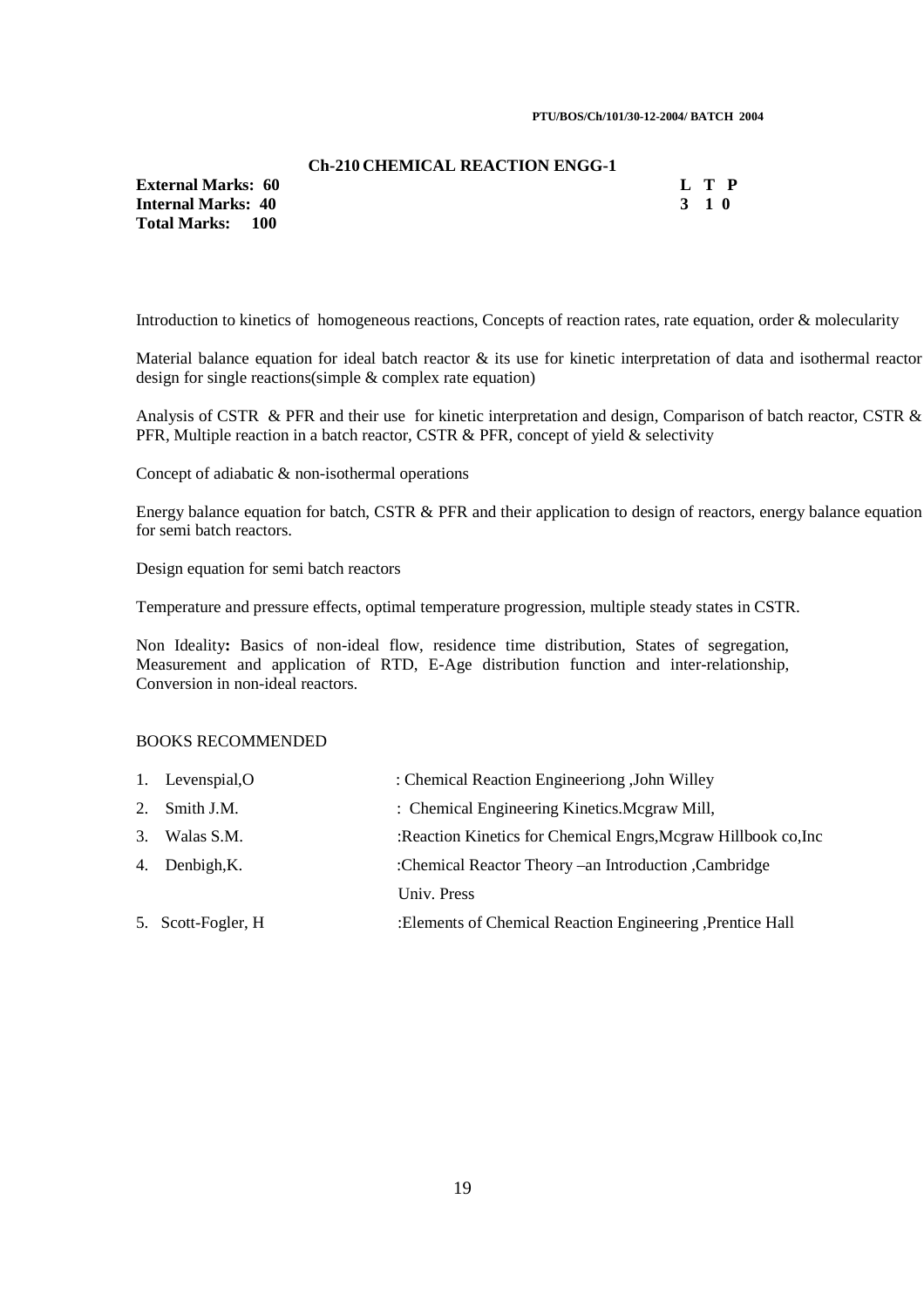#### **Ch-212 ENGINEERING. MATERIALS**

**External Marks: 60 L T P Internal Marks: 40 3 0 0 Total Marks: 100** 

**Ferrous Metals:** Important varieties of iron ores. Cast iron: types, properties and uses of cast iron. pig iron: Types of pig iron. Wrought iron: properties and uses of wrought iron. Steel: factors affecting physical properties of steel and uses of steel (No manufacturing process).

**Non Ferrous Metals:** Aluminium, cobalt, copper, lead, magnesium, nickel, tin and zinc their properties and uses.

Alloys: Introduction to Phase-Diagrams of metals and its alloys; Fe-Fe<sub>3</sub>C; Cu-Ni, Cu-Zn, Al-Cu equilibrium diagrams, methods of improving strength, and applications of metals and alloys.

**Ceramics:** Definition of ceramic, clay: properties of clay, earthen wares and stonewares, uses of stonewares.

**Glass:** Definition, classification, composition, types and properties of glass.

**Refractories:** Definition of refractory, classification of refractories, properties of refractories. Common refractory bricks like silica bricks, fire clay bricks, dolomite bricks, high alumina bricks and carbon bricks.

**Polymers:** Nylon-66, nylon-6, polyesters, polycarbonates, polyurathenes, PVC, polypropylene, rubber

**Mechanical, Thermal and Electrical Properties :** Tensile strength, compressive strength, shear strengtrh, ductility and malleability. Methods of improving strength; specif heat, glass transition temperature, crystalline melting temperature, thermal conductivity; dielectric strength, dielectric constant, power loss and electrical difusivity.

**Corrosion:** Principle of corrosion, types of corrosion, mechanism of wet or electro chemical corrosion, galvanic corrosion, atmospheric corrosion, pitting corrosion, wet like corrosion, microbiological corrosion, method of corrosion control, cathodic and anodic control, Inhibition and other precautionary measures

## **RECOMMENDED BOOKS**

- 1. Materials in Industry by W J Patton, Prentice Hall Publication.
- 2. Introduction to Engineering Materials by Aggrawal, Tata McGraw Hill Publication.
- 3. Material Science by Narula, Tata McGraw Hill Publication.
- 4. Elements of Metallurgy by HS Bawa, Tata McGraw Hill Publication.
- 5. Materials Sci & Engg. by William D. Callister, Jr, An introduction by Willy International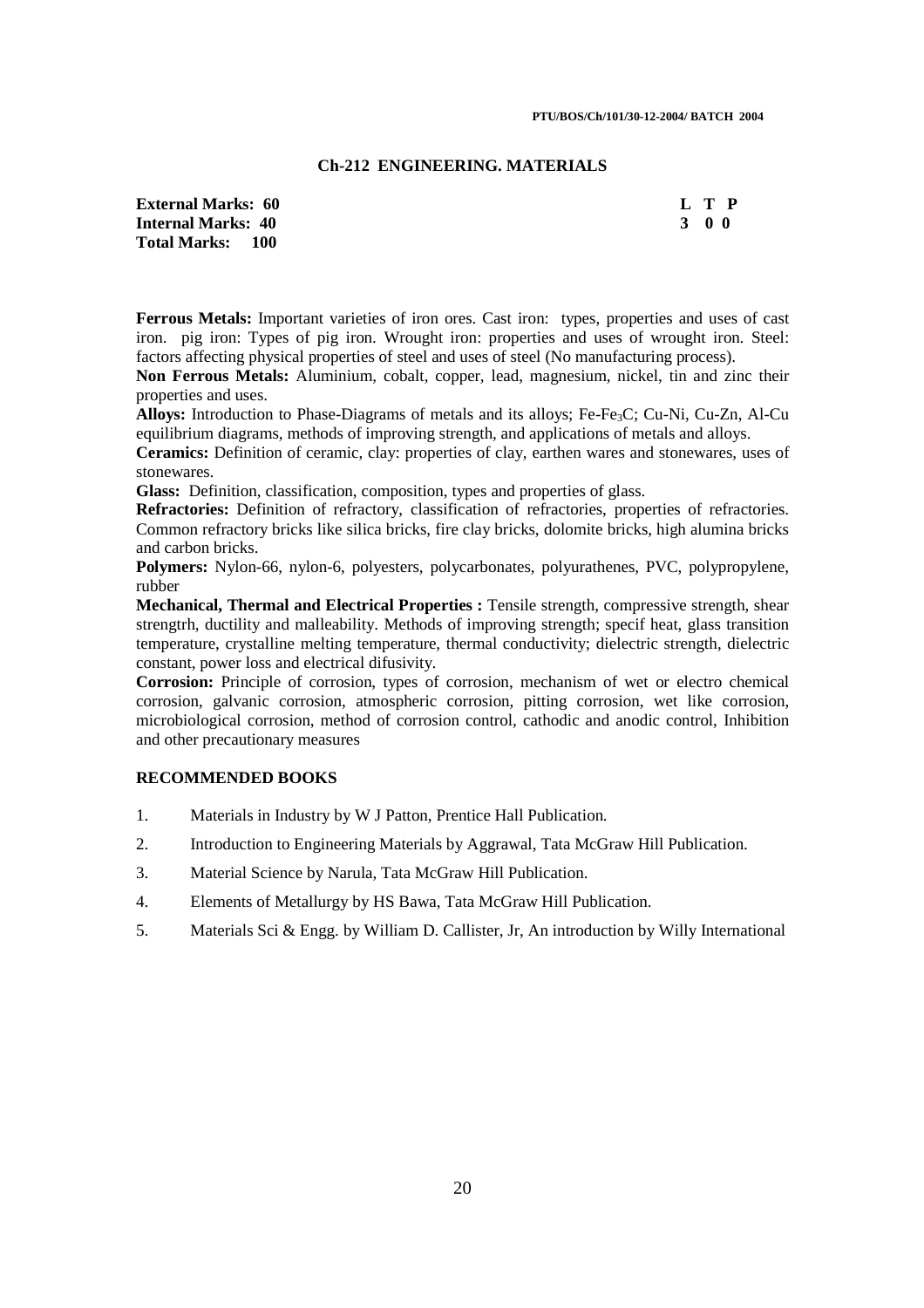#### **PTU/BOS/Ch/101/30-12-2004/ BATCH 2004**

#### **Ch-214 HEAT TRANSFER LAB**

| <b>External Marks: 20</b> |  | L T P     |  |
|---------------------------|--|-----------|--|
| <b>Internal Marks: 30</b> |  | $0 \t 04$ |  |
| Total Marks: 50           |  |           |  |

- 1. Determination of heat transfer coefficient for different types of heat transfer equipments.
- 2. Wilson Plots. Unsteady state heat transfer in jacketed vessels.
- 3. Correlation of instantaneous heat transfer, coefficients with time for steady deposition of scale on a heating surface.
- 4. Heat losses from insulated pipes.
- 5. Performance characteristics of a shell and tube heat exchanger and an induced draft cooling tower.
- 6. Study and operation of long tube, forced circulation and multiple effect evaporators.
- 7. Duhring's plot for solutions involving non-volatile solutes
- 8. To find the heat transfer coefficient of heat loss by vertical cylinder by natural convection.
- 9. To find heat transfer coefficient for parallel flow and counter flow for double pipe heat exchanger.
- **10.** To find heat transfer coefficient loosing heat by forced convection to air flowing through it for different air flow rates & heat flow rates.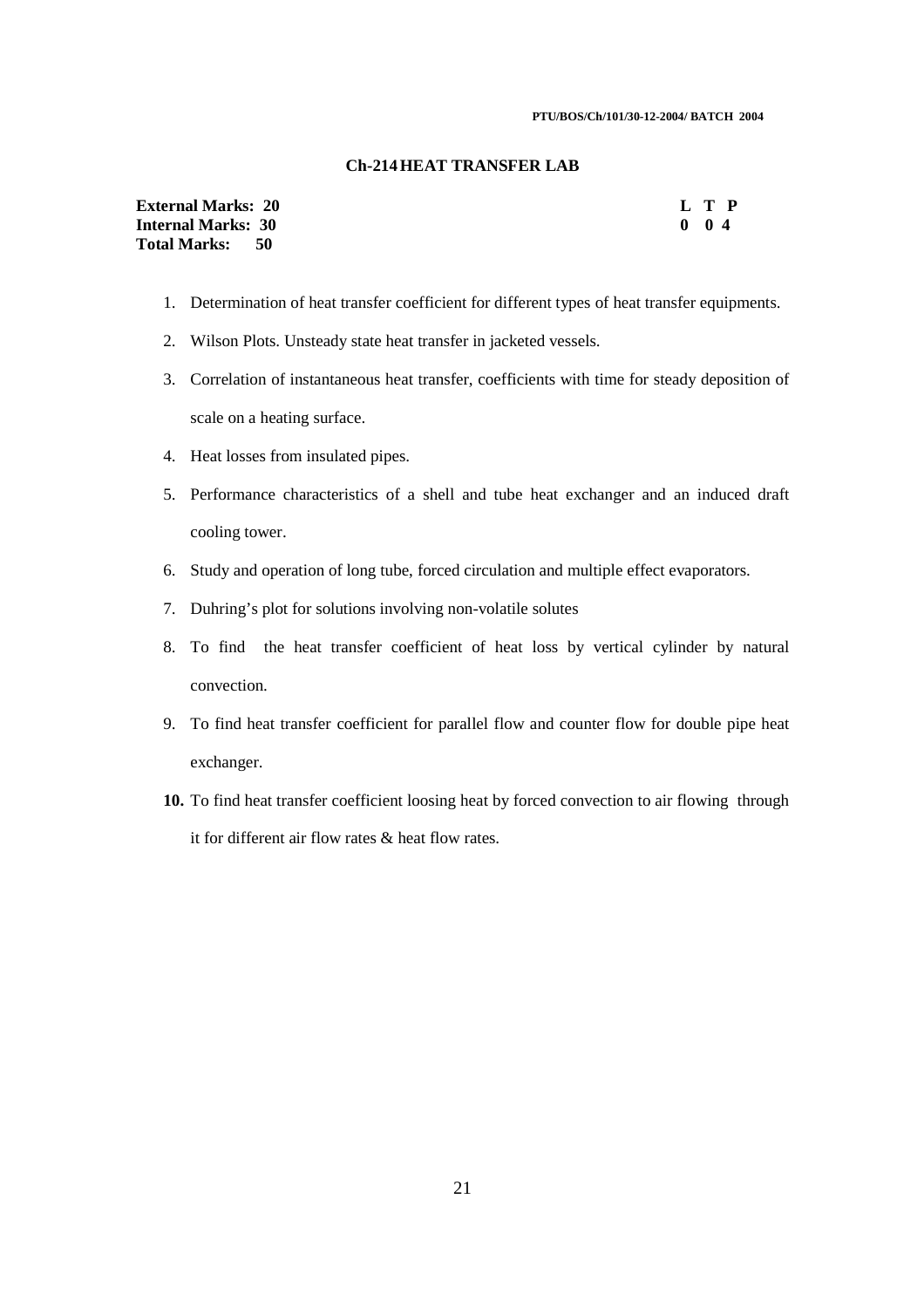## **Ch-216 CHEMICAL TECHNOLOGY LAB**

**External Marks: 20 L T P Internal Marks: 30 Total Marks: 50** 

- 1. To perform proximate analysis of a given sample.
- 2. Determination of HCV and LCV of a given fuel by bomb calorimeter.
- 3. To determine the acid value of an oil/fat.
- 4. To determine the saponification value of an oil/fat.
- 5. To determine the iodine value of an oil/fat.
- 6. To determine the neutralisation no. of an oil/fat.
- 7. Preparation of phenol-formaldehyde.
- 8. Preparation of urea-formaldehyde.
- 9. Preparation of polymer product using compression moulding, Injection moulding
- 10. Preparation of compounded polymer sample using two rollmill
- 11. Determination of performance of a given polymer sample under tensile loading like stress-strain curve, modulus of elasticity etc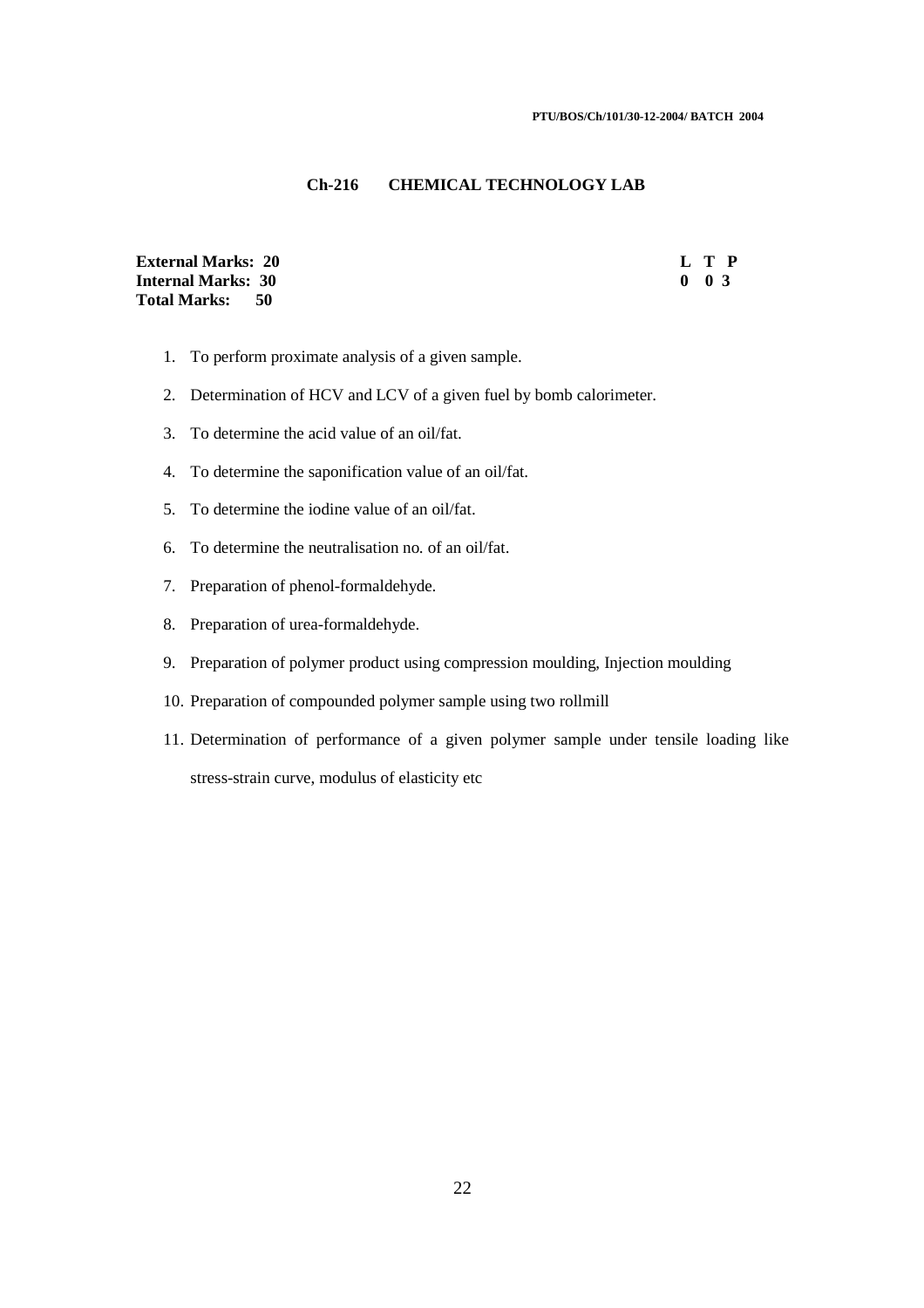## **Ch-218 MECHANICAL OPERATIONS LAB**

| <b>External Marks: 20</b> | L T P    |  |
|---------------------------|----------|--|
| <b>Internal Marks: 30</b> | $0 \t04$ |  |
| Total Marks: 50           |          |  |

1. Verification of Stokes Law.

.

- 2. Screen analysis of given sample for it's particle size distribution.
- 3. Determination of variation in pressure drop & bed height w.r.t superficial velocity for a bed of solids.
- 4. Determination of minimum fluidization velocity for a bed of solids.
- 5. Operating characteristics of crushing and grinding equipments,(Jaw crusher, Roll crusher, Ball mill)
- 6. Evaluation of the filtration constants for  $CaCO<sub>3</sub>$  Slurry in water and cake compressibility.
- 7. Determination of %age recovery of coal in froth from coal and sand mixture.
- 8. Determination of thickener capacity using batch sedimentation.
- 9. Determination of characteristics of centrifuge as a filter.
- 10. Determination of the separation efficiency of the classifier.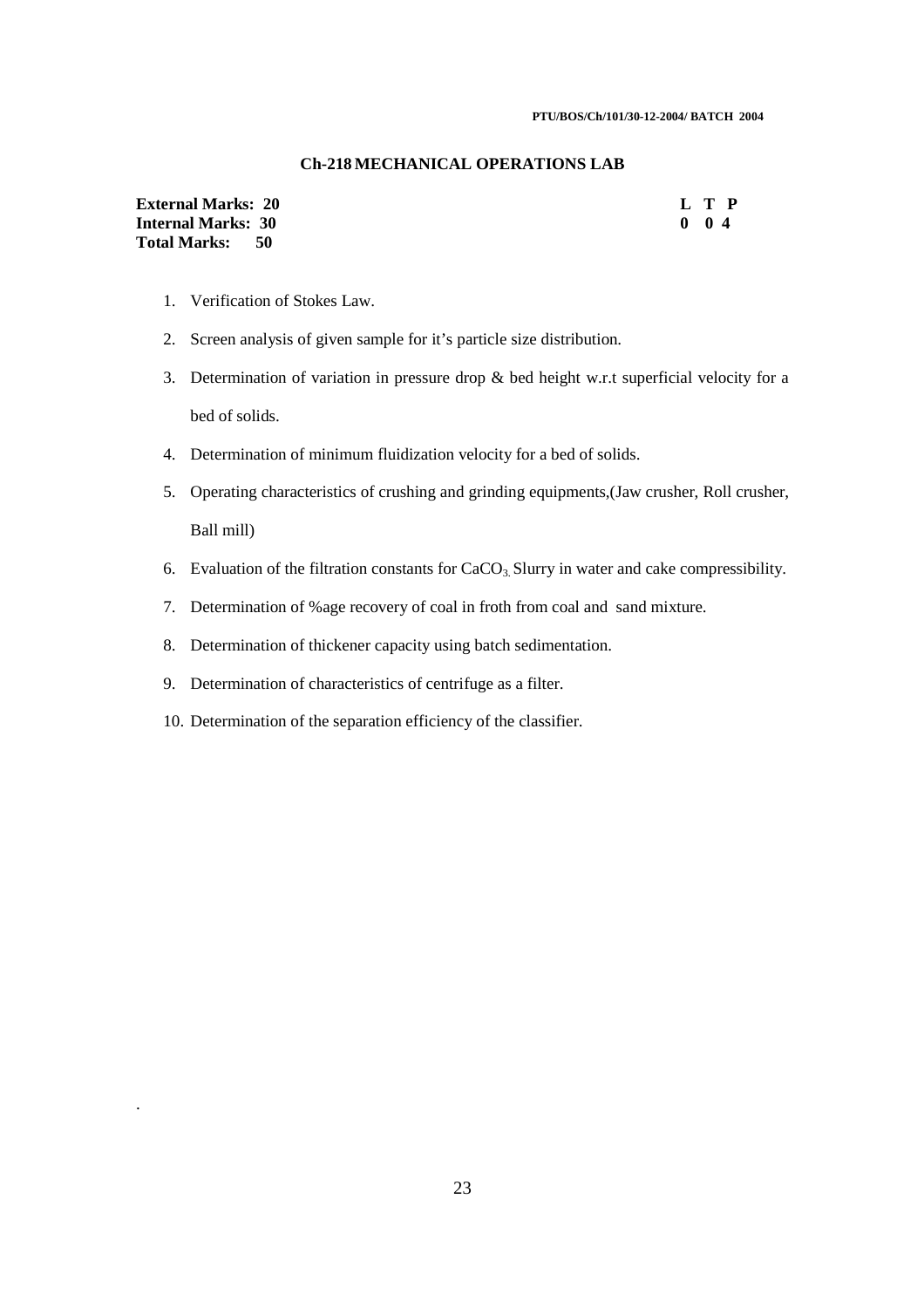## **Ch -301 CHEMCIAL ENGINEERING THERMODYNAMICS**

**External Marks: 60** L T P<br> **Internal Marks: 40** 3 1 0 **Internal Marks: 40 Total Marks: 100** 

Brief review of the term: state functions, types of system, internal energy, heat and work reversible and irreversible processes. Ist law of thermodynamic and its engineering applications, i.e., constant volume processes, constant pressure processes, isothermal and adiabatic processes, pumps, turbines, compressors, nozzles, heat exchangers, pitot tube, venturimeter and orifice meter, Throttling process, Joule-Thomson coefficient, liquefaction of gasses thermo chemistry includes a brief review of heat capacities and their measurement standard heat of reaction, standard heat of formation, standard heat of reaction, standard heat of reaction, standard heat of formation, standard heat of combustion, flame temperature, H-x, diagrams, heat of solution, partial, molar enthalpies, a enthalpy for phase change etc. Equation of state for real gases and their mixtures. Principle of correspond ding states and generalized compressibility factor.

Review of 2<sup>nd</sup> law of thermodynamics, entropy concept, entropy and lost work calculations. Microscopic interpretation of entropy. Third law of thermodynamics and its applications, free energy functions and their significance in phase and chemical equilibria. Clapeyron" equation and some important correlation for estimating vapour pressures. Estimation of thermodynamic properties by us using graphs and tables.

Phase Equilibria:

Partial molar properties, partial molar gibbs free energy chemical potential and its dependence on temperature and pressure. Ideal solutions (Lewis-Randel Rule).

Fugacity and its cawlculations. Dependence of fugacity on temperatures and pressure. Solution behaviour of real liquids add solids. Activity and activity coeffiecients. Variation of activity coefficient with temperature and composition. Activity coefficients of electrolytes. Standard states. Properties of mixing. Excess properties. Gibba-Duham equation and its application to vapourliquid equilibria.

Chemical Equilibria:

Equilibrium constant in terms of measurable properties variations of equilibrium constant with temperature and pressure.

Adiabatic reactions. Gibbs phase rule, equilibria in heterogeneous reactions. Electrochemical reactions.

Estimation of thermodynamic properties from molecular structure. A brief review of irreversible thermodynamics.

#### **Books Recommended:**

1. Smith J.M. and Van Ness, H.C Introduction to chemical engineering, Thermodynamics McGraw Hill Book Co., London

2. Dodge, B.F. Chemical Engg. Thermodynamics, McGraw - Hill Book Company, Inc., London.

3. Balzhiser, Samuels and Eliassen Chemical Engg. Thermodynamics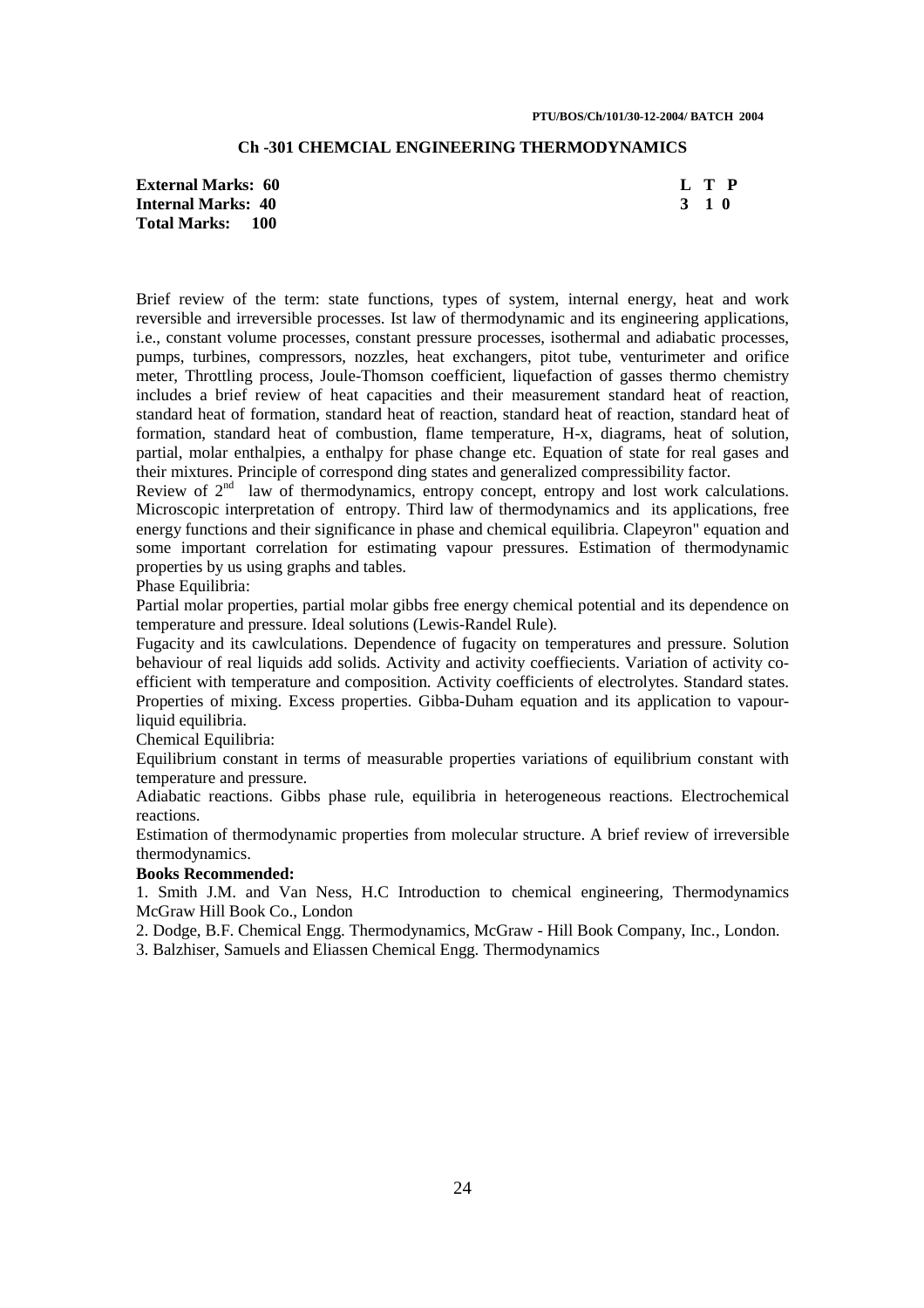## **Ch -302 CHEMICAL REACTION ENGINEERING -II**

| <b>External Marks: 60</b> | L T P |  |
|---------------------------|-------|--|
| Internal Marks: 40        | 3 1 O |  |
| <b>Total Marks: 100</b>   |       |  |

Introduction to catalysis, classification of catalysts, preparation and physical characteristics of solid catalysts.

Concepts of physical absorption and chemisorption, Kinetics of solid catalysed gas phase reaction - power law and Langmuir Hinsherlwood rate equations and parameter estimation.

Diffusion of mass and heat in porous solids with and withour external diffusional resistances. Effectiveness factor: Fixed bed catalytic reactors; single and multibed adiabatic reactors,

multitublar fixed bed reactors. Design equations for fixed bed reactors using pseudohomogenous one and two-dimensional models.

Concepts of Heterogeneous models:

Parametric sensitivity. Modelling of gas-solid non-catalytic reactions and determination of parameters.

Fluid-fluid reaction modelling based on film and penetration theory.

Enhancement factor.

Reactor systems and design for gas-liquid-solid non-catalytic system.

## **Books Recommended:**

1. Levenspiel, C. Chemical Reaction Engg. John, Wiley,.

2. Wales, S.M. Reaction Kinetics for Chemcial Engg. McGraw Hill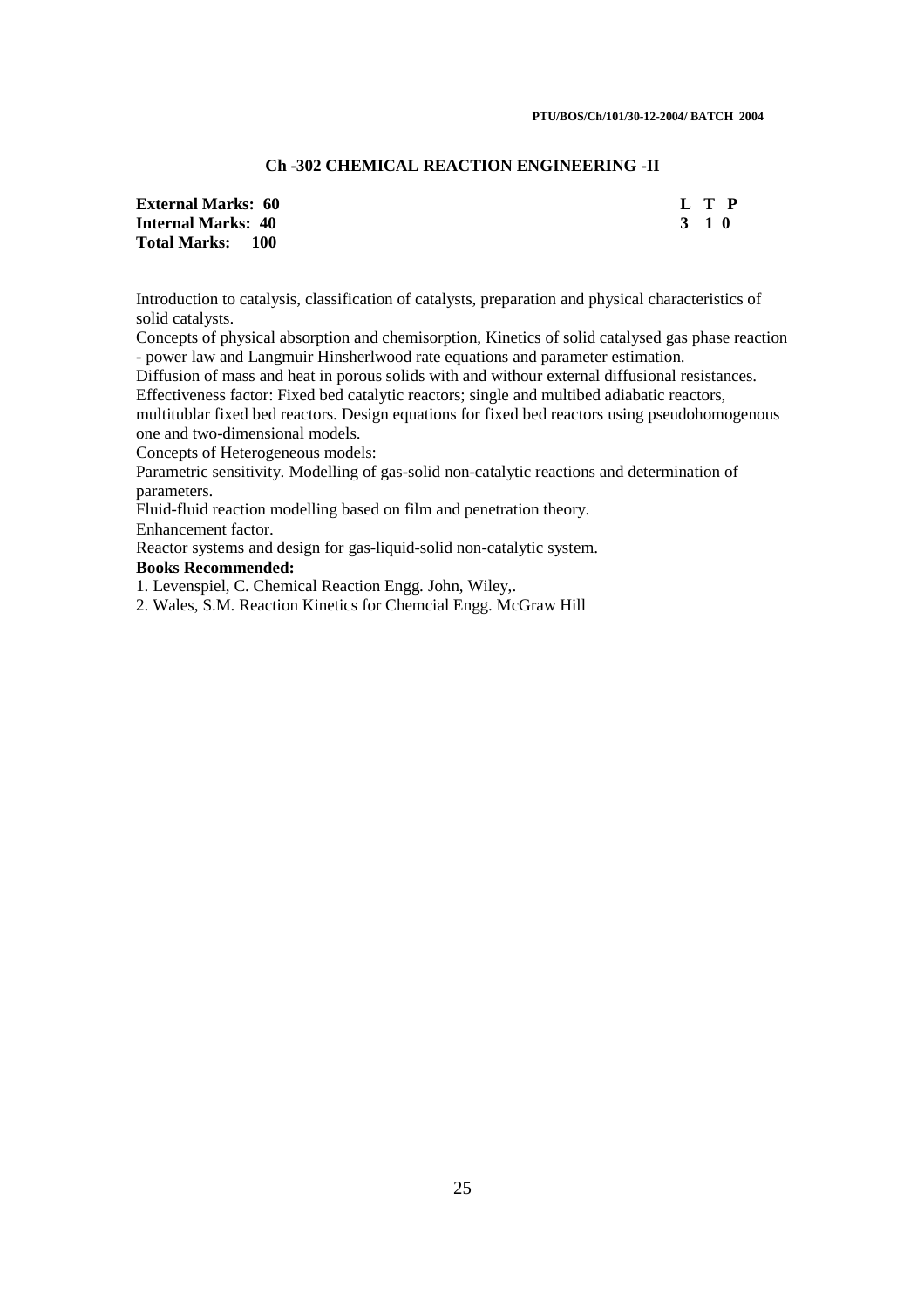#### **CH-303 MASS TRANSFER - II**

**External Marks: 60 L T P Internal Marks: 40 3 1 0 3 2 3 4 4 5 6 7 7 8 7 7 8 7 7 8 7 7 8 7 8 7 8 7 7 8 7 8 7 8 7 8 7 8 7 8 7 8 7 8 7 8 7 8 7 8 7 8 7 8 7 8 7 8 7 8 7 8 7 8 7 8 7 8 7 8 7 8 7 8 7 8 7 8 7 8 7 8 7 8 7 8 7 8 7 8 7 8 7 8 7 8 7 8 7 8 7 8 Total Marks: 100** 

Mass transfer equilibria for vapour liquid, liquid-liquid and solid gas system. Distillation: Raoult's law, ideal solutions, x-y & H-x-y diagrams. Flash vaporisation and condensation.

Differential distillation. Steam distillation.

Binary distillation. McCable-Thiele and Ponchon-Savarit method. Total reflux, minimum and optimum reflux ratios. Introduction to distillation. Design of distillation columns with open steam , multiple feeds side streams & partial condensers. Approximate & plate to plate calculations for multicomponent distillation.

Liquid-liquid extraction: Extraction equipment, equilibrium diagram. Choice of solvent. Single stage and multistage counter-current extraction with/without reflux. Continuous contact extractors.

Leaching: Leaching equipment and equilibrium. Single stage and multistage cross current and counter current leaching.

Adsorption: Adsorption equilibria. Adsorption column sizing.

Crystallization: Methods of forming nuclei in solution and crystalgrowth.

## **Books Recommended:**

1. Treybal, Robert E Mass Transfer Operations, McGraw Hill

2. Sherwood, Thomas K Charles R. Mass Transfer, McGraw Hill

3. Skell and AHP Diffusion Mass Transfer. John Wiley & Sons.

4. McCabe Warren L Unit-operations of Chemical Engg. McGraw Hill

5. King C.J Separation process, Tata McGraw Hill Pub.

6. Holland, Charless D. Fundamentals and modeling of separation Processes, Prentice Hall, Inc. New Jersey.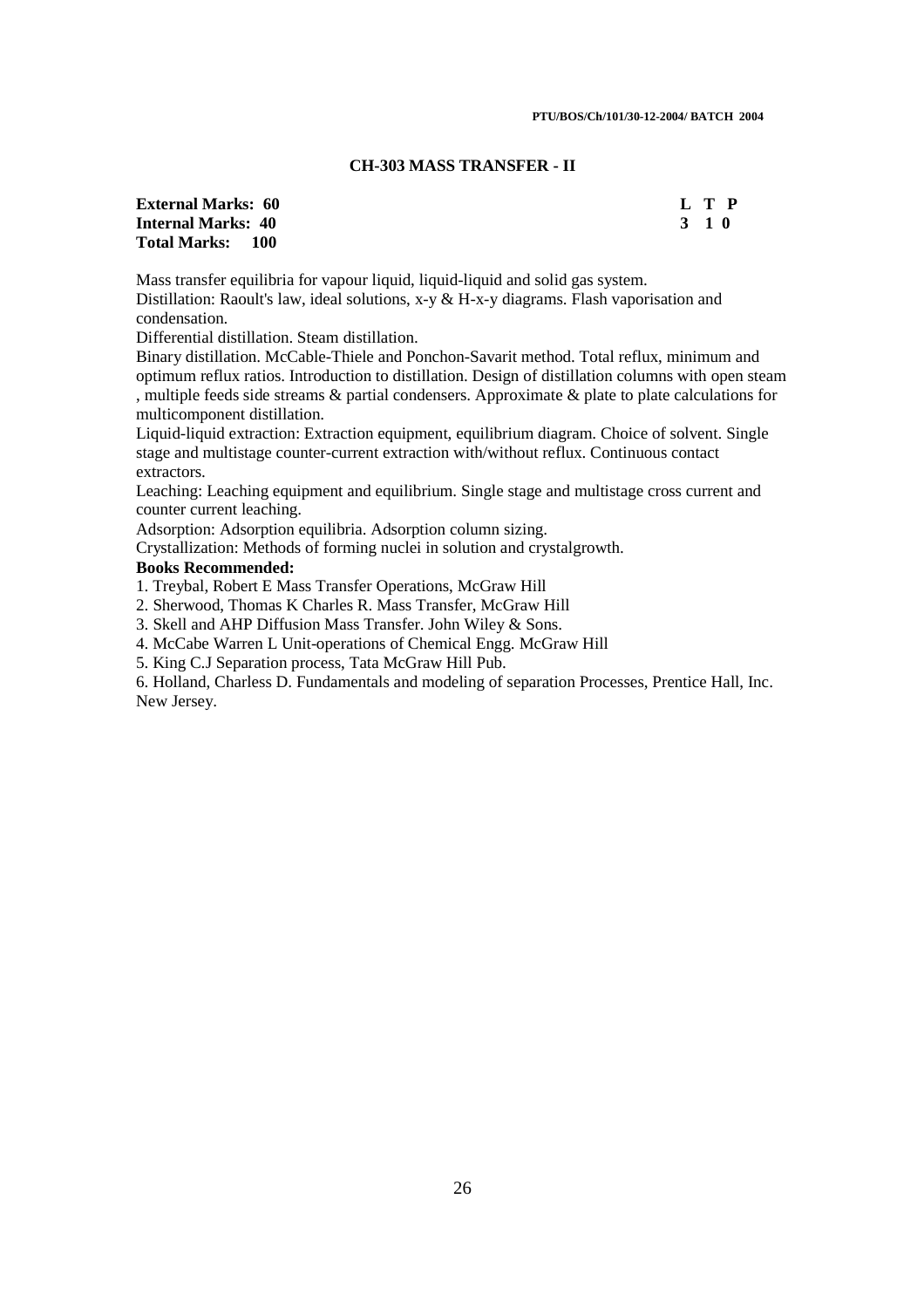## **CH 305 CHEMCIAL PROCESS CONTROL**

## **Internal Marks: 40 Total Marks: 100**

**External Marks: 60** L T P<br> **Internal Marks: 40** 3 1 0

General Principles of process control , basic control elements, degree of freedom and fixing of control parameters.

Simple system analysis, laplace transformation and transfer functions, block diagrams, linerization. First and higher order systems, interacting and non-interacting systems, distributed and lumped parameter systems, dead time.

Different modes of control and their basic characteristics, controller characteristics, process characteristics.

Optimization of control system response, stability analysis and choice of indicating , recording & controlling instruments for chemical industries.

Feedback control servo and regulation control. Time domain-closed loop frequency response. Introduction to advanced control techniques as feed forward feed back, cascade, ratio, adaptive and digital computer control.

Process dynamics and applications - Process identification, dynamics and control of chemical equipment's such as exchangers, distillation columns etc.

## **Books Recommended:**

1. D. R. Coughanower, L.b. Koppel Process system Analysis and Control

2. A. Pollard Process Control for chemical and Allied Industries, Heinemann Education Co.

3. T.W. Weber Introduction to Process Dynamics & control, John Willey Co.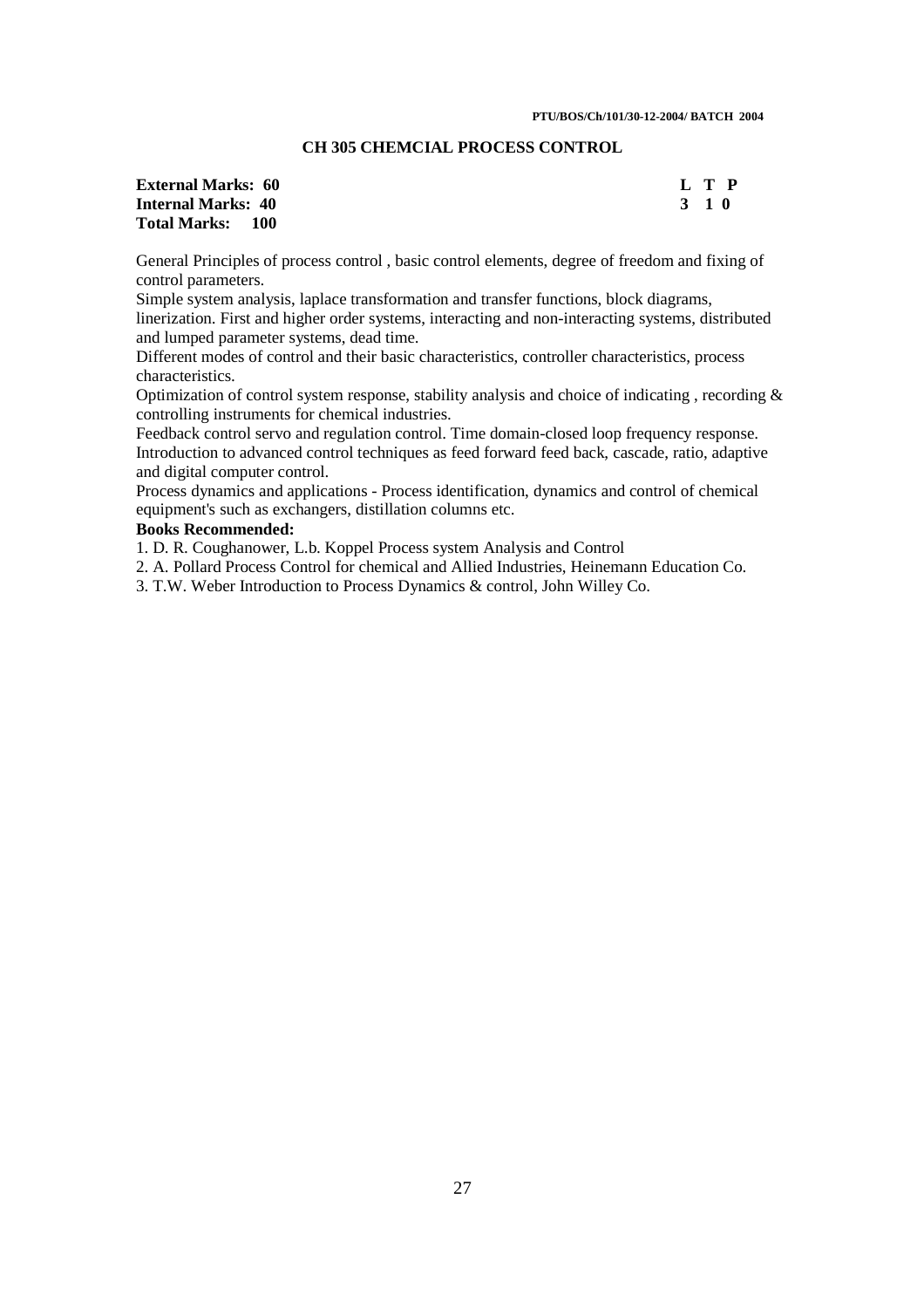## **CH -307 INDUSTRIAL POLLUTION CONTROL**

## **External Marks: 60** L T P<br> **Internal Marks: 40** 3 1 0 **Internal Marks: 40 Total Marks: 100**

Ambient air and water standard. Principal sources of pollution. Inter relationship between energy and environmental pollution. Prevention of environmental pollution through conservation. a) Air Pollution:

Principal air pollutants and their usual sources. Effects of air pollution on human health, animals and vegetation and materials. Atmospheric dispersion of air pollutants, temperature inversions. Air pollution control techniques - process and equipment's used for the control of gaseous pollutants.

b) Water Pollution:

Types of water pollutants, their sources and effects.

BOD and COD

Waste water treatment techniques and equipment's flocculation, skimming, floatation, etc. Primary Treatment through settling.

Secondary Treatment aerobic and anaerobic digestion, activated sludge process, triple filter and oxidation ponds.

Books Recommended:

1. Perkons, LC. Air pollution, McGraw Hill, N.Y.

2. Liptak, R.C. ed. Environmental engineers handbook Vol. I,II,III Chelton Book Co., Randor.

3. Willisamson, S.J. Fundamentals of air pollution addition Wesley co. N.Y.

4. Nemerow N.L Liquid wastes of Industry, Addison Wesley Co. N.Y.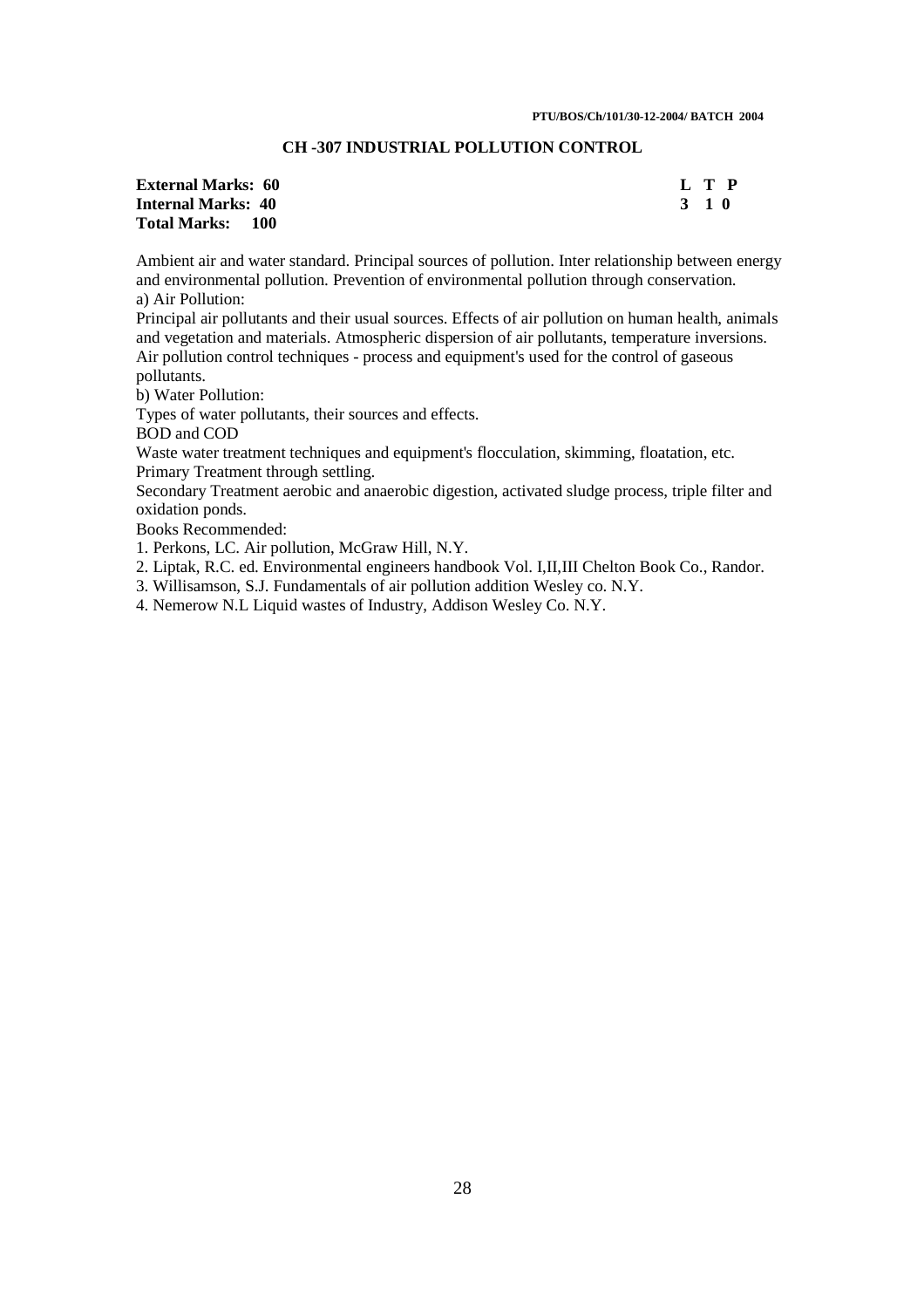## **CH -309 CHEMCIAL PROCESS TECHNOLOGY -II**

| <b>External Marks: 60</b> | L T P |  |
|---------------------------|-------|--|
| <b>Internal Marks: 40</b> | 3 O O |  |
| <b>Total Marks: 100</b>   |       |  |

#### Water

Source:Impurities:Polluted, contaminated palatable waters, water pollutants and their effects. Treatment - Sedimentation, coagulation, filtration softening, aeration, ion exchange reverse osmosis, disaffection, industrial waste water and sewage treatment, primary, secondary and tertiary treatments, aerobic and anaerobic treatments.

Desalination: Evaporation, Reverse Osmosis etc. Gaseous fuels: Classification, manufacture and use of LPG , wood gas, coal gas, producer gas, water gas, synthesis gas, carburetor water gas. Industrial Gases: Manufacture and uses of hydrogen, carbondioxide, acetylene, oxygen, nitrogen, insert gases.

Fertilizers: Status of industry, grading and classification of fertilizers, saw materials, hydrogen production, fixation of nitrogen, synthesis, ammonia based fertilizers, manufacture of phosphatic fertilizers and phosphoric acid, potash fertilizers, N-P-K values. Corrosion problems and materials of construction.

Soda Ash: Manufacturing special materials of construction, solvey and modified solvey process environmental considerations, corrosion problems and material of construction.

Chlor Alkali Industry: Electrochemistry of brine electrolysis, current efficiency, energy efficiency, diaphragm cells, mercury cells, mercury pollution and control, caustic soda, chlorine, hydrochloric acid; corrosion problems and materials of construction.

Cement and Glass.

Sulphuric Acid.

## **Books Recommended**

1. Shrye R.N. and Brink J.A. Chemical Process Industries, McGraw Hill

2. Chemical Technology, I,II,III and IV Indian Institute of Technology, Madras

3. Dryden, Charles E. Outlines of Chemical Technology affiliated East-West Press Pvt. Ltd. New Delhi.

#### **CH -311 Mass Transfer Lab**

| <b>External Marks: 20</b>   | L T P         |
|-----------------------------|---------------|
| <b>Internal Marks: 30</b>   | $0 \t 0 \t 4$ |
| <b>Total Marks:</b><br>- 50 |               |

1. To find out the critical moisture context of the given material and to find out the equations for constant and falling rate period.

2. Determination of hold up.

3. To find the mass transfer coefficient for the vaporisation of naphthalence to air.

4. To verify the Rayleigh's equation for distillation.

5. To find the height equivalent to a theoretical plate and height of a transfer uit for the packed distillation column under total reflux.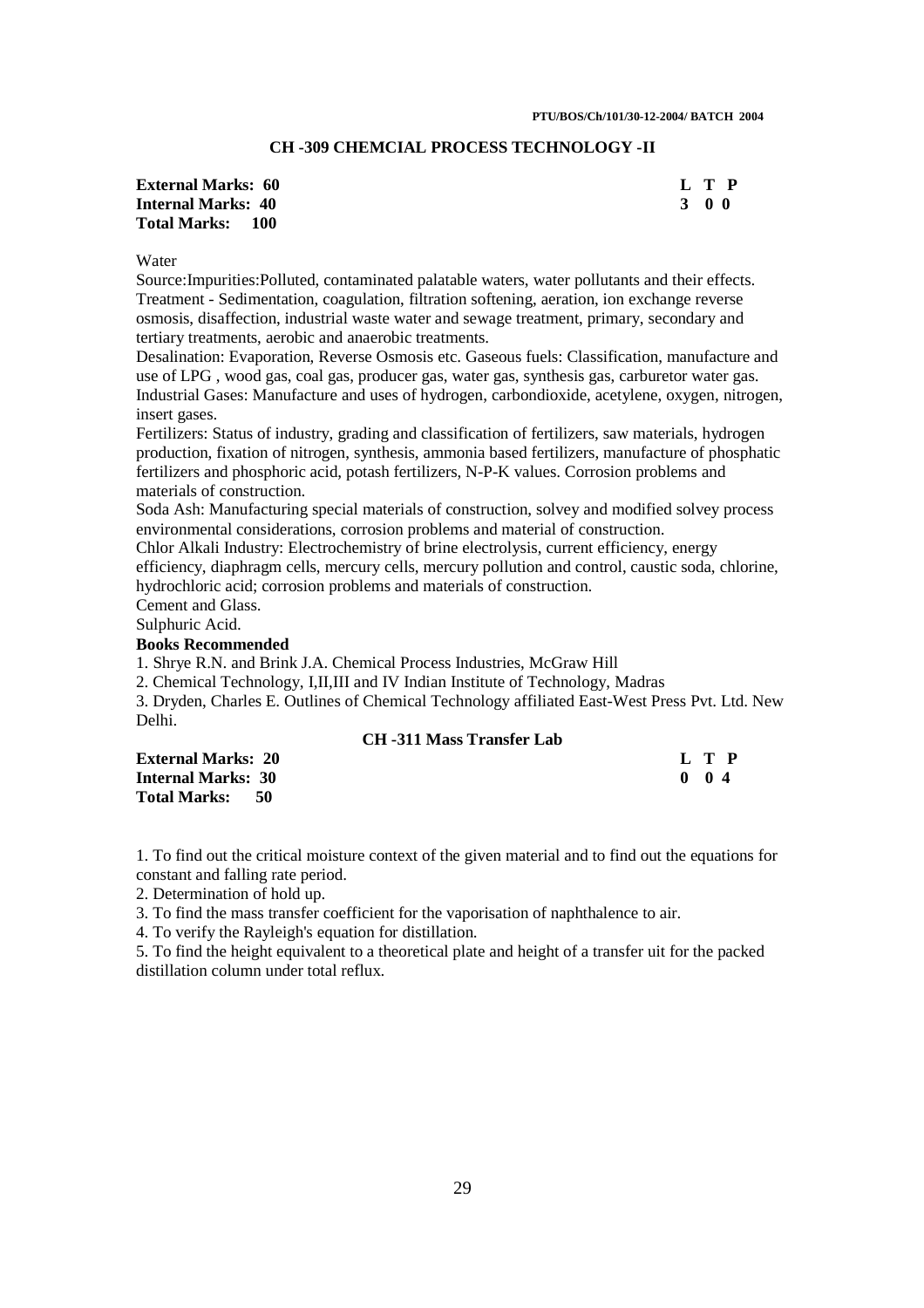## **CH- 313 Chemical Reaction Engg. Lab**

| <b>External Marks: 20</b> |  | L T P         |  |
|---------------------------|--|---------------|--|
| <b>Internal Marks: 30</b> |  | $0 \t 0 \t 4$ |  |
| Total Marks: 50           |  |               |  |

1. Study of Rate kinetic using batch reactor.

- 2. To find the residence time for PERS of different lengths.
- 3. Experiments based on CSTR
- 4. To follow a reaction in a fixed bed catalytic reactor for a given reaction system.
- 5. Environmental pollution Analysis.
- 6. Analysis of gaseous pollution as So2, H2S, No-Nox, Co-Co2, O3, NH3 etc.

7. Water pollution analysis.

8. Determination of TDS, SS, Dissolved

9. Domestic effluent Analysis.

#### **Ch -315 CAD IN CHEMICAL ENGINEERING**

| <b>External Marks: 20</b> | L T P               |
|---------------------------|---------------------|
| <b>Internal Marks: 30</b> | $0 \quad 0 \quad 2$ |
| <b>Total Marks: 50</b>    |                     |

Fortain - 77 programming: Programming in modular form, use of COMMONK EQUINALANCE, DATA, IMPLICITY etc. Types of statements. Use of fortain - 77 in design applications of various chemical process and simulations of industrial processes.

Introduction to AutoCAD its application to machine drawing and equipment drawing. Computer graphics programming.

Process synthesis, Process flow sheeting. Strategy of process calculations. Software development for design of various chemical engineering equipment's. Executive programming. Use of generic software package.

#### **Books Recommended:**

- 1. Racker, A Inside Autocad, BPB Publication
- 2. Voismt, DD Computer Aided drafting and design.
- 3. Calderbank A course in programming in Fortran -77
- 4. Mischke C. Computer Aided Design, Prentice Hall.sssssa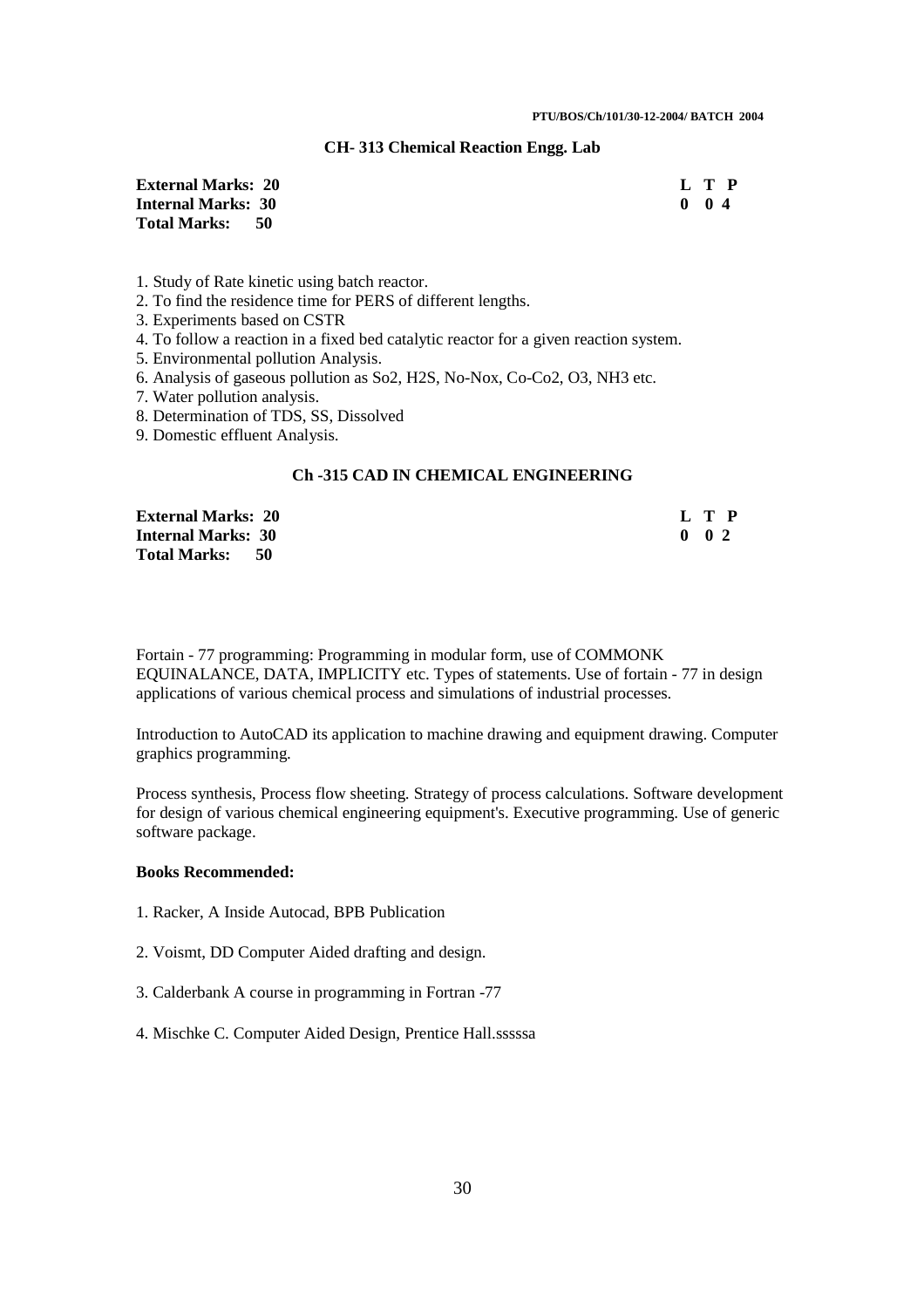**PTU/BOS/Ch/101/30-12-2004/ BATCH 2004** 

## **6th Semester**

## **CH -304 -OPTIMIZATION TECHNIQUES**

| <b>External Marks: 60</b> | L T P |
|---------------------------|-------|
| Internal Marks: 40        | 3 1 O |
| <b>Total Marks: 100</b>   |       |

Introduction: Engineering application of optimization, Design variables, constraints, objective function, variable bounds, statement and formulation of an optimization problem, Examples of chemical engg. Optimization problems, classification of optimization problems, different optimization algorithms.

Optimal Point: Local optimal point, global optimal point and inflection point. Single variable optimization techniques:

1. Optimality criterion.

2. Bracketing method (Bounding phase method).

3. Region elimination methods (Internal halving method, Golden section search method).

4. Point estimation method (successive quadratic estimation methods).

5. Gradient-based methods (Newton-Raphson method, Bisection method, Secant, Cubic search method.).

6. Root finding using optimization techniques. Multivariable Optimization Techniques:

a. Optimality criterion.

b. Unidirectional search method.

c. Direct search method (Hooke-Jeeves Pattern Search method, Powell's conjugate direction method)

d. Gradient-based methods (Steepest descent method, Newton's method,

Marquardt's methods)

## **Construined Optimization Algorithms:**

a. Kuhn - Tucker conditions

b. Transformation method (penalty function method)

c. Direct search for constrained minimization (variable elimination method, complex search method.) Linear Programming: Linear programing problems, Simplex method of linear programming technique.

## **Text Book:**

1. Optimization for engg. Design by Kalyanmoy Deb. (PHI).

**+**

1. Engg. Optimization by S.S. Rao (New Age)

2. Optimization of Chemical processes By T.I. Edgar & D.M. Himmelblau (McGraw Hill).

3. Process Optimization with Applications to Metallurgy & Chemical engg. By Ray & Szekely (Wiley)

4. Optimization: Theory & Practice by Beveridge & Schechter, (McGraw Hill).

6. Numerical methods in engg. & Sc. By B.S. Grewal (Khanna Publishers)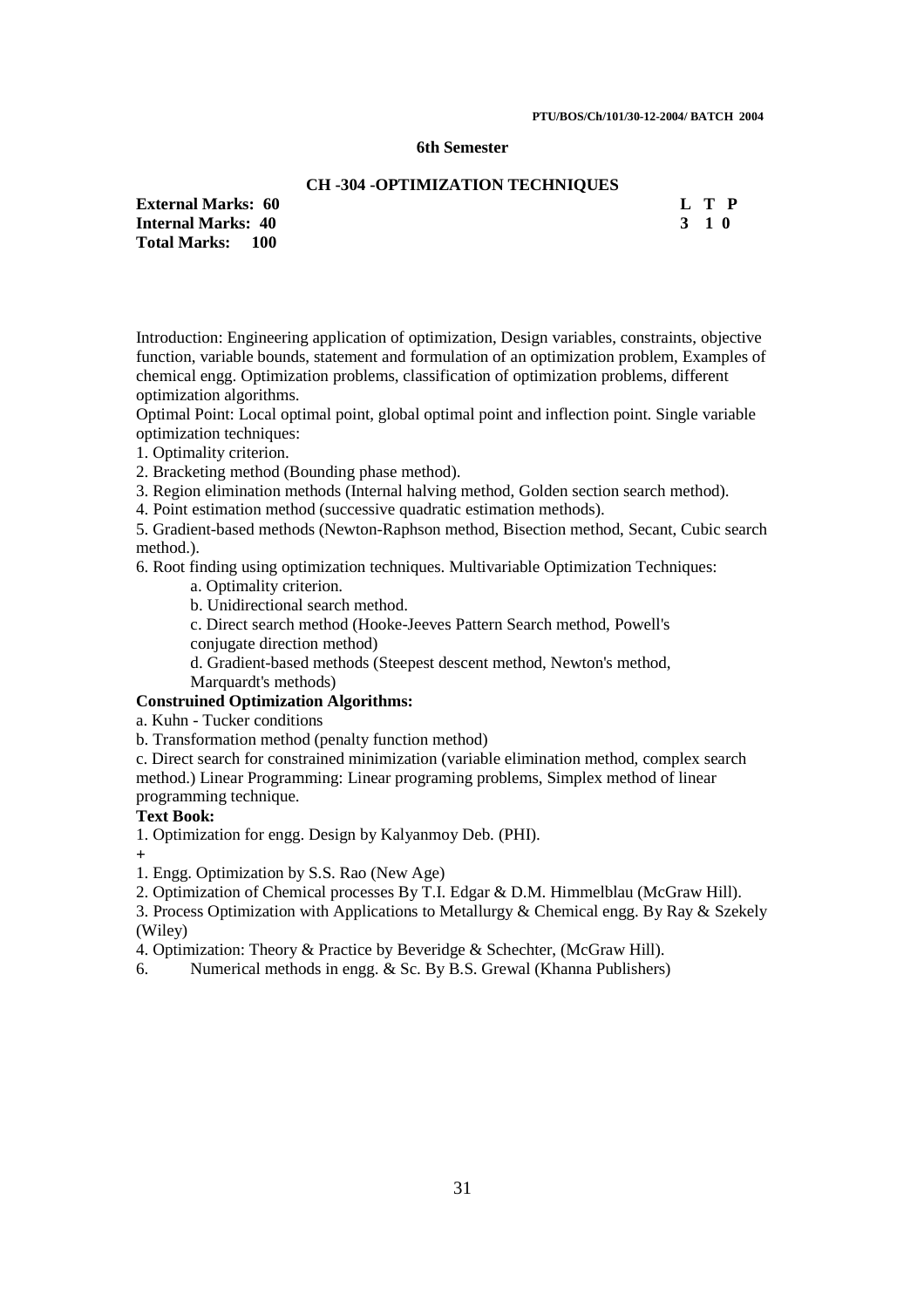#### **Ch -306 Energy Engg.**

**External Marks: 60 Internal Marks: 40 Total Marks: 100** 

| Н |   |
|---|---|
|   | " |

Energy crisis in the world and position in India

Solid Fuels: Principal solid fuel-coal, origin, composition and classification of coal, origin, composition and classification of coals, analysis and properties of coal, characteristics and distribution of Indian coals, coal preparation, Storage of coal, coal carbonization, briquetting, gasification and liquefaction of solid fuels.

Liquid Fuels:

Petroleum and Related Products:

A Introduction: Origin, occurrence and reserves, reserves, Production and consumption, classification and characteristics of Petroleum properties and characteristics, petroleum refining in India.

B. Refining Unit Process: Cracking, thermal cracking, catalytic cracking, hydrocraking, reforming thermal and catalytic reforming, alkylation, and polymerization, Isomerization.

C. Petroleum Products - Naphtha, motor gasoline, aviation gasoline, kerosene, diesel oil, gas oils, fuel oils, lubricants, petroleum waxes. Petroleum coke.

D Testing of petroleum products:

- (i) Physical test: Density and specific gravity, viscosity.
- (ii) Chemical test: Organic and inorganic constituents.
- (iii) Flammability Test: Flash point, volatility.
- (iv) Knock Rating Test: For Gasoline Octane Number.

Gaseous Fuels: Types, natural gas, methane from coal mines, producer, water carburetor water, coal, blast furnace and refinery gases, gases from biomass, LPG, gasification of coal and oil, purification of gaseous fuels.

Combustion Process and Appliances: Stoichiometry and heat balance calculations, nature and types of combustion processes, mechanism of combustion reaction, spontaneous ignition temperature, gas and oil burners, coal burning equipment's, fluidized bed combustion.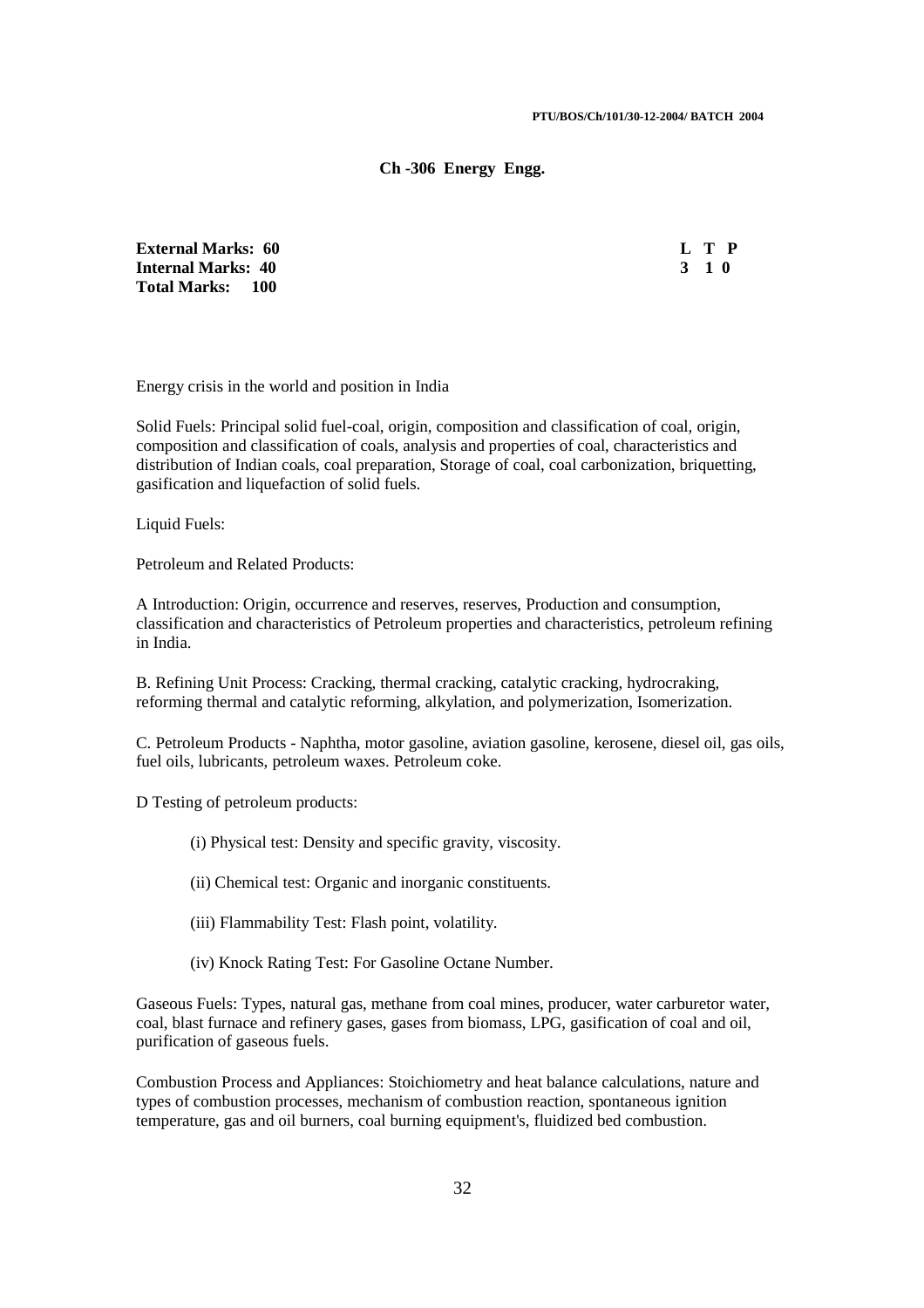#### **PTU/BOS/Ch/101/30-12-2004/ BATCH 2004**

Additional Sources of Energy:

Nuclear energy: - Nuclear reactions, fuel materials, moderators and structural materials, reactors Energy by bio-processes-bio-gas Solar Energy - Photovoltaic cells, solar collectors, wind, tidal and geothermal energy.

Furnaces: General classification and description of different types of furnaces with special reference to furnaces used in ceramic, petroleum and pharmaceutical industries.

## **Books Recommended**

- 1. Samir Sarkar Fuels and combustion, orient longman
- 2. O.P. Gupta Elements of Fuels, furnaces and Refractories
- 3. Wilson, P.J., Wells, G.H. Coke, cake and coal chemicals, McGraw Hill
- 4. Griswold, J. Fuels, combustion and Furnaces, McGraw Hill
- 5. Francis, W. Fuels and fuel Technology, Vol. I and II Pergarnon Press
- 6. McNeil D Coal combustion products, peragamen Press
- 7. Haslam, R.T. Russal, R.P Fuels and their combustion, McGraw Hill
- 7. Brame, J.S. and King, J.C Fuels-solid liquid and Gaseous, St. Martin Press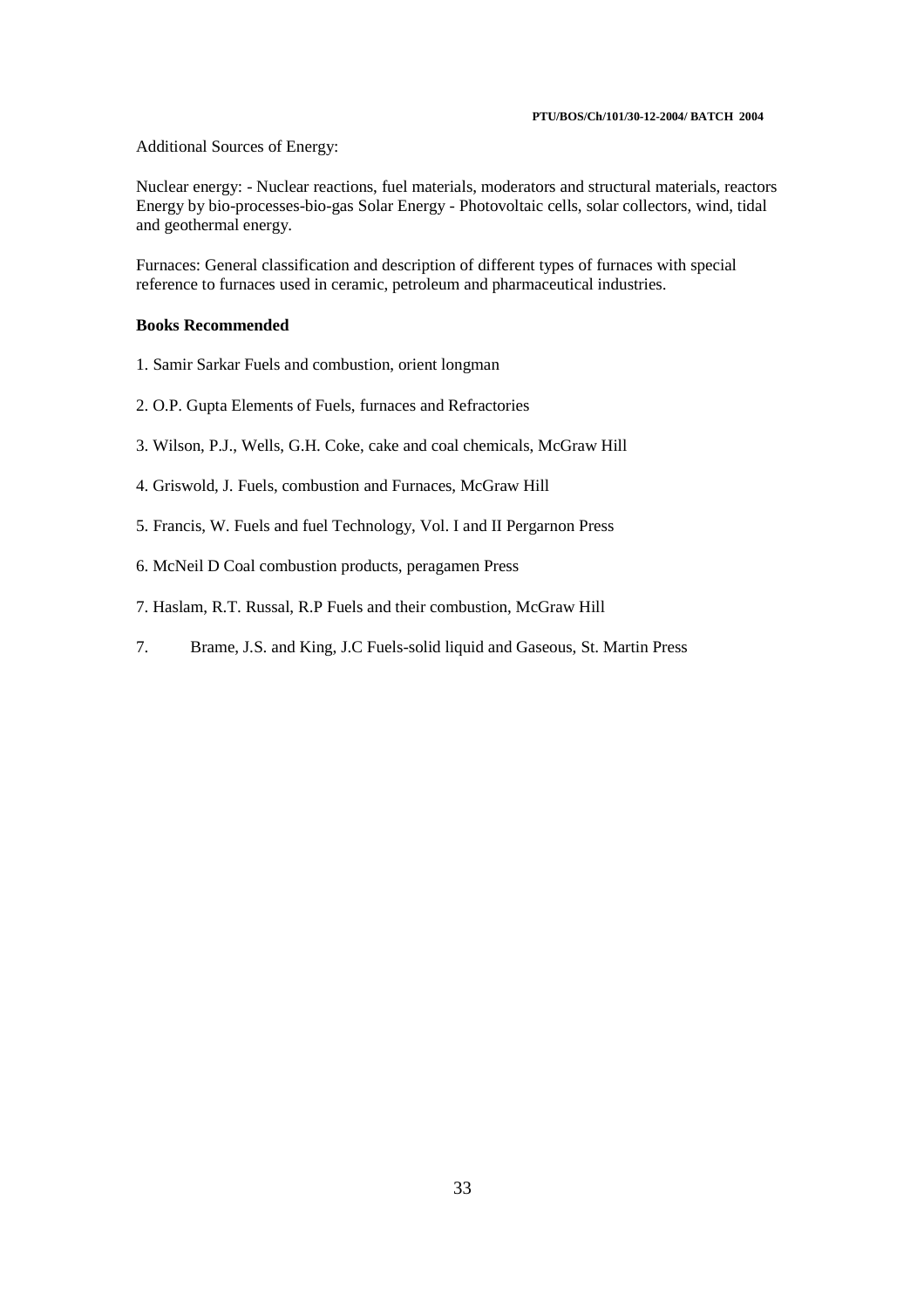#### **PTU/BOS/Ch/101/30-12-2004/ BATCH 2004**

## **Ch -308 PROJECT MANAGEMENT**

| <b>External Marks: 60</b> | L T P |  |
|---------------------------|-------|--|
| <b>Internal Marks: 40</b> | 3 1 0 |  |
| <b>Total Marks: 100</b>   |       |  |

Small scale industries and list of products reserved under it. Relative merits and demerits of SSI and large/medium policy resolutions of 1956 and 1977. Mini plants and Govt. incentives. Present status of small scale industry in the country. Types of product and standardization of their qualities. Raw materials requirements. Utilities services, market survey, economic viability, employment potential, promotion of regional development. Trends of growth in India and abroad. Feasibility report, patterns of financial assistance, available from state/central government and financial institutions. Exploitation of  $R \& D$  work from technological pools like patent office, CSIR, IIT, NRDC. Technical tie-up. Turnkey and other projects. Import license, marketing techniques, product identification and selling. Promotion of export and legal obligations. **Books Recommended:** 

1. Geoffery, G. Mcredity, Nerson, R.E, Neck, P.A the Practice of Enterpreneurship. Dialogue Publication.

2. S. Chaudhary Project Management Tata McGraw Hill Publishing Co., Ltd.

3. Aswathappa Factory Organisation and Management Himalya Publishing House.

4. Ramesh Bhojwan Small, medium & larie scale industries Vol. I & II small industry research institute Delhi

#### **CH -310 PROCESS EQUIPMENT DESIGN (P)**

| <b>External Marks: 20</b> | L T P |  |
|---------------------------|-------|--|
| <b>Internal Marks: 30</b> | 1 0 3 |  |
| Total Marks: 50           |       |  |

Each student is required to submit two bound type-written copies of a project report on the complete design including drawing with specifications of process equipment/reactors of a plant manufacturing product (s) related to one's course/subject to be worked out under the guidance of a faculty member. The design should be as far as practicable be based on the consideration of optimum, technical process operating condition and shall include proper instrumentation and control. The examination shall include a viva-voce examination on the design report. **Book Recommended:**

1.R C. Bhattacharyya - Chemical Equipment Design(CBS).

2. Joshi & Mahajan - Process Equipment Design(Macomillion Indian Ltd.)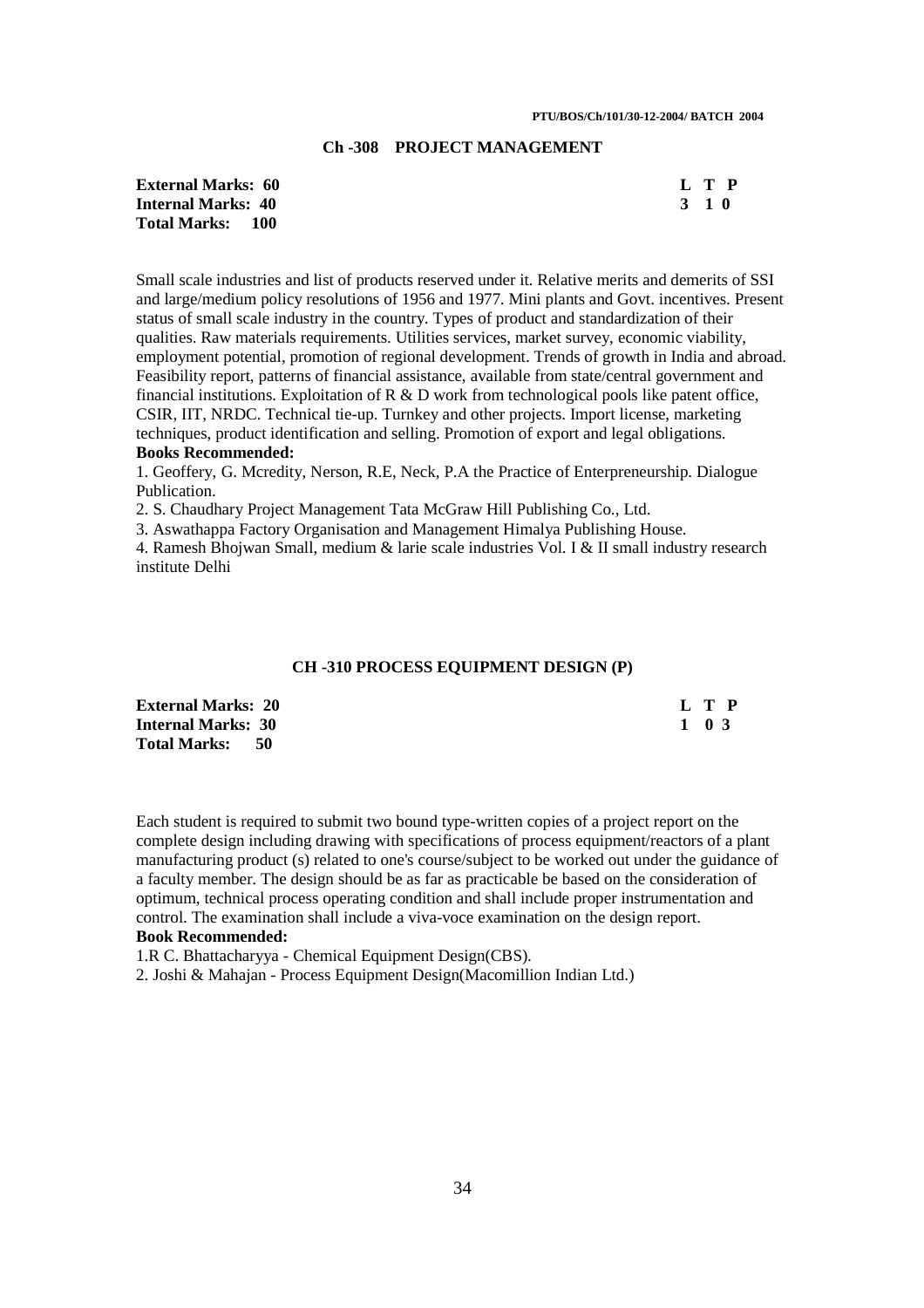## **Ch- 312 PROCESS OPTIMIZATION LAB**

## **External Marks: 20 L T P Internal Marks: 30 Total Marks: 50**

1. Application of Bounding Phase Method

2. Application of Golden Section Search Mehtod

3. Application of Steepest Descent Method.

4. Application of Penalty Function Method.

## **Books Recommended:**

1. Optimization for Engg. Design by Kalyanmoy Deb (PHI)

2. Optimizations for chemical processes by Edgar & Himmelblau (McGraw Hill)

## **Ch - 314 Process Instrumentation Dynamic Control Lab**

| <b>External Marks: 20</b> | L T P |
|---------------------------|-------|
| <b>Internal Marks: 30</b> | 006   |
| Total Marks: 50           |       |

1. Calibration of temperature, pressure flow and composition measuring instruments.

2. Study of process characteristics.

3. Investigation of the operation of pneumatic and electronic controllers with proportional integral derivative action.

4. To determine the best setting of a controllers with controlling an actual process.

5. To solve first order or higher order differential equations with the help of an along computer and to study control problems by an along simulation.

6. To control the level of liquid in the process tank using multi process trainer for different controller settings.

7. Experiments/problems based on CAD in chemical engg.

## **Books Recommended:**

1. George Stephanopoulos : Chemical Process Control

2. Considine U.N. : Process Instruments and Controls Handbook, McGraw Hill.

3. Andrew, W.G. : Applied Instrumentation in the process industries Vol. I,II,III.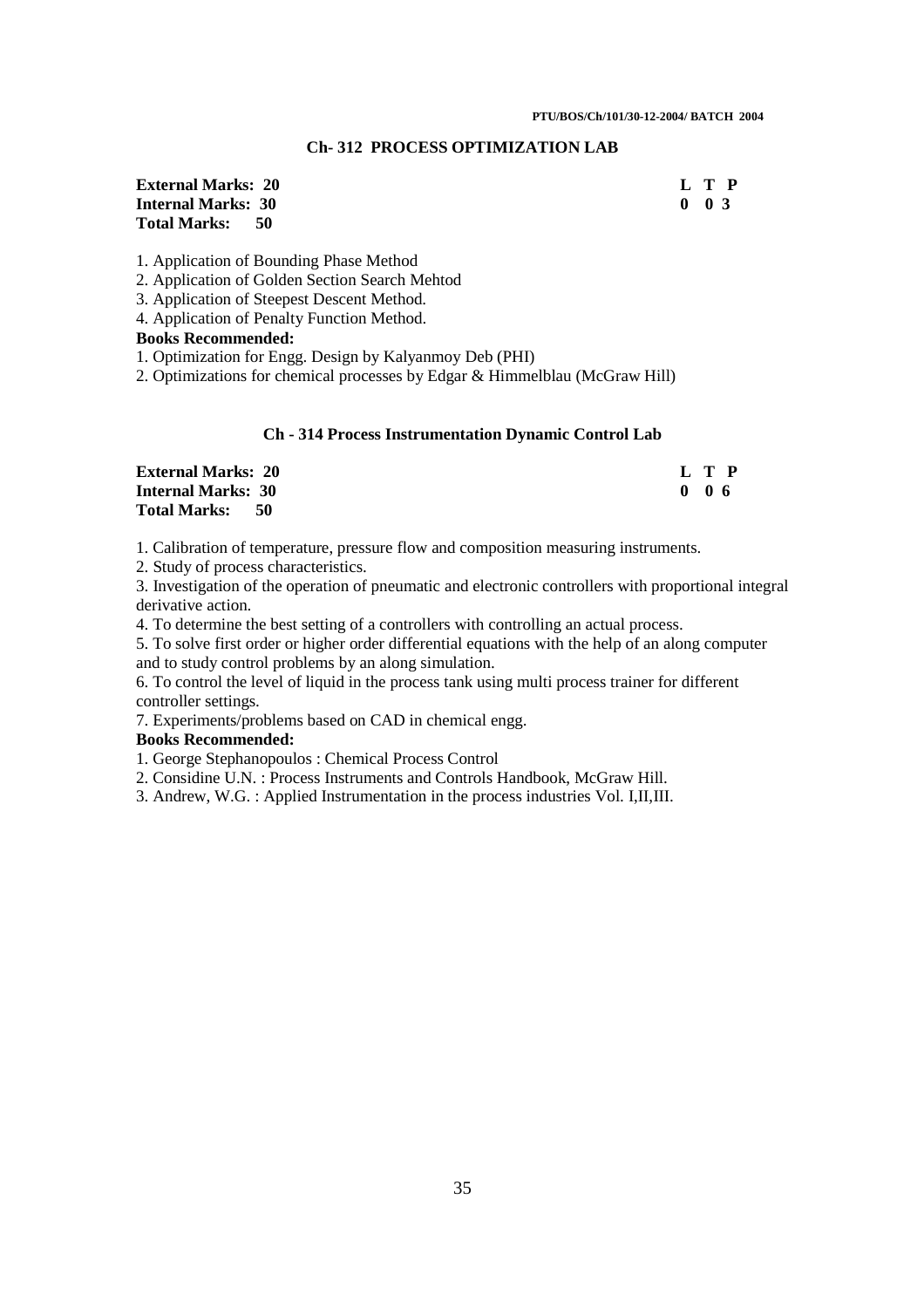## **6 th/ 7th Semester Industrial Trainning**

Each student will be required to submit a report after the completion of factory training. The reports will be assessed by teachers in-charge of the programming.

## **8th Semester CH -402 CHEMICAL PROCESS SIMULATION**

**External Marks: 60** L T P<br> **Internal Marks: 40** 3 1 0 **Internal Marks: 40 Total Marks: 100** 

**Introduction:** Definition of mathematical model, lumped parameter models, distributed parameter models, uses of mathematical models, scope of coverage, principles of formulation. **Fundamental Laws:** Continuity equations, energy equations, equations of motion, transport equations, equations of state, equilibrium, chemical kinetics. Mathematical Models of Chemical Engg. Systems:

- 1. Series of isothermal, constant holdup CSTRs
- 2. CSTRs with variable holdups.
- 3. Isothermal/non-isothermal plug-flow reactor.
- 4. Two heated tanks. 5. Gas phase pressurized CSTR
- 6. Non isothermal CSTR 7. Single component vaporizer
- 8. Multi component flash drum
- 9. Batch reactor
- 10. Reactor with Mass Transfer
- 11. Ideal binary distillation column
- 12. Multi component non-ideal distillation column.
- 13. Batch distillation with holdup
- 14. PH systems
- 15. Lumped parameter model of a gas absorber
- 16. Lumped parameter model of a liquid-liquid extraction column
- 17. Model for Heat-exchangers
- 18. Model for interacting & non-interacting tanks.

19. Model for Biochemical reactor. Simulation: Meaning of simulation; simulation example of simple isothermal CSTR, simple non-isothermal CSTR and simple isothermal batch reactor

**Text Book**: Luyben Process Modelling, simulation and control for chemical engineers (McGraw Hill)

## **Reference Books:**

1. Husain Chemical Process Simulation (Wiley Eastern).

- 2. B.W. Bequette Process Dynamics Modeling, Analysis & Simulation (PHI International).
- 3. A. Suryanarayana Chemical instrumentation & Process Control ( Khanna Pub.)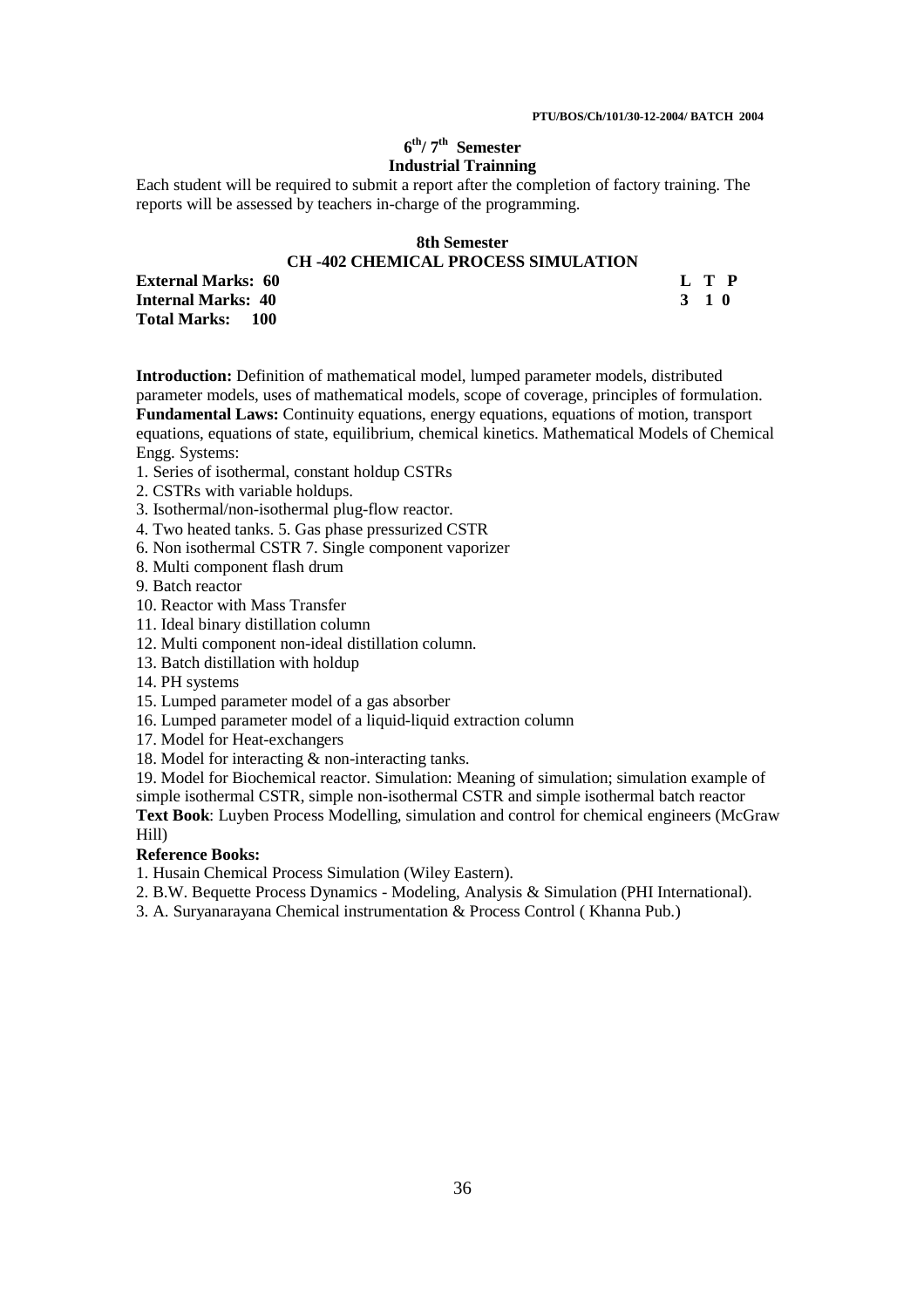## **CH -404 PROCESS ENGINEERING & ECONOMICS**

| <b>External Marks: 60</b> | L T P |
|---------------------------|-------|
| <b>Internal Marks: 40</b> | 3 1 0 |
| <b>Total Marks: 100</b>   |       |

Cost Estimation: Factors affecting investment and production costs, Capital investments --- fixed investments and working capital. Cost indices. Estimating equipment costs by scaling 6/10 factor rule. Methods for estimation capital investment. Estimation of total product cost. Different costs involved in the total product for a typical chemical process plant.

Interest and investment costs: Simple and compound interest. Nominal and effective rates of interest. Continuous interest ordinary. Perpetuities and capitalized costs.

Taxes and Insurance: Types of taxes and tax returns, types of insurance, and legal responsibility. Depreciation: Types of depreciation, service life salvage value, present value and methods of determining depreciation single unit and group depreciation. Profitability, Alternative Investments and Replacements: Mathematical methods of profitability evaluation.

Cash flow diagrams. Determination of acceptable investments. Alternative when an investment must be made and analysis with small invrement investment, replacement. Breakeven analysis. Balance sheet and income statement.

Optimum Design: Procedure with one variable. Optimum reflux ration in distillation and other examples.

Preliminary steps in plant design: Plant Design Factors. Project organization, plant location, preliminary data collection, process engineering.

Books Recommended

1. Peters, M.S. Timmerhaus, K.D : Plant Design and Economics for Chemical McGraw Hill, New York, Fourth Edition (1991).

2. Ulrich, G.D. : A Guide to Chemical Engineering Process Design and Economics, John Wiley (1984)

3. Guthrie, K.M. : Process Plant Estimating, Evaluation and Control, Craftsman Solano beach, Calif, (1974)

## **Ch -406 SAFETY IN CHEMICAL PLANTS**

**External Marks: 60 Internal Marks: 40 Total Marks: 100** 

| $\mathbf I$ | T | P            |
|-------------|---|--------------|
| з           | O | $\mathbf{0}$ |

Origin of process hazards, laws, codes, standards, case histories. Hazards: Chemical, mechanical and physical. Health hazards of industrial substances. Explosion hazards due to chemical reaction. Fire and explosion hazard rating of process plant. Reliability and risk analysis. HAZOP and HAZAN. Consequence analysis vapour cloud modelling. Designing for safety. Measurement and calculation of risk analysis. Event probability and failure frequency analysis. Safety training, emergency planning and disaster management. Case studies.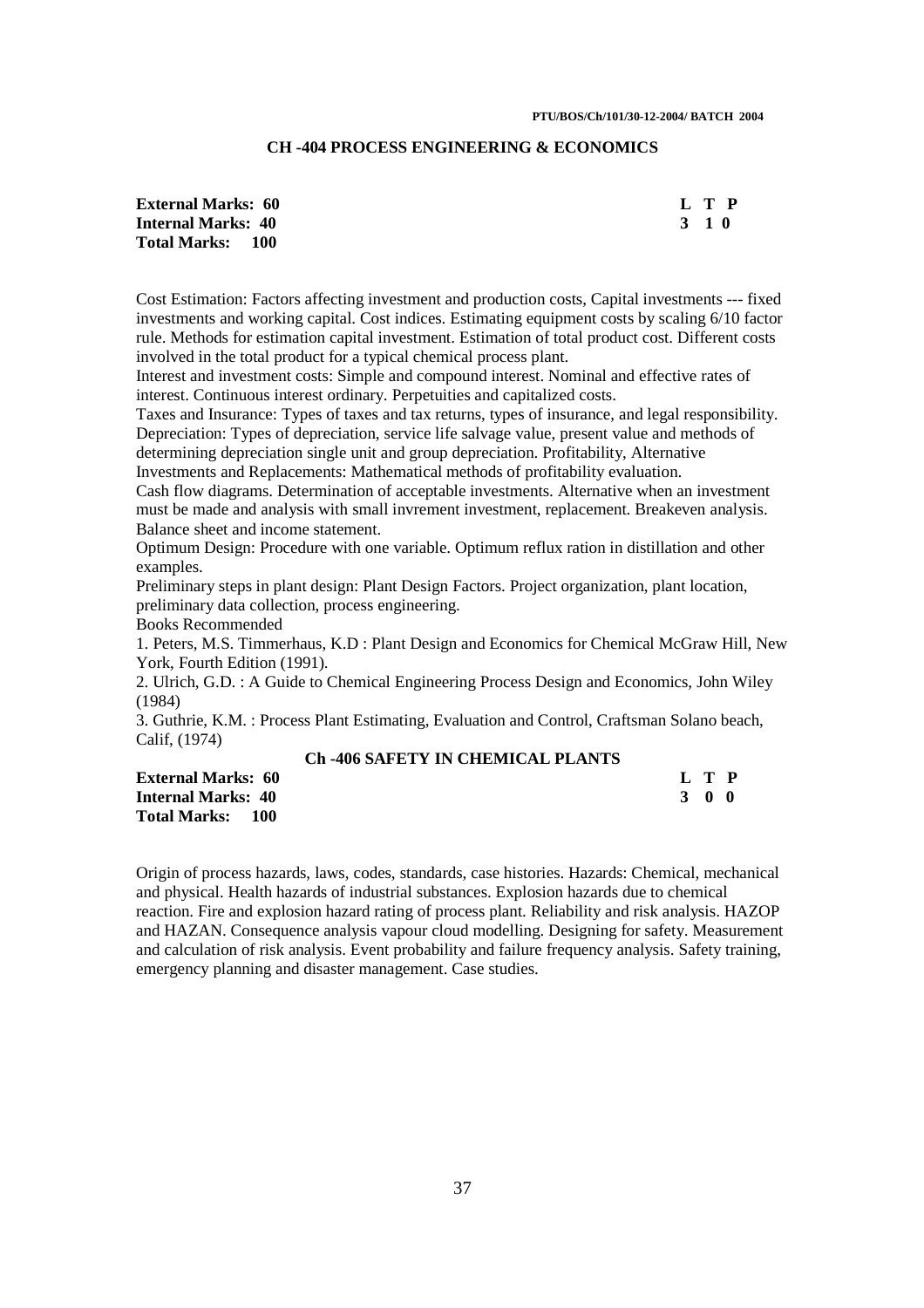#### **Ch -408CHEMICAL PROCESS PLANT DESIGN (Practical)**

| <b>External Marks: 20</b> |      |       | L T P |
|---------------------------|------|-------|-------|
| <b>Internal Marks: 30</b> |      | 1 0 2 |       |
| <b>Total Marks:</b>       | - 50 |       |       |

Each student shall be required to submit two bound typewritten copies of a project report on a proposed chemical plant manufacturing product/products related to ones course/subject to be worked out under the supervision of a faculty member. The report shall include mass and energy balances, type an capacity of equipment selected and recommended, plant layout, feasibility analysis highlighting market survey, pattern of assistance available from the central and state governmental agencies, banks and financial institutions. Assistance for technology, raw materials finance, Legal obligation. The student is to appear in a viva-voce examination.

## **Recommended Books**

1. Vilbrandt & Dryden : Chemical Engg. Plant Design (McGraw Hill)

2. peters & Timmerhaus : Plant Design Economic for Chemical Engg. Plant Design (McGraw Hill)

3.F. Molyneux : Chemical Plant Design -I(Butterworths, 1963)

#### **PROCESS SIMULATION LAB. Ch - 410**

| <b>External Marks: 20</b> |  | L T P         |  |
|---------------------------|--|---------------|--|
| <b>Internal Marks: 30</b> |  | $0 \t 0 \t 2$ |  |
| Total Marks: 50           |  |               |  |

1. Modeling and Simulation of isothermal CSTR

2. Modeling and Simulation of non- isothermal CSTR

3. Modeling and Simulation of isothermal batch reactor

4. Modeling and Simulation of non - isothermal batch reactor

5. Modeling and Simulation of isothermal of distillation column.

**Book:** Process Modeling and Simulation and Control for Chemical Engineers by W.L. Luyben (McGraw Hill)

## **Ch -414 PROJECT**

| <b>External Marks: 40</b>         |     | L T P |
|-----------------------------------|-----|-------|
| <b>Internal Marks: 60</b>         | 008 |       |
| <b>Total Marks:</b><br><b>100</b> |     |       |

Each student is required to submit 3 bound type writen copies of a project report on a proposed research oriented work :- either theoretical  $\&$  practical (e.g design of sophiticated process plant, modeling & simulation of sophisticated chemical process, optimization of sophisticated of chemical process, chemical process experimentation & data Analysis)

The object is to test the ability of the student to co-operate his entire knowledge of chemical engineering principles to judge his knowledge and originality and capacity for application of laboratory data in designing chemical plants and to determine the level of his proficiency at the end of the course.

The student is to appear in a Viva-Voce Examination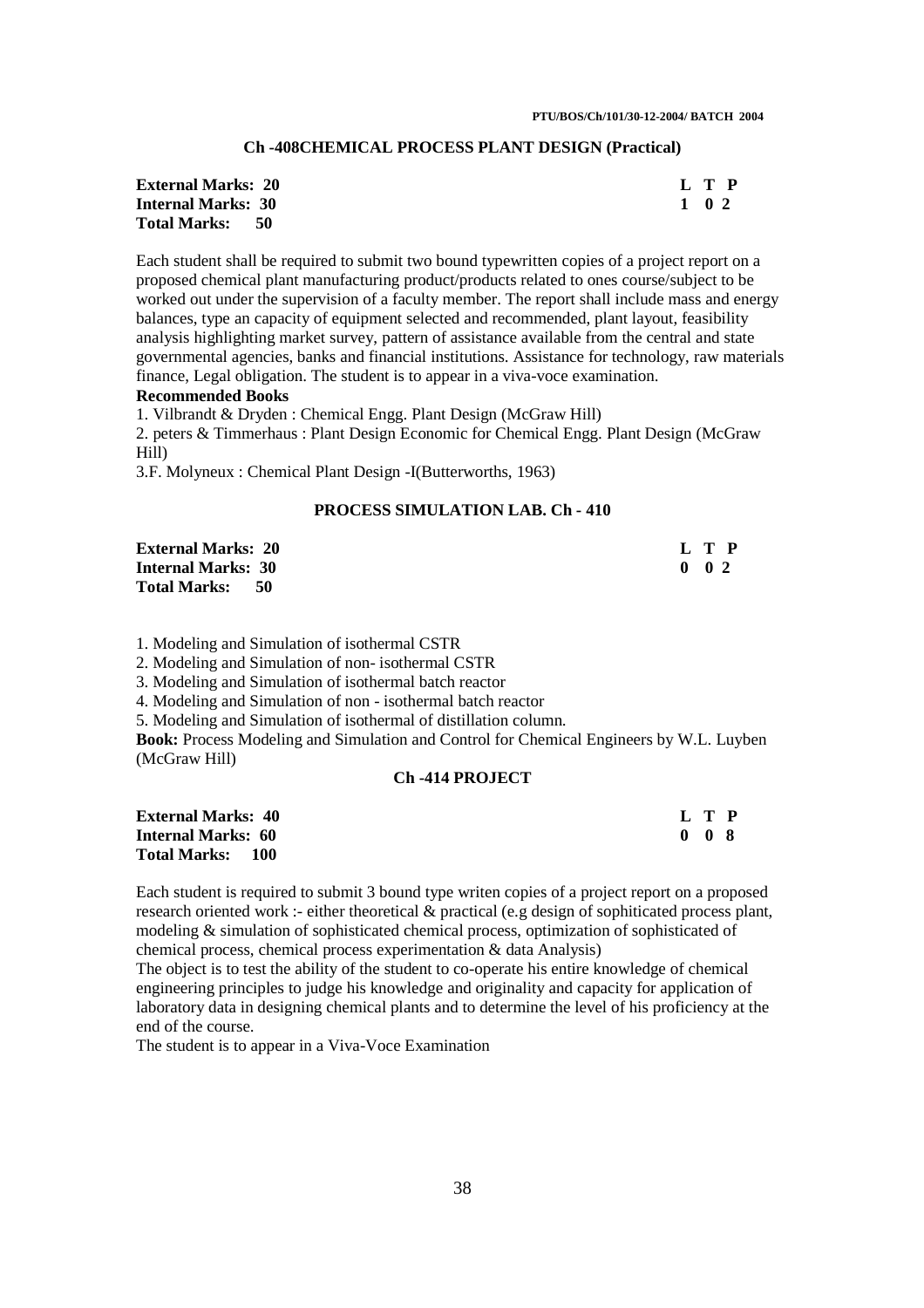#### **Ch -412 SEMINAR**

| <b>External Marks: 40</b> | L T P             |  |
|---------------------------|-------------------|--|
| Internal Marks:  60       | $0\quad 0\quad 8$ |  |
| TRI 1954 1                |                   |  |

**Internal Ma Total Marks: 100** 

Each student will have to prepare seminar and to attend the seminars, regularly. Depending on his/her performance in seminar he/she will be evaluated. Main in of this instrument is to develop presentation skills in the students.

#### **ELECTIVE - I Ch -317 BIO-SCIENCE**

**External Marks: 60 L T P Internal Marks: 40 3 0 0 Total Marks: 100** 

Classification of microorganisms: Morphological, structural and biochemical characteristics of prokaryotes and eucaryotes. Microbial nutrients and growth media. Microbial reproduction and growth. Methods inmicrobiology. Nutrient transport across cell membrane. Structure and function of carbohydrates, lipids, amino acids and peptides, nucleic acid and nucleotides, proteins, enzymes.

## **Books recommended:**

1. Microbiology by M.J. pelozer, E.C.S. Chan and N.R. Kerig, McGraw Hill Book Co.

2. Biochemistry by L. Stryer, W.H. Freeman & Company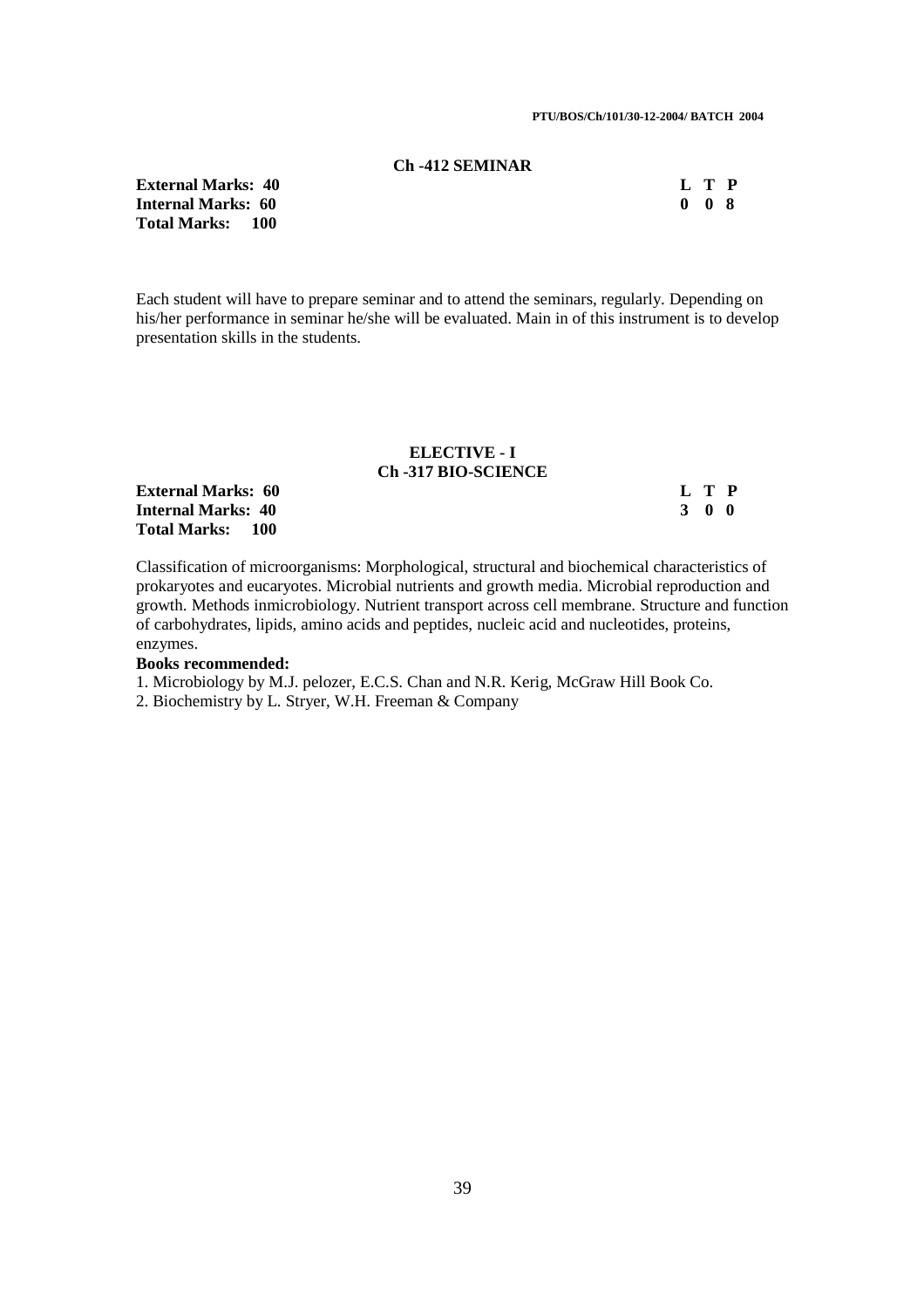## **Ch -316 BIOCHEMICAL ENGINEERING**

## **External Marks: 60 L T P Internal Marks: 40 3 0 0 Total Marks: 100**

Introduction - role of a biochemical engineer.

## **Mass balance in bioprocesses:**

Steady State & Equilibrium, Material Balances, Procedure for material balance calculations, Degree of reduction, Yield Coefficients, Material Balance examples in bioprocesses.

## **Kinetics of microbial growth:**

Introduction, Batch growth pattern, Michalis-Menton Kinetics, Effect of environmental conditions on microbial growth, Kinetics of Continuous culture & Fed-batch culture, Maintenance coefficient.

## **Enzyme kinetics including enzyme inhibition:**

Quasi-state & Rapid Equillibrium approach to enzyme kinetics, experimental determination of rate parameters for Michalis-Menten Type Kinetics, Double-Reciprocal Plot, Eadie-Hofstee plot, Hanes-woolf plot, kinetics of Enzyme inhibition – Competitive, Un-competitive, Non-competitive inhibition & substrate inhibition. Enzyme Immobilization.

Kinetics of substrate utilization and product formation.

#### **Sterilization of air and media.**

Batch and continuous sterilization, Physical & Chemical Methods of Sterilization, Thermal Death kinetics.

## **Mass transfer in biological systems.**

Molecular Diffusion, Diffusion Theories, Mass Transfer Coefficient, Gas-Liquid Mass Transfer in cellular systems, Gas-Liquid Contacting modes, Oxygen Transfer from Gas bubble to Cell, Determination of Oxygen Transfer Rates, Factors Effecting Oxygen Transfer Rates.

#### **Books Recommended:**

1. Biochemical Engineering fundamentals by J.E. Bailey and D.F. Ollis, McGraw Hill Book Co.

2. Bioprocess Engg. By Shuler and f. Kargi, Prentice Hall.

3. Biochemical Engineering by J.M. Lee, Prentice Hall.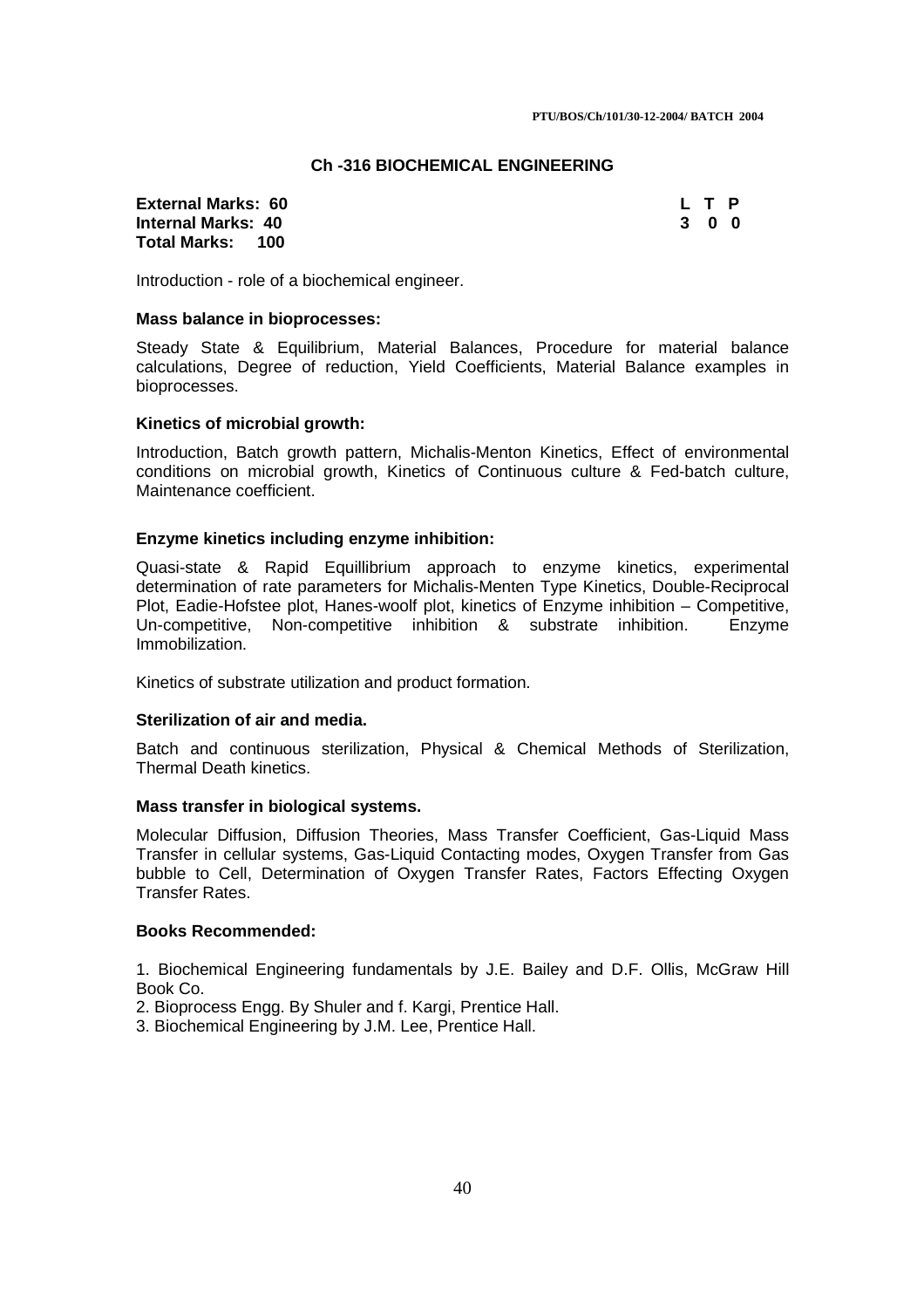## **ELECTIVE - III Ch -416 Bioprocess Technology**

| <b>External Marks:  60</b> | L T P |  |
|----------------------------|-------|--|
| Internal Marks: 40         | 3 1 0 |  |
| Total Marks:     100       |       |  |

1. Mass transfer and microbial respiration: Mass transfer resistance, physical and enzymatic considerations, critical value of dissolved oxygen concentration, respiration of mycabial pellet

2. Bubble aeration and mechanical agitation, single bubbles, series of bubbles, power number v.s. seynolds number decrease of power requirement in aeration, power requirement in non-newtorian fluids, hold up bubbles in aeration vessels.

3. Correlation between oxy-transfer coefficient and operations variables (bubbles aeration with and without mechanical agitation).

4. Other factors affecting the volume of oxygen transfer (Tem. Organic substance, surface active agents, mycelium, type of sparger).

5. Scale up: Basis of scale up (physical concepts, biological concept ) Examples of scale up (ower per unit volume of characteristics of fermentation broth, design sample.

6. Fermentor design (coredinal rules, materials of construction, vessel size, bearing assemblies, motor devices), aseptic operations (Pipe-lines, values, aseptic inoculation system and aseptic sampling systems).

## **Books recommended:**

1. Shuichi Abia: Biochemical Engineering Academic Press Inc. New York.

2. Bailey & Ollis: Biochemical Engineering Fundamentals, McGraw Hill.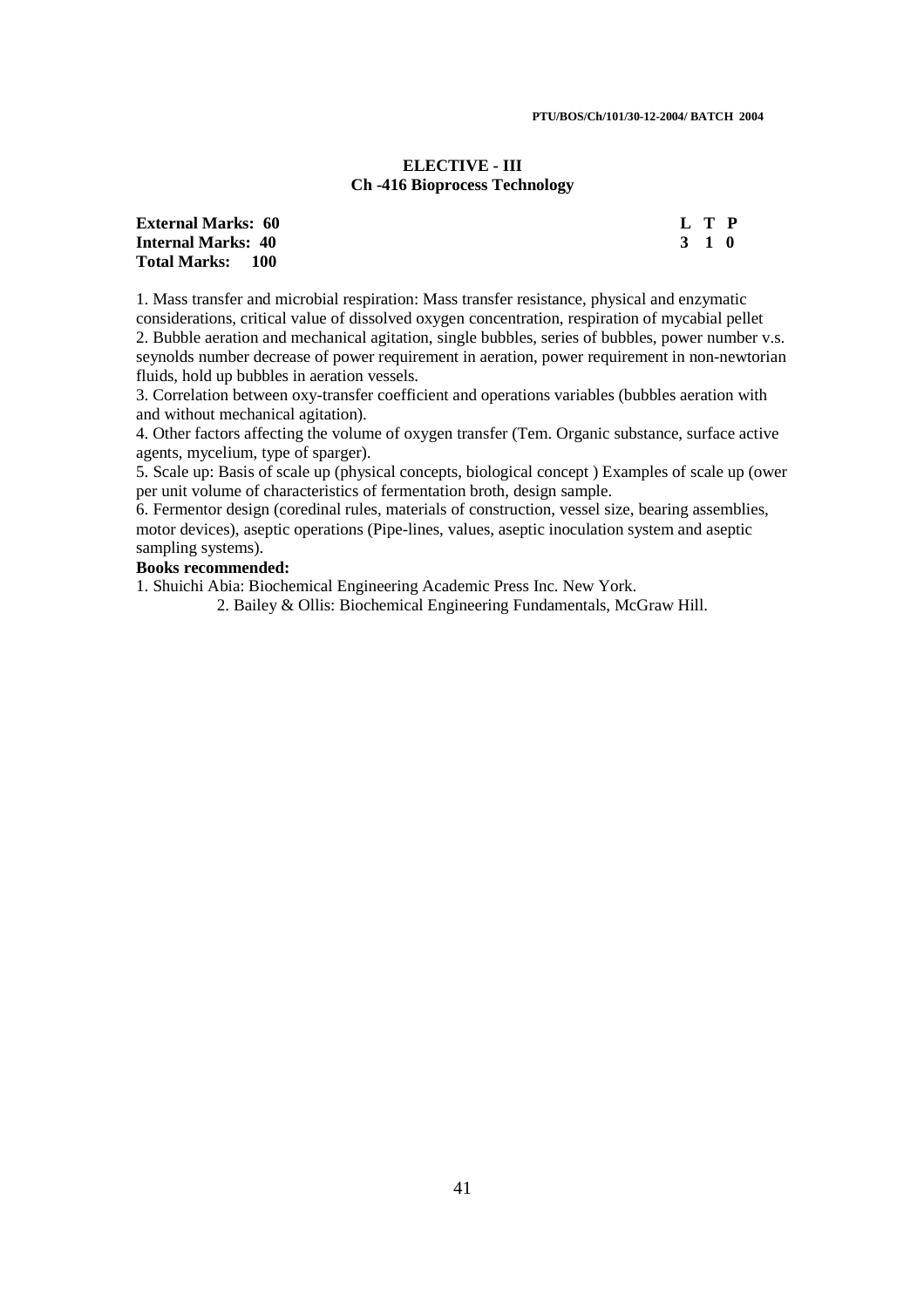## **ELECTIVE - I**

## **Ch -319 INTRODUCTION TO PLYMER SCIENCE & ENGINEERING External Marks: 60 L T P Internal Marks: 40 3 0 0 Total Marks: 100**

Introduction Polymers: Classification of polymers, polymerization process, chemistry and Kinetics of step growth and chain growth polymerization, polymerization techniques: Bulk, solution, suspension emulsion, mold, polycondensation, interfacial condensations, solid and gas phase polymerization.

Molecular weight & Size of Polymers: Number average and weight average molecular weight, significance of molecular weight, determination of molecular weight and group analysis, solution viscosity method, osmotic pressure, light scattering method, gel permeation chromatography method etc.

Polymer properties & Their testing: Glass transition temperature and associated properties, thermosetting polymers. Tensile strength & impact strength and their determination, softening point, heat distertion dielectric and power factor etc. Theology of polymeric materials. Synthesis & Properties of Commercial Polymers: Plastic, rubber and fibers of commercial importance, polymer auxiliaries; plasticisers, stabilizers, fillers, lubricant etc. Manufacture, processing and properties of resins and fiber forming polymers such as phenol formaldehyde, urea formaldehyde, epoxy resins, urethane foam and silicon polymers; IDPE, HDPE, polypropylene, polyvinyl chloride, polystyrene, polyhutadiene, polyacrylonitrile, polyamide, etc.

fiber reinforced plastics

Engineering Applications of Polymers: Elastomeric composites in tyre technology, polymers in fiber, man made fibers, acetate fiber, acrylic, nylon, olefin, polyester, rayon, saran, spendex vinyl, synthetic adesives, Bio-polymers and their applications, plastics and polymers in agriculture industry Plastics in consumer goods, polymer powders, coating and medical applications of polymers.

Polymer Degradation: Thermal, Mechanical and by ultrasonic waves, photodegradation, heat energy radiation, oxidation and hydrolysis.

Books Recommended:

1. Polymer Science V.L. Cowariker, N.V. Viswanathan & J. Sreedhar.

2. Polymer Science & Technology of Plastics & Rubber P.Ghosh

3. Text Book of Polymer Science F.W. Billmeyer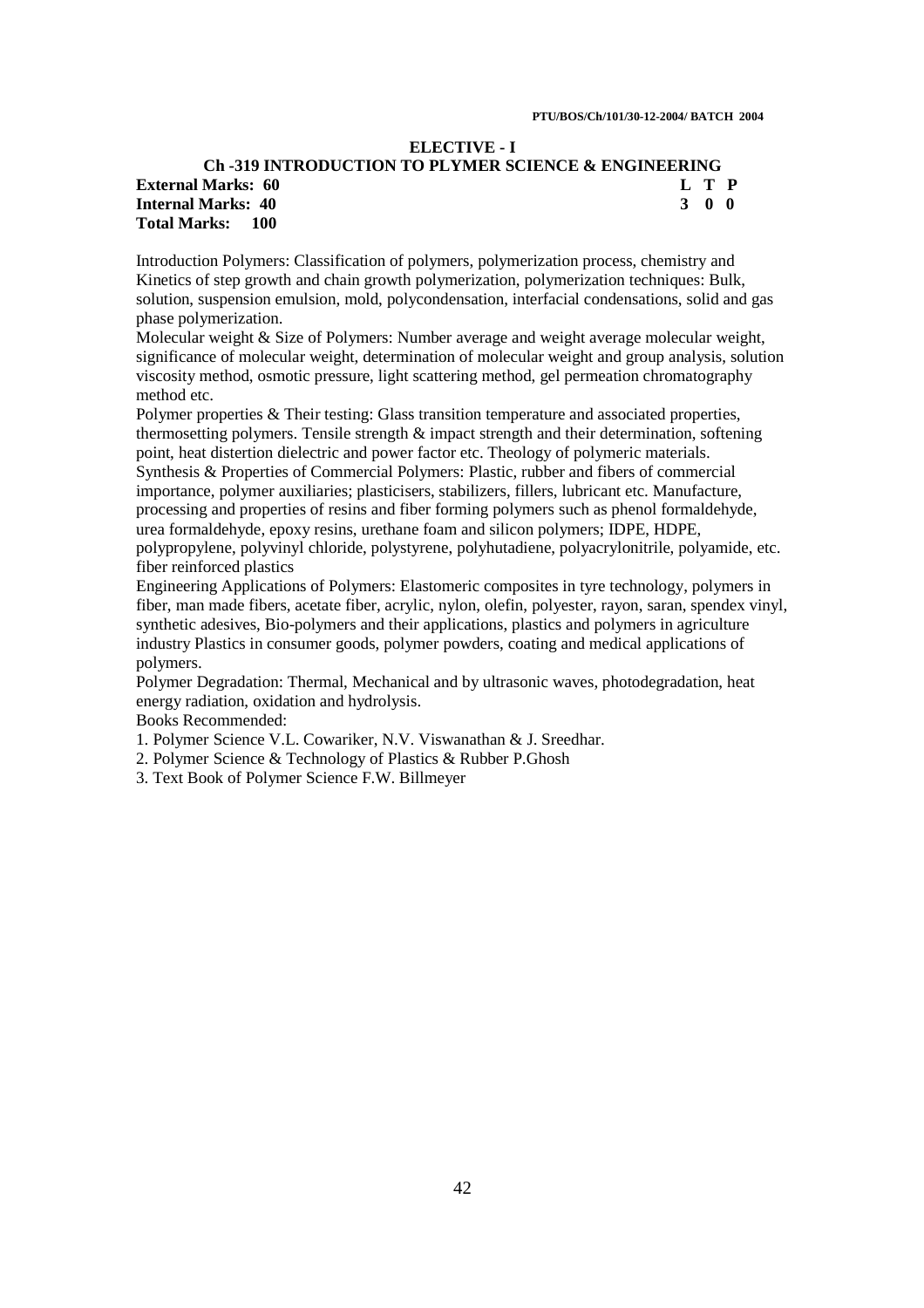## **ELECTIVE -II Ch -318 Rubber & Plastic Technology**

| <b>External Marks: 60</b> | L T P |  |
|---------------------------|-------|--|
| Internal Marks: 40        | 3 O O |  |
| <b>Total Marks: 100</b>   |       |  |

Introduction to polymers, Classification of polymers, polymerization process, polymerization techniques, polymer properties & their testing.

Rubber & elastomers, natual & synthetic chlorinated, oxygenated, cycle rubber, Runa S. Buna N, Butyl rubber, neoprene, thiokols, polyisoprene rubber, polyurethane, Fillers, saccelerators, activators, antioxidants & other additives, mastication & compounding, vulcanization theory & technology, Latex testing, formulation, fabrication, rubbers of commercial importance. Introduction to Plastics, Polythene, LDPE, Poly Propylene, Copolymers of ethylene, polystyreme, acrylic plastics, Polyvinyl acetate, PVC, Polytetrafluoro ethylene (PTFE), Polymidesm, Polyesters, Polyurethanes, Polycarbonates, cellulose plastics, phenolic resins, Plastic material processing technology; mouldings, extrusion, injection, blow & compression moulding, vaccum forming, compounding, designing with plastics, plastics of commercial importance.

## **Books Recommended**

1. Polymer Science & Technology of Plastics Rubber by P. Ghosh

2. Text book of polymer science by f.w.Billmeyer.

3. Polymer Science by V.R. Gowariker, N.V. Viswanathan & J. Sreedharan.

4. Introduction to Polymer chemistry by R.B. Seymour.

5. P.J. Flory, Inter Science, Principles of Polymer Chemistry, Cornell University Press 1953.

6. Text book of Polymer Science &Engg. By Anil Kumar & S. Gupta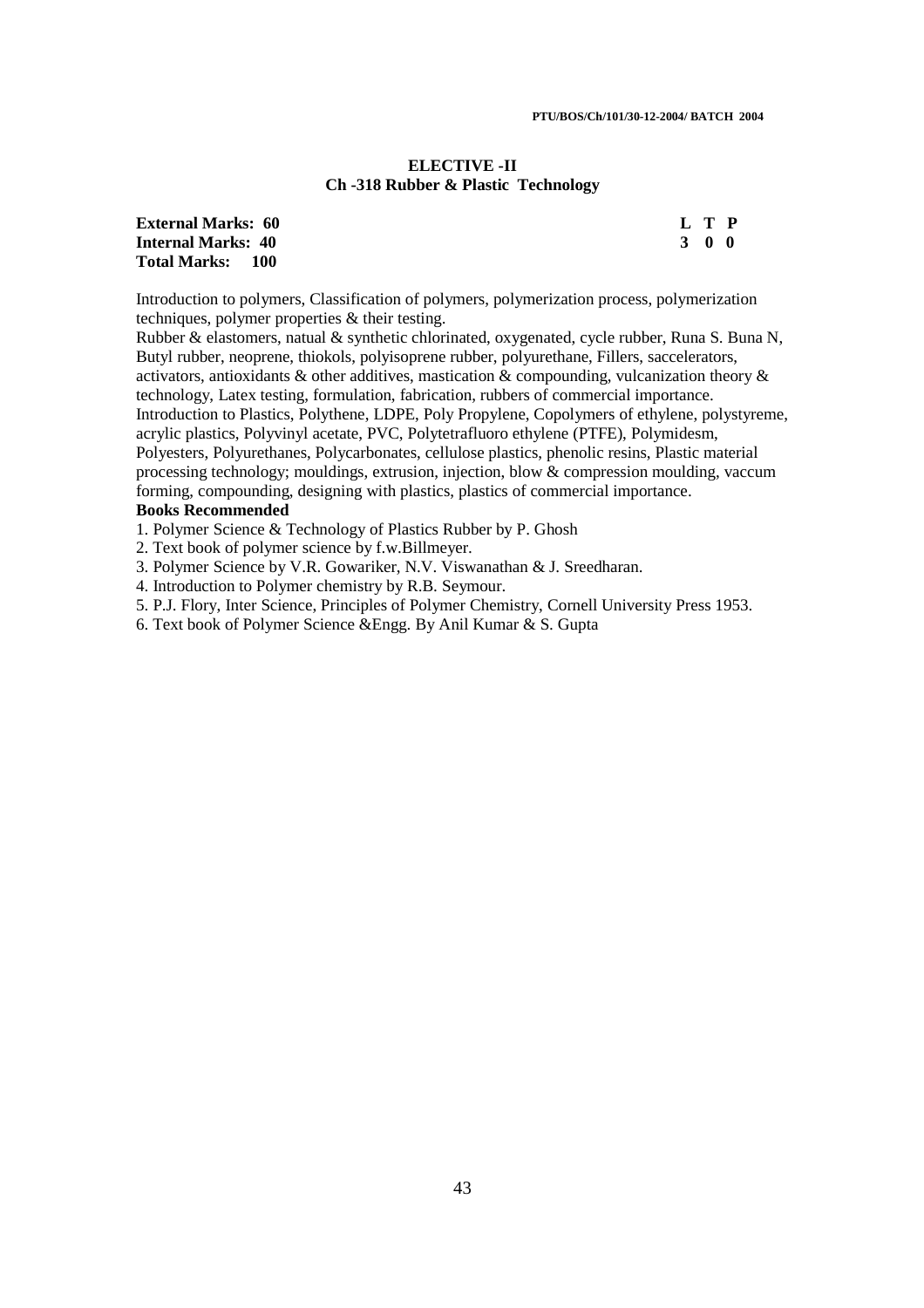#### **ELECTIVE-III CH –418 POLYMER REACTOR DESIGN**

| <b>External Marks:  60 </b> | L T P |       |  |
|-----------------------------|-------|-------|--|
| Internal Marks: 40          |       | 3 O O |  |
| Total Marks:     100        |       |       |  |

A brief introduction to various type of polymers, polymerization methods and their importance. Reactors: Definition, types application-fields.

Reactor Design: meaning, general design procedure

Reaction Engineering of step growth polymerization : introduction, analysis of semi batch reactors, MWD of ARB polymerization in homogeneous continuous flow stirred-tank reactors (HCSTRs) advanced stage of polymerizatiom,similarity solution of step growth polymerization in films with finite mass transfer.

Reaction engineering of chain growth polymerization; introduction, design of tubular Reactors, copolymerization, solution of equations describing isothermal radical polym erization.

 Emulsion polymerization: introduction emulsion polymerization in homogeneous continous flow stride tank reactors (HCSTRSs)

Detailed Design of ideal batch reactor for the prodution of Phenol-formaldehyde (novolac) starting from phenol & formaldehyde as raw materials.

## RECOMMEDED BOOKS:

- 1. "Fundamentals of Polymers" Anil Kumar and Rajesh K. Gupta McGraw Hill,1998.
- 2. "Fundamentals of Polymer Science and Engineering", Anil Kumar and K. Gupta listed Tata McGraw HillNew Delhi, 1978.
- 3. "Elements of Chemical Reaction Engg", H. Scott , Fogler (PHI)

## **ELECTIVE-I**

## **Ch -321 PETRLEUM RECOVERY TECHNOLOGY**

**External Marks: 60 L T P Internal Marks: 40 3 0 0 Total Marks: 100** 

ncept of lithology, reservoir, reservoir, reservoir fluids, migration of fluids.

Exploration: Meaning, methods of exploration, surface geological methods, geophysical methods, geophysical methods.

Drilling: Concept of drilling, various drilling operations e.g. cable drilling, rotary drilling, directional drilling etc.

drilling equipment; various rigs and its parts like draw-works, rotary table, Kelley, swivel and drilling bits, Mud; mud parameters; specific weight, viscosity, pH etc and chemical used. Regulation of crude oil production, pretreatment, classification of crude's methods of evaluation; ASTM, TBA, EFV distillation.

#### **Books recommended:**

1. Nelson, W.L. Petroleum Refinery Engineering, McGraw Hill

2. Hotson, G.D. Phol Co Modern Petroleum Technology Halsted Press Division of Wiley Eastern.

3. Tarok Ahmed, Hydrogen Phase Behaviour Gulf Publishing Co.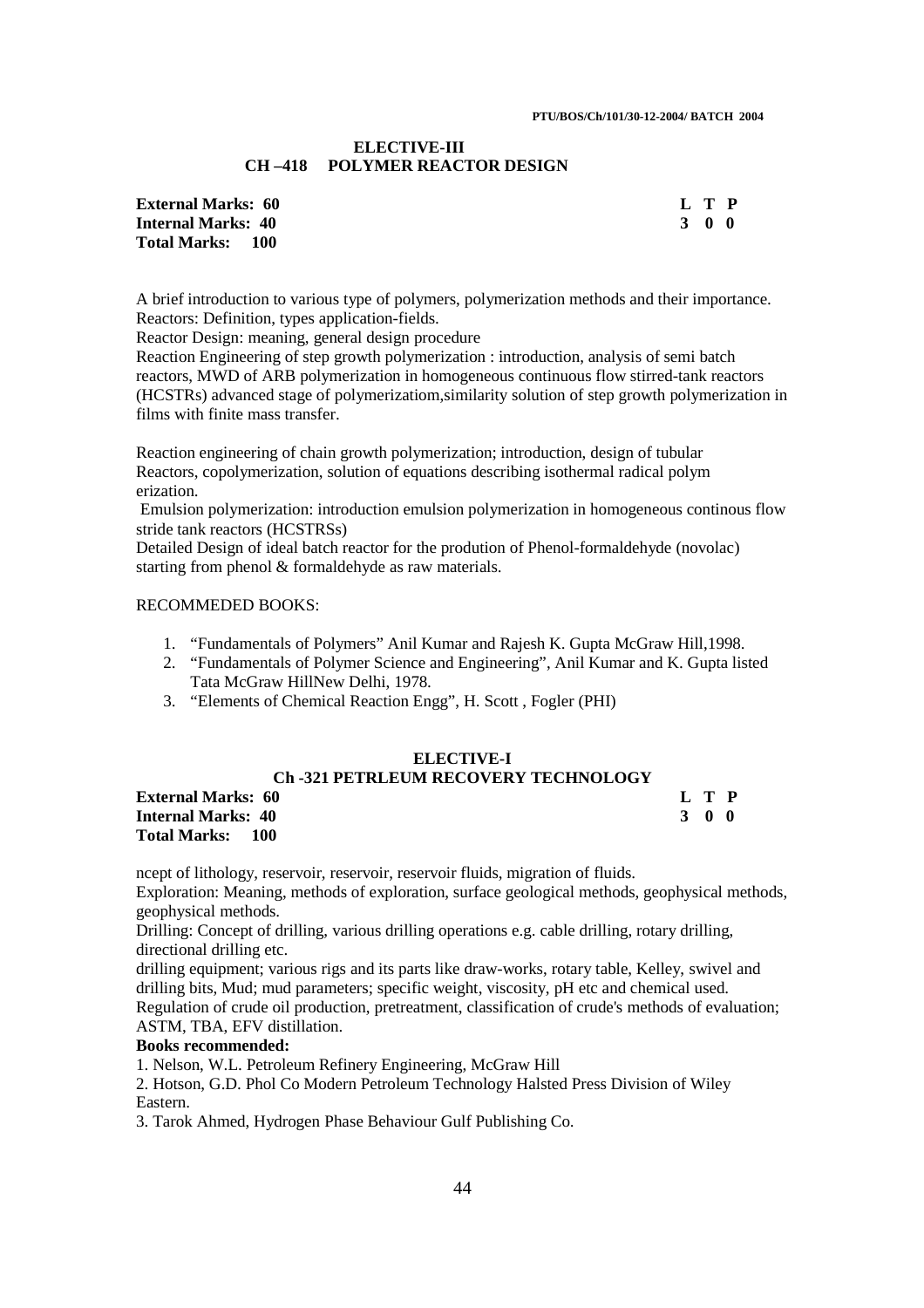## **ELECTIVE-II**

## **Ch -320 PETROLUEM REFINING ENGINEERING**

| <b>External Marks: 60</b>  |  |
|----------------------------|--|
| <b>Internal Marks: 40</b>  |  |
| <b>Total Marks:</b><br>100 |  |

**External Marks: 60 L T P Internal Marks: 40 3 0 0** 

Petroleum Refinery Process; Concept of distillation, multi component distillation cracking, catalytic cracking, hydro cracking and fluidized bed crackers; Alkyltion; reforming, hydroforming, solvent extraction; crystallization; sweetening; hydro desulphurization; clay treatment wax removal by refrigeration process. Concepts of fuel economy; environmental and safety control.

Raw material for refinery, production, properties and specifications of petroleum products such as LPG Gasoline, Naphtha, Kerosene, Diesel oils, Lubricating oils, waxes and Bitumen etc. Storage of petroleum products; tanks, Bullets, special type of spheres etc. Transportation of petroleum products; Rail, Road, Sea and Pipeline. Importance of pipeline transportation.

## **Books Recommended:**

1. Forest Gray, Petroleum for the Non Technical Person Penn well Book Publishing.

2. B.K. Bhaskara Rao, Modern Petroleum Refinery Processes. IBH Publishing Co. Pvt. Ltd.

3. Nelson, W.L. Petroleum Refinery Engineering, McGraw Hill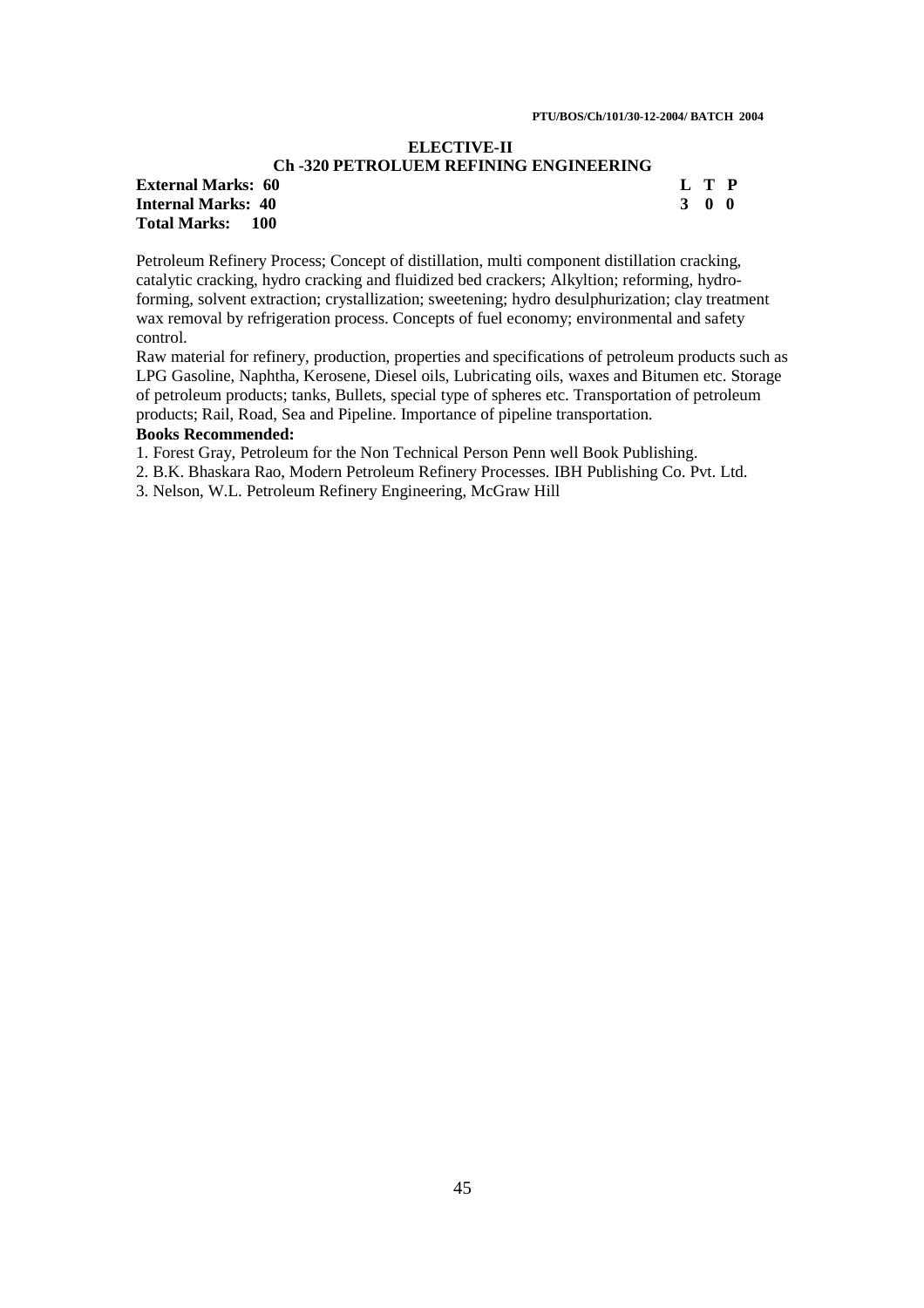## **ELECTIVE-III Ch -420 PETRO CHEMICAL TECHNOLOGY**

## **External Marks: 60 L T P Internal Marks: 40 3 0 0 Total Marks: 100**

Petro chemicals; Definition, importance and growth potential of the field.

Raw material for petrochemical industries sources, economics and advantage etc.

Production of olefin containing gases; various purification and separation processes.

Important intermediate material for petrochemical industry e.g. Aromatic, Ammonia, Butadiene, Alcohol, synthesis gas etc.

Retails and variations in processes for petrochemical feed stock e.g. cracking, polymerization and isomerisation.

Manufacture of important petrochemicals: Plastics, fertilizer, Carbon Black, Synthetic fibers, Synthetic Rubber, Synthetic Detergents. Concepts of quality and environmental pollution control in petrochemical industries.

## **BOOKS RECOMMENDED;**

1. B.K. Bhaskara Rao, Modern Petroleum Refinery Processes Oxford & IBH Publishing Co. Pvt. Ltd.

2. Steiner, H Industries to Petroleum Chemicals. Pergammon Press.

3. Waddone, A.C. Chemcial from Petroleum, Johu Murry

4. Top Chev, A.V. Synthetic Materials from petroleum, pergammon press.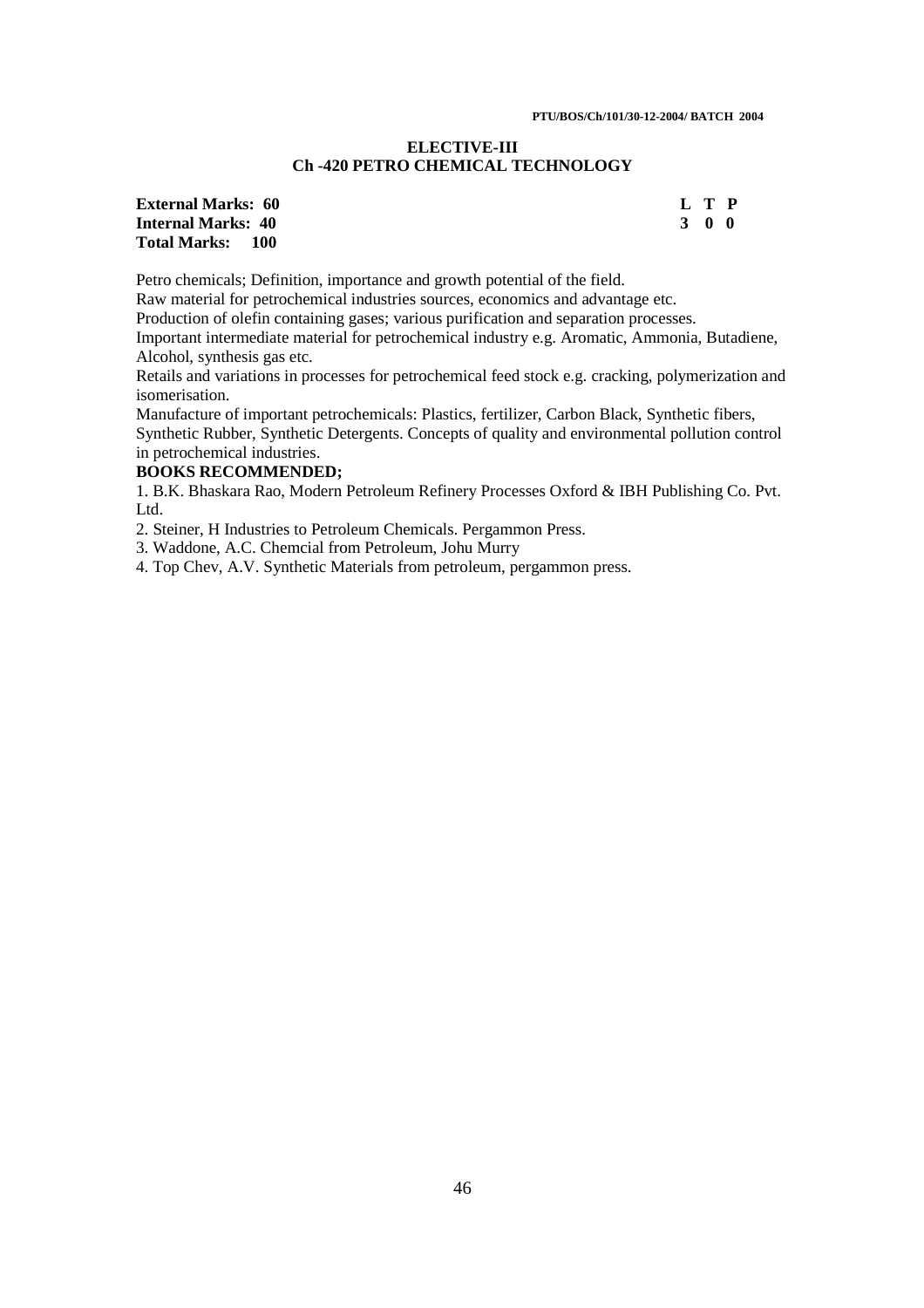#### **ELECTIVE - I Ch-323 Food Chemistry**

**External Marks: 60 Internal Marks: 40 Total Marks: 100** 

| Т. |              | Р            |
|----|--------------|--------------|
| -3 | $\mathbf{0}$ | $\mathbf{0}$ |

1. Chemical constituents of different food and food products: Water, Protein, Carbohydrates, Lipids, Vitamins, Minerals, Colour, Flavour.

2. Proximate analysis of foods: Chemical and Instrumental methods of analysis of fat, protein, carbohydrate (sugar, dietary fibre), minerals, vitamins.

3. Carbohydrate: Definition, classification nomenclature, structure, physical and chemical properties, polysaccharides (amylose, amylopectin, cellulose, pectin)

4. Protein : Definition, classification, amino acids, structure, physical and chemical properties, hydrogenation of oils

5. Lipids : Definition, classification, nomenclature, structure, physical and chemical properties, hydrogenation of oils

6. Changes and interaction in food constituents during maturation and ripening of fruits 7. Colour: Plants pigments, structure and properties of chlorophyll, anthocynanin and carotenoids.

8. Flavour: Different kinds of flavour in foods

9. Texture : Effect of processing on texture of foods

## **Books recommended :**

| 1. | Food Chemistry                             | Meyer          |
|----|--------------------------------------------|----------------|
| 2. | Food Chemistry                             | <b>Belitz</b>  |
| 3. | <b>Basic Food Chemistry</b>                | Lee            |
| 4. | Food Chemistry                             | Fennema        |
| 5. | Pearson's composition and analysis of food | Krik and Swyer |
| 6. | Biochemistry                               | <b>Stryer</b>  |
| 7. | Biochemistry                               | Lehninger      |
|    |                                            |                |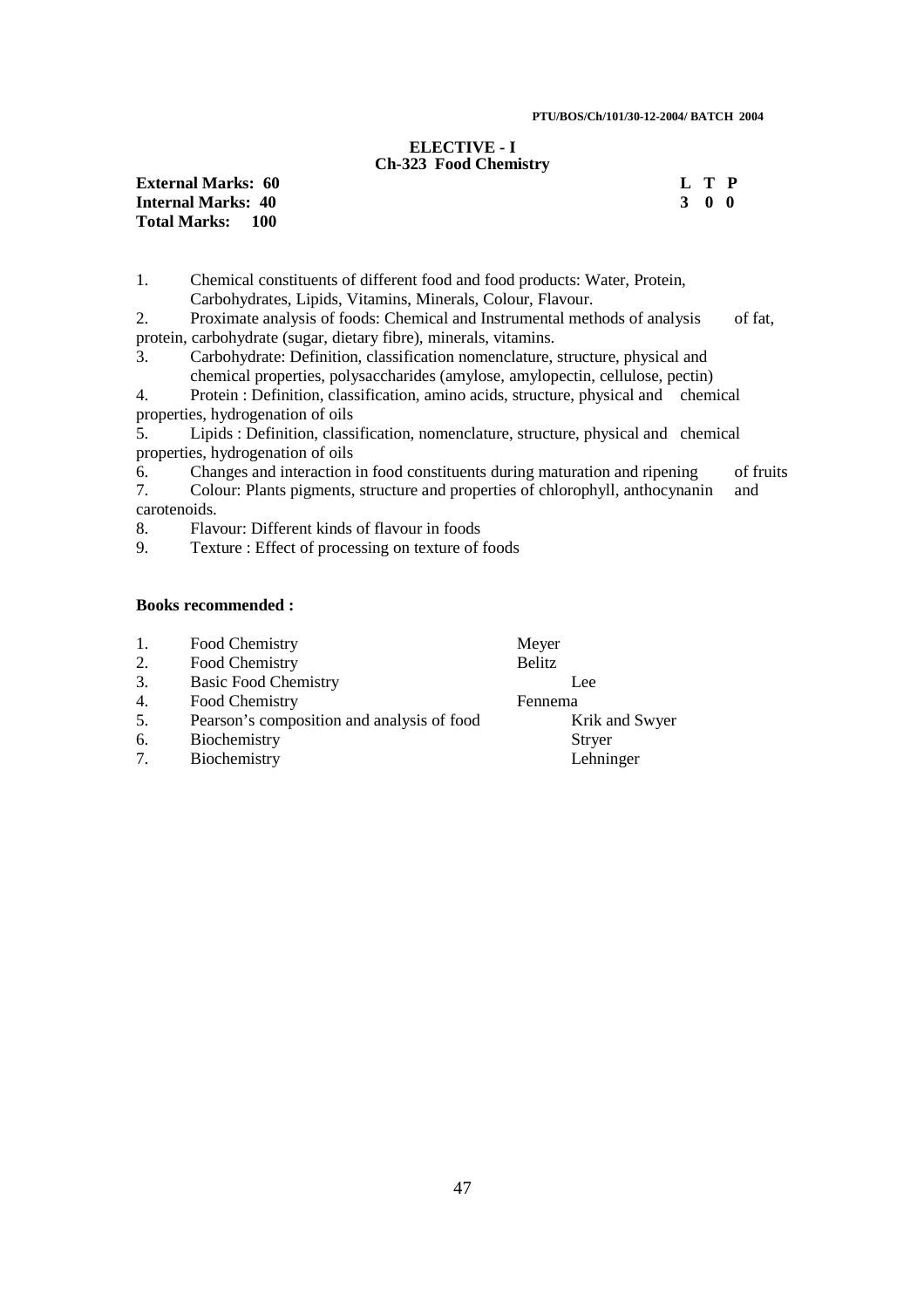## **ELECTIVE -II**

#### - **CH –322 FOOD BIO-CHEMISTRY & MICROBIOLOGY**

**External Marks: 60 L T P Total Marks: 100** 

**Internal Marks: 40 3 0 0**  -

Enzymes: Structure & Biosynthesis, Enzmic reaction mechanism and control. Activators and inhibitors.

Kinetics and measurement of enzyme activity and rate of reaction.

Metabolic pathways in plants, animals and microorganisms.

Cell structure. Elements of human nutrition.

Recommended dietary allowances and food value of different food products.

Study of microorganisms including bacteria, virus, yeast and mold. Morphology, structure, classification and methods of measurement of growth. Reproduction, isolation and cultivation of microbes.

Control of microbial growth and spoilage. Mutation Applied Microbiology.

Books Recommended:

1. Food Microbiology: Frazier & Westoff (Tata McGraw Hill)

2. Priochemistry of foods: Eskin & others (Acad. Press)

3. Biochemistry : Stryer (Freeman)

4. Prescott & Dunn's industrial Microbiology (McMillan)

## **Ch-422 ELECTIVE -III FOOD PROCESSING AND ENGINEERING**

| <b>External Marks: 60</b> | L T P |
|---------------------------|-------|
| <b>Internal Marks: 40</b> | 3 1 0 |
| Total Marks: 100          |       |

Spoilage of foods and causative agents. Factors affecting spoilage. Methods of food preservation, e.g. dehydration, thermal processing, freezing, chemical and adiation.

Their principles and applications. Processing of different food products including cereals and pulses, milk and dairy products, fruit and vegetable products, meat, fish poultry and eggs, bakery and confectionery products, edible oils and fats. Fermented foods.

**Books Recommended:** 

1. A complete course in canning: Lopes (Canning Trade, Baltimoe)

2. Chem. & Technology of Cereals as food feed: Matz (Avi)

3. Bakery Technology & Engineering, Mtz (Avi).

4. Modern Dairy Technology: Robinson (Fcisevior).

5. Freezing Preservation of Foods: Tresster & Other (Avi)

6. Food dehydration: Van Arsdale & Copley (Avi)

7. Commercial Fruit & Veg. Processing; Woodrof & Lub. (Avi)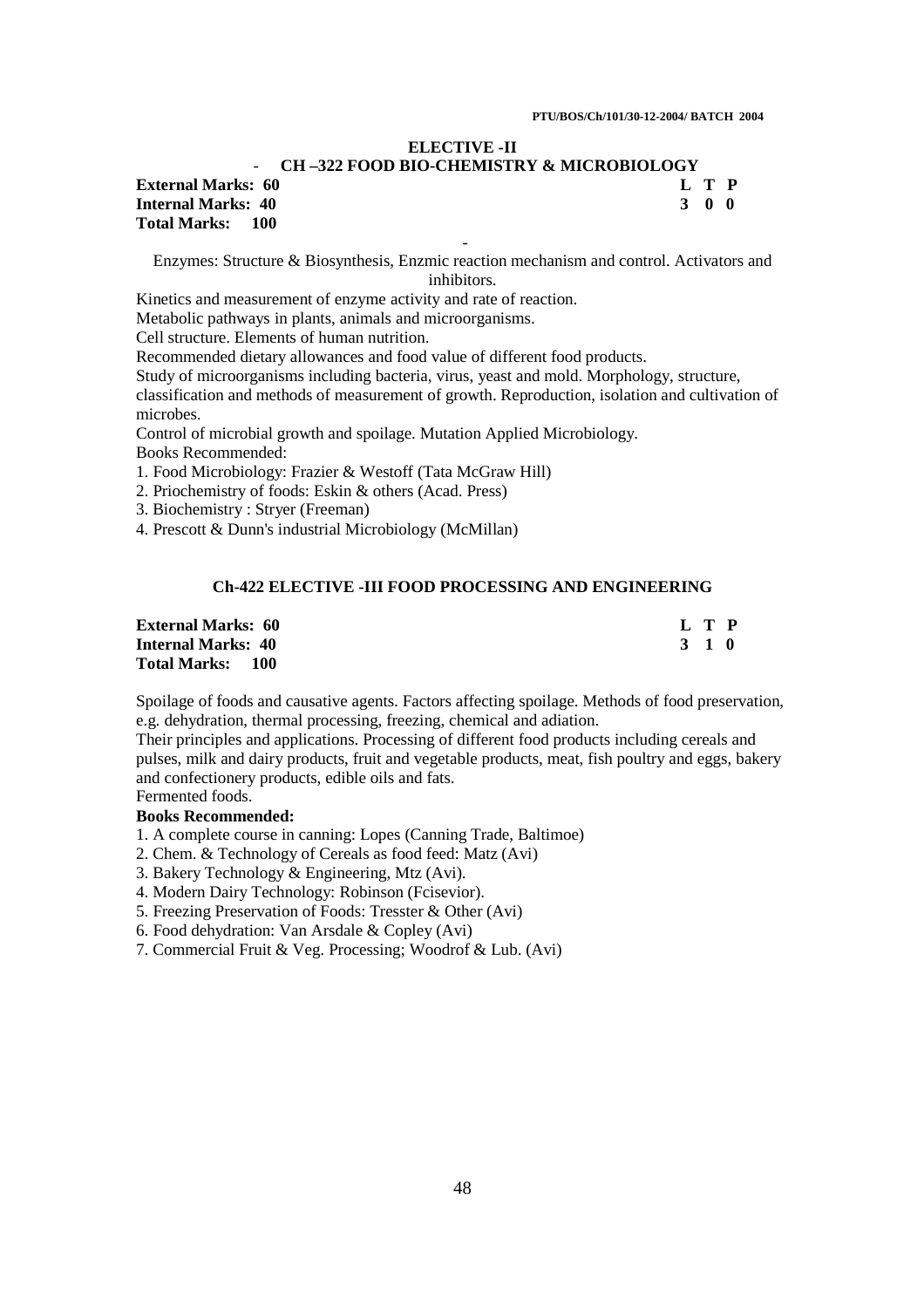#### **ELECTIVE - I Ch -325 DAIRY CHEMISTRY & MICROBIOLOGY**

## **External Marks: 60 L T P Internal Marks: 40 3 0 0**

**Total Marks: 100** 

Definition of milk, constituents and gross composition of milk. Factors affecting composition of milk, legal standards. Physical properties of milk; Freezing point, viscosity, surface tension, buffer value, refractive index, recknagel effect, density specific gravity.

Physico-chemical changes in milk during heating. Effect of metals on milk and effect of milk on metals. Milk lipi ds-milk glycerides, fatty acids classification phospolipids.

Milk proteins-nomenclature and classification-isolation, fractionaction and determination of major milk proteins-stability of milk proteins.

Lactose-structure-solubility-hydrolysis, status of lactose in milk.

Milk enzymes-minerals-salt balance, vitamins in milk.

Preservatives, neutralizers and adulterants in milk and their detection.

History and development of microbiology-importance of microbes in milk and milk products. Microorganisms associated with milk and milk products: bacteria, yeast, molds and viruses; characteristics (morphological and biochemical) of important groups; classification based on growth, temperature (Psychorotrophs, mesophiles, thermoduries and thermophiles).

Hygienic milk production: Possible soruces of entry of microorganisms at various stages of production and their control. Role of micoorganisms in spoilage of milk and milk products, microbial interactions (synergism, metabiosis, antibiosis), undesirable fermentation (souring, curdlin, nbitty cream), proteolysis lipolysis, abnormal flavour and discoloration).

Mastitic milk: Types of causative microorganisms and somatic cells secreted in milk, their detection and significance from processing and public health point of view; effect on fermented milks. Milk as a vehicle of pathogens; prevention of milk borne diseases.

Antimicrobial substances in milk: Immunoglobulins, lactoferin; lactanins, lysozyme, lactoperoxidase, bifidus factor etc.

Mold inhibitors; chemicals inhibiting the growth of molds and their use in industry.

## **Books Recommended:**

1. Principles of Dairy Chemistry by R.J. enness & S. Patton.

2. Fundamentals of Dairy Chemistry by Webbm Johnson & Arnold.

3. Chemistry and Testing of Dairy products by A.V. Atherton & J.A. Newlander.

4. Dairy Microbiology by Fister and Nelson and other.

5. Dairy Microbiology by k.C. Mahanta.

6. Baxteria in 7. Relation to Milk supply by Chalmers.

8. Standard Methods for Analysis of Dairy Products 15th Edition.

9. IS: 1479 (1960) Part -I, Rapid Examination of Milk

10. IS: 1479 Part - III, Bacteriological Analysis of milk.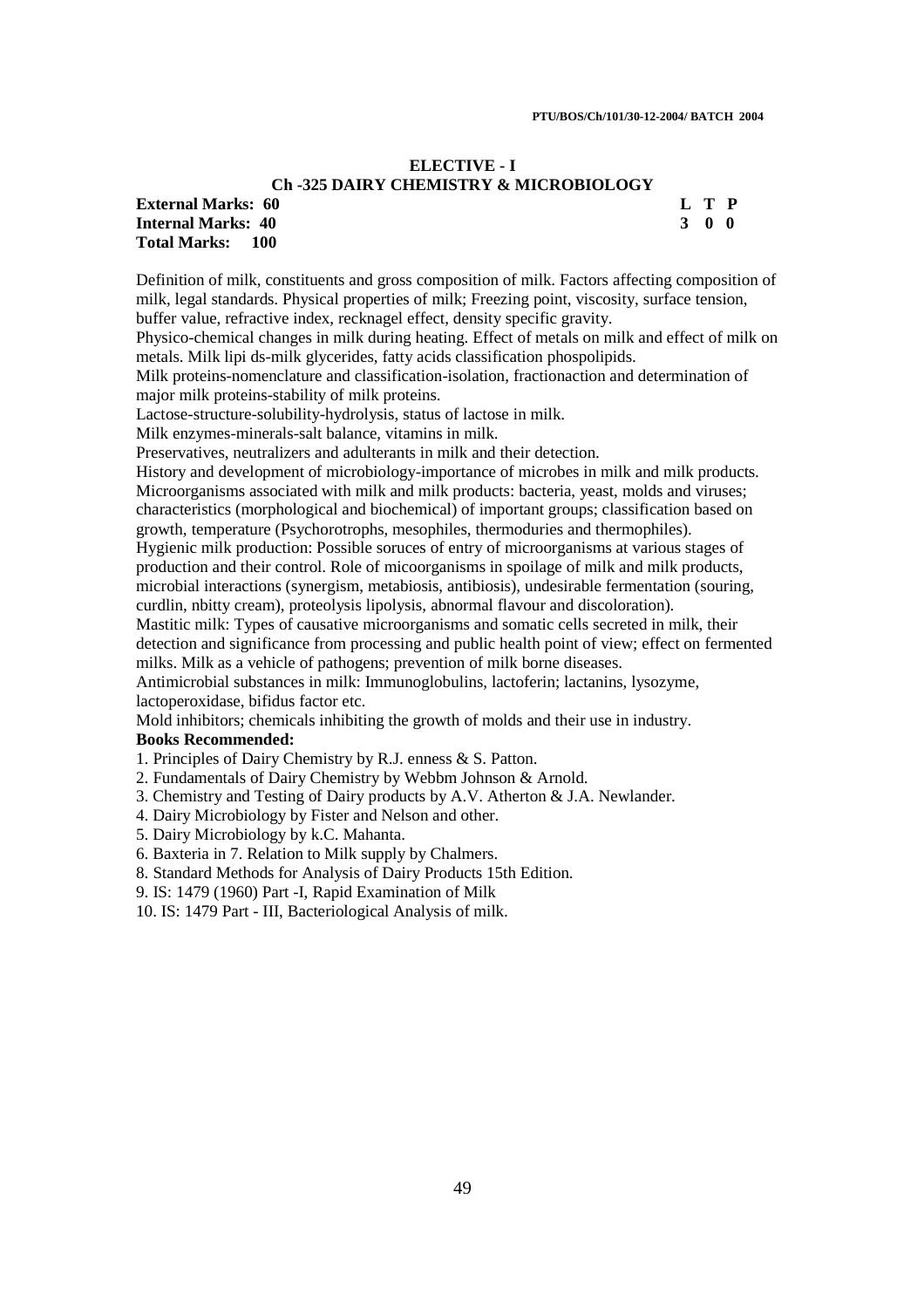## **ELECTIVE -II Ch -324 UNIT OPERATION IN DAIRY INDUSTRY**

## **External Marks: 60 L T P Internal Marks: 40 3 0 0 Total Marks: 100**

Sanitization: Materials and sanitary features of the dairy equipment. Sanitary pipes and fittings, standards, glass piping, plastic tubing and fittings, gaskets, installation, care and maintenance tubing and fittings. Description of equipment, working and maintenance of can washers, bottle washers; factors affecting weashing operations, power requirement of can and bottle washers. C.I.P cleaning and desing of systems:

Mechanical separation: Fundamentals involved in separation. Sedimentation, principles involved in filtration, types rates of filtration, pressure drop calculations. Gravity settling, principles of centrifugal separation, different types of entrifuges, application in dairy industry, clarifiers, triprocess cream separator, self desludging centrifuge, bactofuge, clarifixator, care and amintenance of separators and clarifiers.

Homogenization: Classification, single stage and two stage homogenizers, aseptic homogenizer pumps. Power requirement, care and maintenance of homogenizers, aseptic homogenizers. Pasteurization; batch , flash and continuous (HTST) pasteurizes, flow diversion vlave, pasteurizer controls, hot water circulation systems, care and maintenance of pasteurizers. Different types of sterilizers; in bottle sterilizers, autoclaves, continuous sterilization plant and aseptic filling machine, oare and maintenance of sterilizers.

Filling operations: Principles and working of different types of bottle fillers and capping machines, Pouch filling machines (Prepack and aspetic filling), bulk handling systems, care and maintenance. Equipments used for mixing, evaporation, drying and gas-solid, liquid-solid separation in dairy industry.

Membrance Processing: Ultrafiltration and revearse omsmosis materials for membrance construction, ultitrafiltration of milk. Effect of milk constituents on permeation rates, reverse osmosis, mode of operation, membrances for electrodialysis. Freezing: Thermal properties of frozen foods; thermodynamics of freezing, prediction of freezing rates, plank's equation, design of food freezing equipments, air blast freezers, plate freezers and immersion freezers, plate freezers and immersion freezers, batch and continuous ice-cream freezers.

Freeze dehydration: Heat and mass transfer, calculation of drying times, industrial freeze dryers. **Books recommended:** 

- 1. Unit Operations Mc Cabe and smith
- 2. Food engineering system Farral, Vol I & II
- 3. Dairy Engineering by Farral
- 4. food Engineering and Dairy Technology by Kesseler